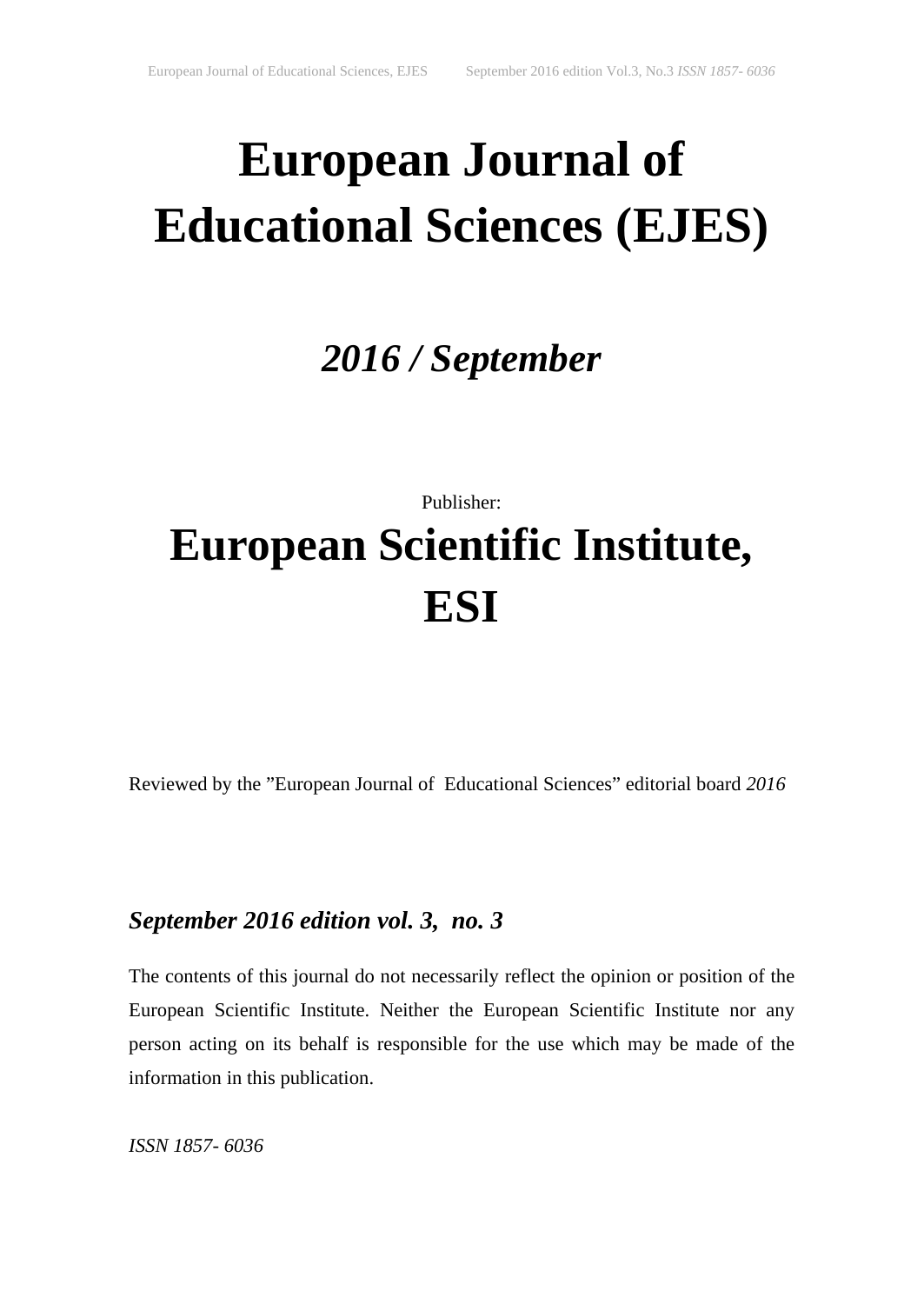## *About The Journal*

The European Journal of Educational Sciences is a peer - reviewed international journal which accepts high quality research articles. It is a quarterly journal published at the end of March, June, September and December and is available to all researchers who are interested in publishing their scientific achievements. We welcome submissions focusing on theories, methods and applications in educational sciences, both articles and book reviews.

Authors can publish their articles after a review by our editorial board. Our mission is to provide greater and faster flow of the newest scientific thought. EJES's role is to be a kind of a bridge between the researchers around the world. "EJES" is opened to any researchers, regardless of their geographical origin, race, nationality, religion or gender as long as they have an adequate scientific paper in the educational sciences field.

EJES provides immediate open access to its content on the principle that making research freely available to the public, supports a greater global exchange of knowledge.

*Sincerely, EJES, Team*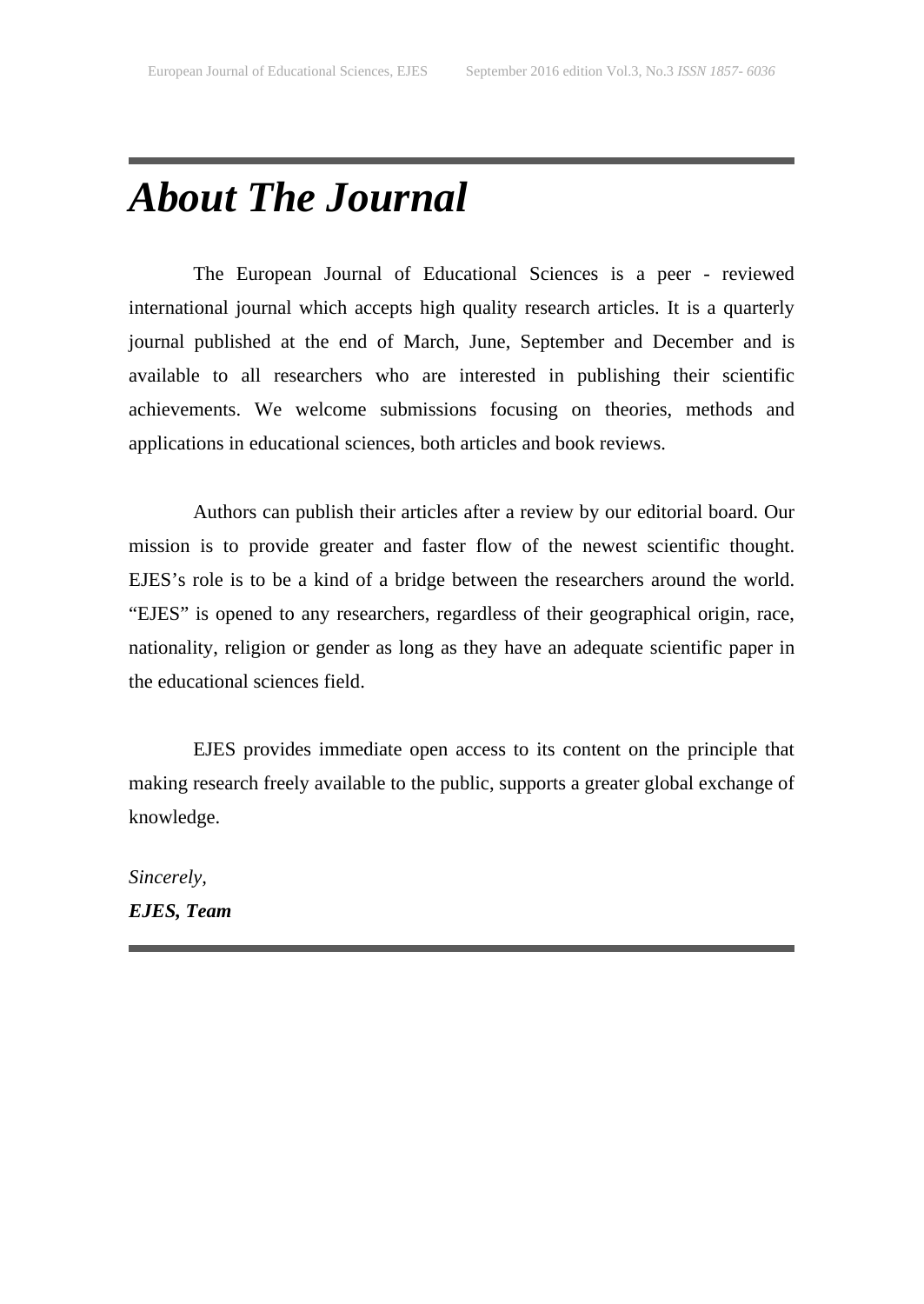# **Table of Contents:**

**Competency-Based Education And Shared Academic Freedom For Transformationa Education….……………….............................................1** *Helen Harris Rob Rogers Jon Singletary*

**Improving Student's Critical Thinking Through Technology At Historically Black Institutions………...……….........................................16** *Qingxia Li, Gloria Payne*

**Perceptions Of The Support Needed By Teacher Counsellors In Secondary Schools In The Ohangwena Region Of Namibia……………26** *Emilia N. Mbongo Andrew D. Möwes Charles C. Chata*

**Medical Student Neurophobia: A Review Of The Current Pandemic And Proposed Educational Solutions…………………………….………41** *Joshua A. Cuoco*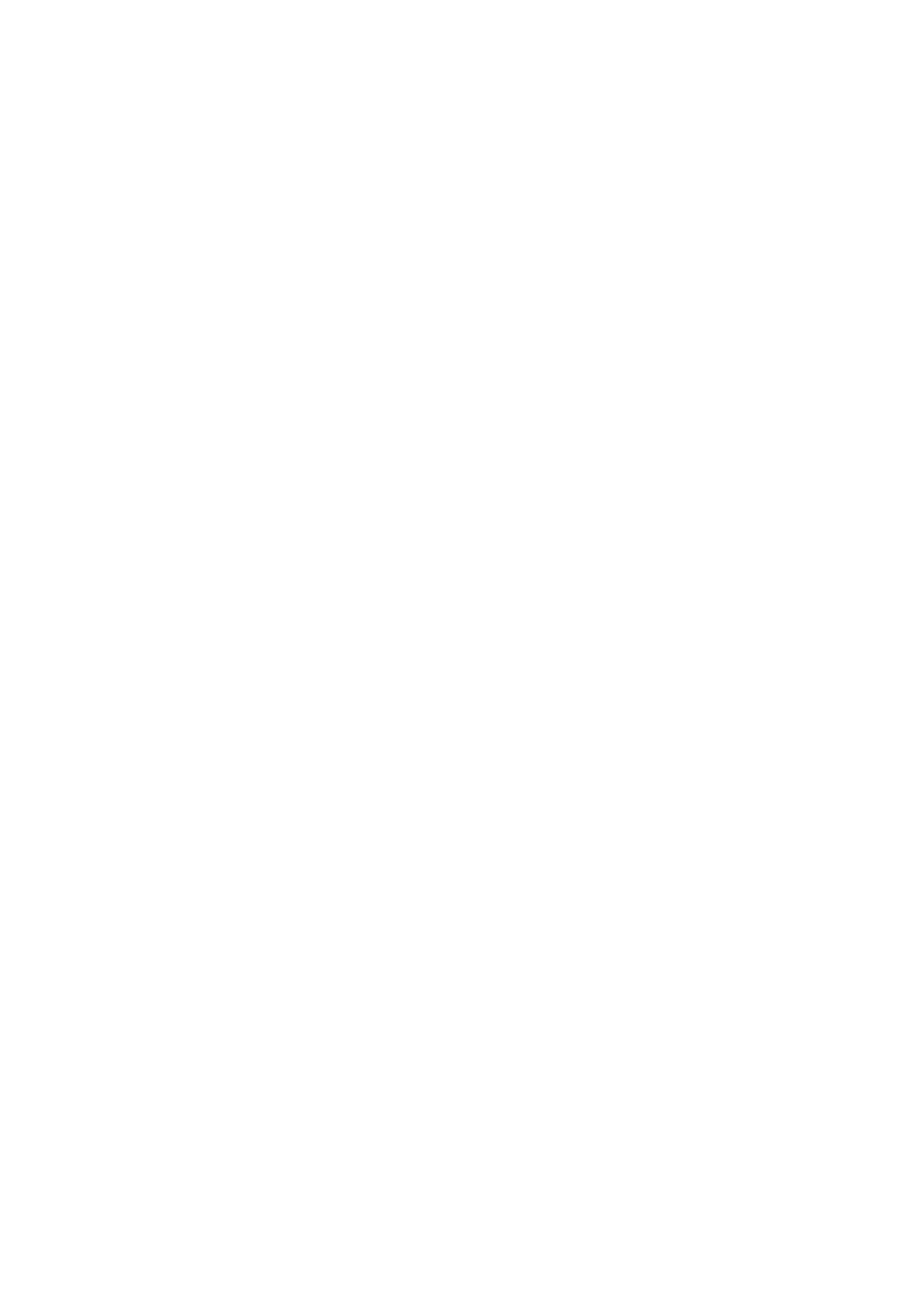### **Competency-Based Education And Shared Academic Freedom For Transformational Education**

### *Helen Harris, Ed.D., MSW Rob Rogers, Ph.D., MSW Jon Singletary, Ph.D., MSW* Baylor University, USA

doi: 10.19044/ejes.v3no3a1 [URL:http://dx.doi.org/10.19044/ejes.v3no3a1](http://dx.doi.org/10.19044/ejes.v3no3a1)

### **Abstract**

Curricular revision consistent with program mission and goals and that also fulfils accreditation requirements is essential for social work programs. In this article transformational education, shared academic freedom, and competency-based evaluation are described as central to effective preparation of students in social work education. The authors provide an overview of the transformational education literature and one school of social work's curricular revision process that demonstrates facultywide ownership of the revision process. The paper concludes with a discussion of how the faculty ownership and student evaluation process helped the school avoid the reductionist pitfalls in competency-based education in their pursuit of transformational education for programmatic impact.

**Keywords:** competency-based education, shared academic freedom, transformation

### **Introduction:**

Transforming students into social workers who transform agencies, policies, communities, and sometimes the lives of clients is the lofty goal social work educators aspire to and the work to which they are committed. The profession joins the academy in this endeavor as social workers document the knowledge, skills, and values that are essential to their work and the academy designs curricula to prepare graduates to do the work. Professional education encompasses both the specificity of competencies of the profession and the critical thinking and broad learning of the academy.

This article provides an overview of a school of social work's curricular revision process devoted to transformational education, competency-based evaluation, and faculty-wide ownership of the revision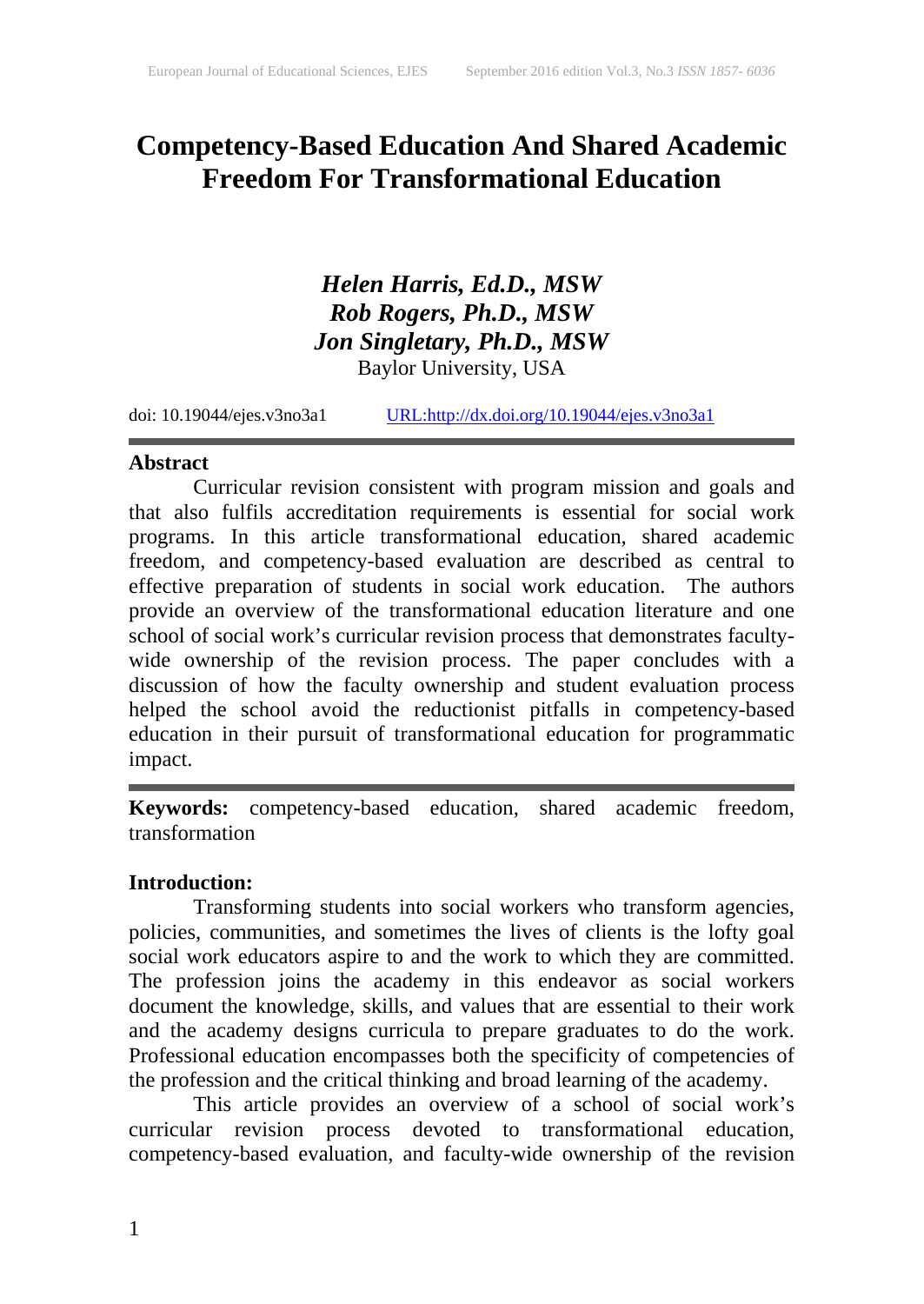process, that is, shared academic freedom. Included is a description of the concept of transformational education and an examination of our school's competency-based evaluation process along with descriptions of assessment tools, reports, and resulting changes. The paper concludes with a discussion of how this process helped the school avoid the reductionist pitfalls in competency-based education in the pursuit of transformational education. The integration of these concepts is not only possible; it is essential.

### **One School's Journey:**

The School of Social Work (SSW) began with an undergraduate social work program more than 30 years ago and added an MSW program in the 1990s and a PhD program more recently. Since its inception, the School has been continuously accredited by the Council on Social Work Education (CSWE).

Multiple factors motivated the School's curriculum revisions. One was CSWE's shift in the focus of its Educational Policy and Accreditation Standards (EPAS) from essential content required for the education of social work professionals to professional competencies and practice behaviors operationalizing the competencies. The time was approaching for us to prepare a new self-study for reaffirmation of accreditation. This is part of a process that occurs every eight years for all social work programs during which they demonstrates that they meet current EPAS standards. Beyond adherence to the new standards for the explicit curriculum (courses) was a commitment to include our emphasis on the various ways faith is relevant to ethical social work practice. The ethical integration of faith in social work practice is central to our mission, and developing a curriculum congruent with it as well as our unique context of practice was essential. A final motivation was the challenge to remain competitive with several strong social work programs within 100 miles of our school and the emergence of online MSW programs nationwide.

### **University Context:**

Concurrent with our curricular revision process, the university was engaged in developing a new strategic plan with a focus on excellence in higher education, specifically referred to as transformational education. The guiding document for the strategic plan states that the university desires to be a place "where academic excellence and life-changing experiences ignite leadership potential that increases our students' desire for wisdom, understanding of calling, and preparation for service in a diverse and interconnected global society" (Pro Futuris, 2012).

Consistent with the mission of the university and the school, faculty members agreed on the importance of recognizing that students choose to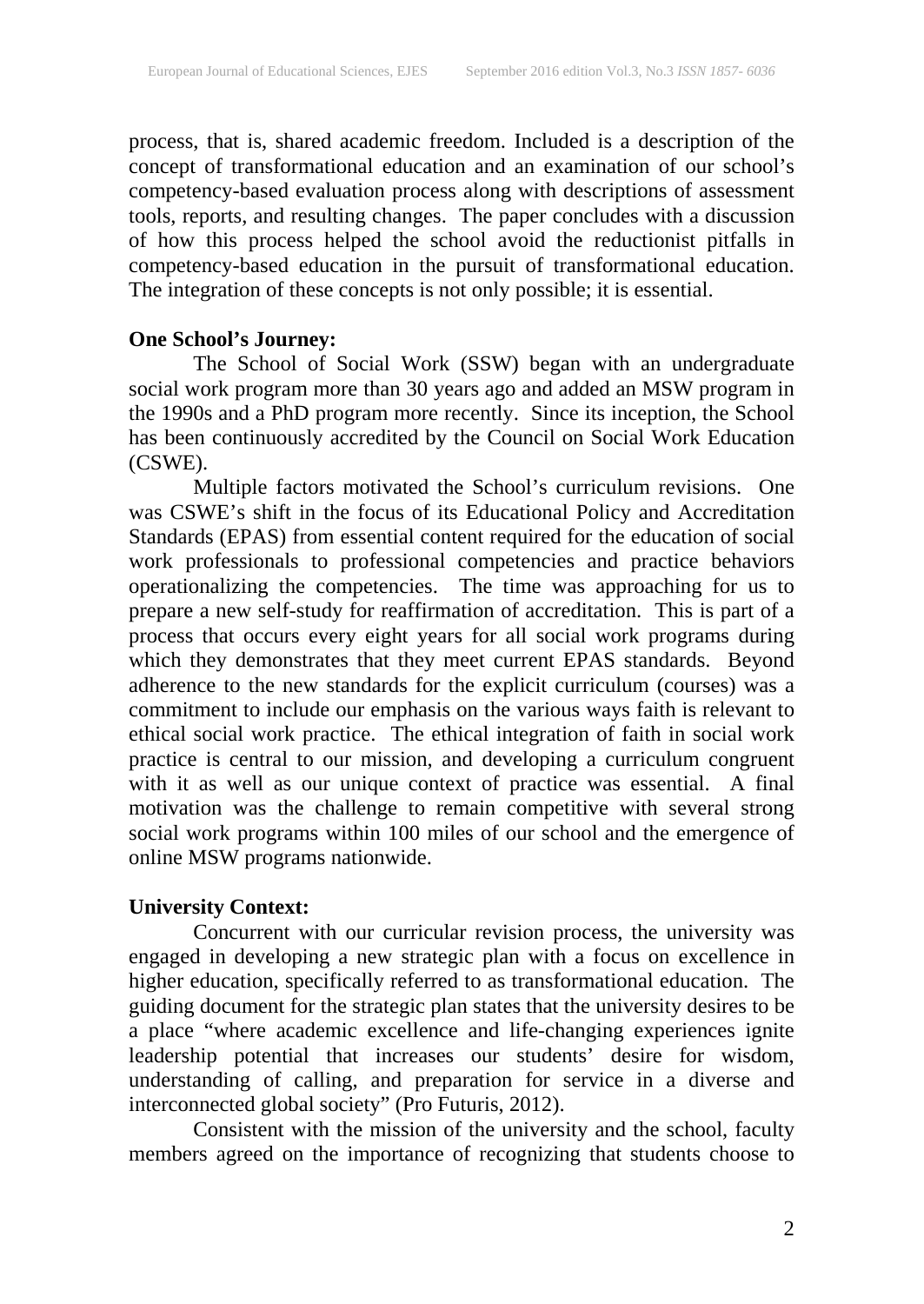become social workers due to a sense of calling to respond to the needs of a hurting world. Their education includes both the course work (explicit curriculum) and their interactions with faculty, speakers, and the practice community (implicit curriculum); these are the vehicles for equipping them to respond to that call, making curricular change central to the accomplishing the mission of the school and the university. The faculty's role includes developing curricula that equip students with a professional identity and professional knowledge, values, and skills, as well as quantifying and measuring educational and professional practice outcomes.

### **Literature Review:**

The primary concepts driving curriculum revision in our school of social work were shared academic freedom, transformational education, and competency-based education, that is, the move from a content-based curriculum to one based in practice competencies. This literature review examines these three concepts.

### **Shared Academic Freedom:**

Academic freedom has been an important concept in higher education since the early 1900s coming from the German concept of *lehrfreiheit*, or the freedom of teachers (Champagne, 2011). Much that is written about academic freedom implies an adversarial position between faculty and administration in higher education. Academic freedom is discussed in terms of shared governance and the assumption that faculty must contend for their right to teach what they understand to be truth and for the discovery of knowledge (AAUP, 2008). The literature is almost silent in describing academic freedom as a shared or collaborative element in the university setting.

Poore (2009) discussed the institution's duty and right to hold faculty members accountable for engaging in professional development that would improve their ability to teach and produce positive student outcomes. The assumption is that the role and intent is adversarial rather than that faculty would be motivated to improve student outcomes. The author wondered if the "principles of academic freedom give the faculty total control over how they design and teach their courses" (p. 2). Champagne (2012) identified academic freedom as curriculum control including both course design and course content. This freedom is identified as an individual concept.

The national On-Campus Report (2005) included the importance of cooperation in academic freedom. The author discussed this in terms of requiring collaboration rather than assuming that faculty would be invested in and supportive of collaboration. Further, Champagne (2011) suggested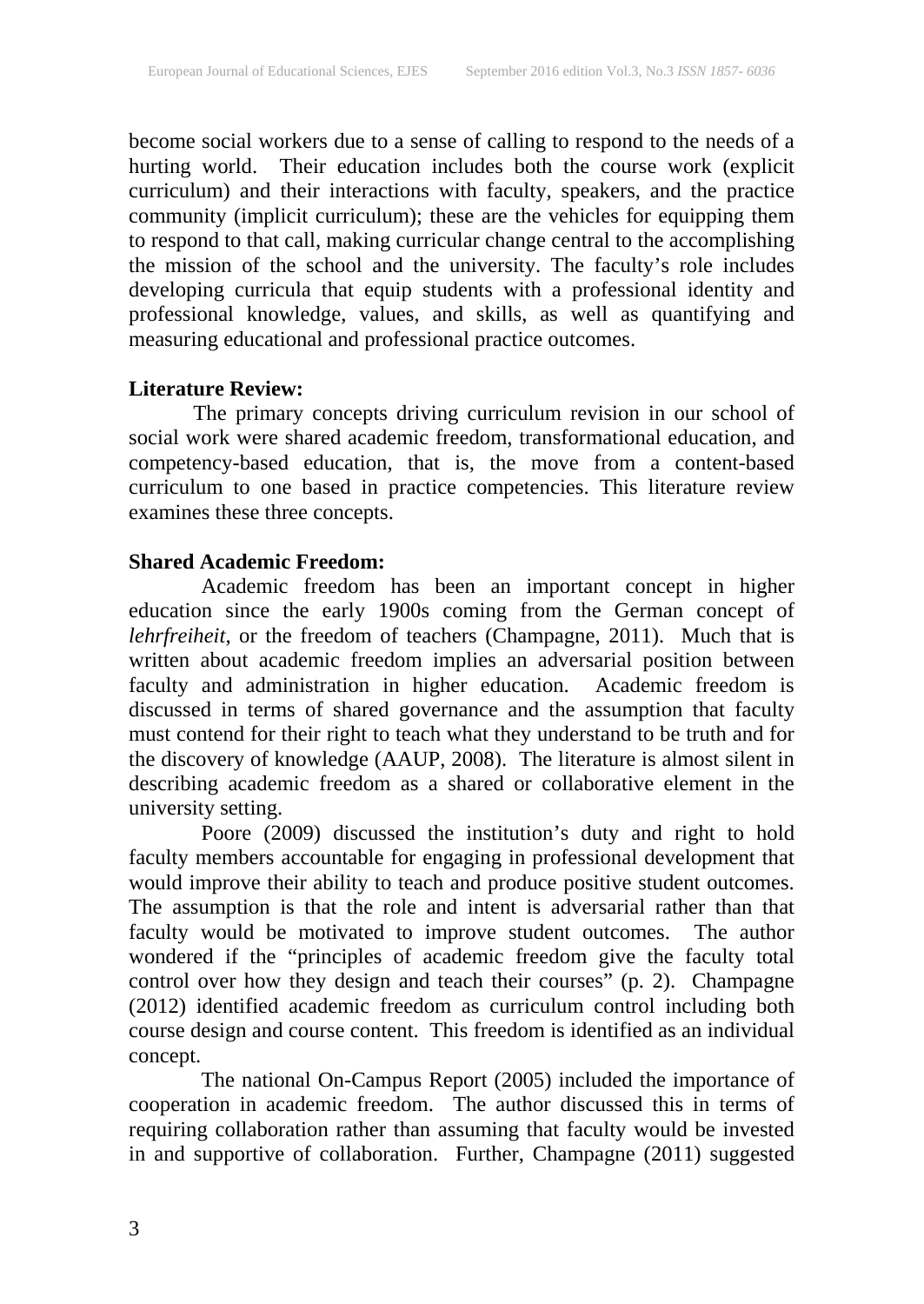that assessment of learning outcomes is "an attack on academic freedom" (p. 9).

Within our School, a culture of collegiality and mutual support provided a foundation for our faculty's adoption of the concept of *shared* academic freedom. This concept includes a belief that our integrated effort is stronger than simply adding courses together and that the curriculum is strongest when courses build on each other and when there is a coordinated inclusion of theory and practice models with common language both in the school and in the practicum community. We considered practice behaviors and textbooks and assignments that result in knowledge and skill growth and development in a coordinated effort. We coined a new term for this concept: shared academic freedom. We recognized our joint responsibility for a coherent curriculum that allows students to build knowledge and skill balanced with continued individual academic freedom in our courses. Full and part-time faculty members shared not only in making decisions about the curriculum but also in collaborating on course planning and delivery. This approach kept the mutual focus of both faculty members and administrators on curricular rather than control issues. In addition, our joint ownership of the process released creative energies that transcended any sense that we were merely acting out of obligation to adhere to the new accreditation standards.

### **Competency-based Education:**

The movement to competency-based education began in vocational education and training more than 40 years ago (Malone & Supri, 2012). These authors expressed concerns about the adoption of a competency-based curriculum in medical education. Important questions included: Is there a loss of overall competence by focusing on smaller units like practice behaviors? What is the impact on the content of the curriculum and the narrowing of focus? Reeves, Fox, and Hodges (2009) found that "the creation of competencies may also be regarded as an effort by professions to define certain activities that 'belong' to them" (p. 452).

Hodkinson (1992) discussed two models of competence, behavioristic and interactive, noting that professional schools in the Academy are sometimes drawn to skill acquisition. Hodkinson recommended that an interactive model of competence is more effective for developing thinking and conceptual learning. The interface of knowledge and understanding with practical professional skills provides a model for adapting competencies in a variety of contexts (Ashworth, 1992). The author noted that this higher-level thinking is difficult to assess and requires that competency-based assessment include attention to reliability and validity.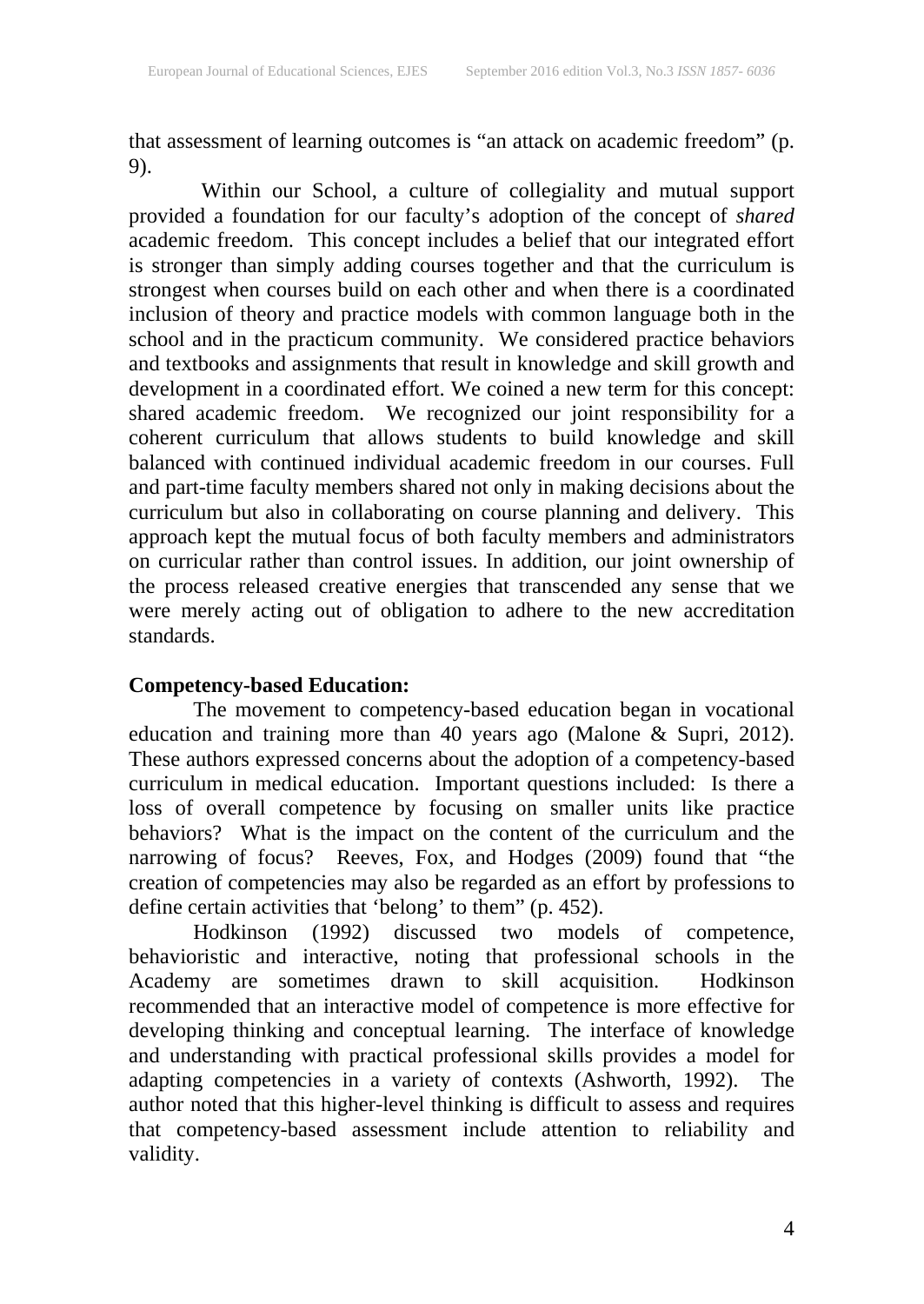The importance of field education to social work education is a central factor in competency-based social work instruction. Field instructors and field agencies articulate what knowledge and skills are required for social workers in practice. Evaluating those in students is a significant opportunity and challenge. "While social work educators use a range of methods to assess student learning and program outcomes, a recurring theme is the difficulty of evaluating field learning" (Bogo, et al., 2006). Field instructors are increasingly involved in our curriculum meetings and other committee work to address their preparation for teaching and assessing our students. Classroom faculty and field instructors, whom we call field faculty, collaborate on defining and operationalizing practice behaviors in specific field contexts. Individual learning contracts are tailored to identify practice behaviors in agencies and student evaluation is based on the provision of evidence of practice behavior skill demonstration.

### **Transformational Education:**

Our private university has adopted transformational education as one of the centerpieces of its strategic vision. The standardization of education and outcomes does not address who and what is being transformed and to what end. Powell (2011) reminded faculty and administration that the best assessment of transformation or change as a result of education is not comparison with others or with an arbitrary standard, but with oneself and is longitudinal and understood over time. Helping students, faculty, and organizations identify who and what they aspire to be also provides the opportunity to document change and progress toward that end. This representing to determine enange and progress toward

Palmer (2014) reports that transformational education begins with transforming the institution into a place of respect rather than fear. "If we could reclaim the sacred – simple respect – in education, how would it transform our knowing, teaching, and learning? (Palmer, 2016, p. 6). Transformational education is the essence of our mission and of the calling of our students to serve the sacred and make a difference to individuals and the systems they live in. This perspective has motivated our school's ongoing efforts to define the term *impact* and determine how to measure not only the impact of the program on students and alumni but also their impact on the communities where they work. Furthermore, faculty members are examining how to assess the impact of their research and service as well as their teaching. This multifaceted process has challenged our assumptions about what is of lasting significance and who needs to be involved in making this judgment and gauging how well it is being achieved.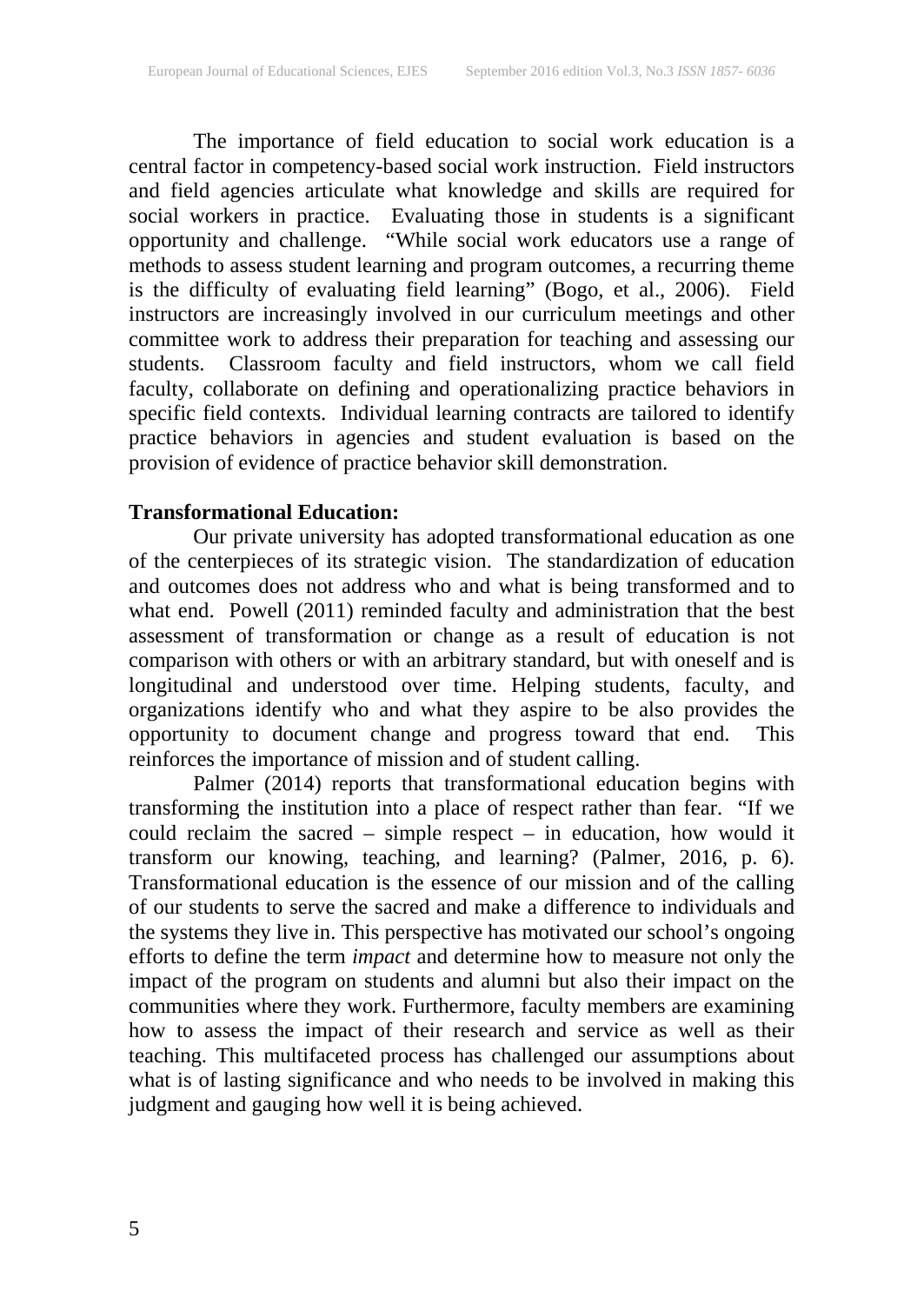### **The Caution of Virtue Ethics:**

Along with struggle to revise standards of excellence, the convergence and interface of competency-based education and transformational education presents the challenge of trying to maximize multiple values at the same time. In addition, the shift in social work to competency-based education, the enhanced role of field education as the signature pedagogy, and the business model of preparing students for the work environment raises the concern that we not replace robust education with training. Historically, social work is grounded in the liberal arts to ensure the development of critical thinking, understanding of systems, and commitment to social justice.

Chamiec-Case (2012) cautioned that the complexity of the profession of social work calls for social work educators to avoid marginalizing values and ethics by separating knowledge and skills from values and beliefs. The author expressed concern that memorized strategies and rote skills rather than critical thinking and professional judgment are not enough when engaging change in human lives. The author offered virtue ethics as a paradigm that includes character and virtue in professional development and professional behavior. The development of character and virtue is congruent with transformational education and minimizes the danger of focusing on competencies without commensurate attention to the art of becoming genuine and authentic helpers.

Moving beyond outcome-based education that is focused solely on competencies to an educational experience that is transformational requires a faculty fully engaged in making sense of these new concepts and how to apply them to our curriculum. To help us understand what transformational education means in our educational setting, we began to consider a series of questions:

- What transformation are students seeking?
- What transformation do we seek for them?
- What learning experiences will facilitate transformation?

 How will we know when and to what degree transformation has occurred?

How will others know?

### **The Transformational Curricular Process:**

Before considering a list of competencies, the faculty participated in a daylong appreciative inquiry retreat (Cooperrider & Whitney, 2005) that focused on visioning the future of social work education in our school. The theme of the retreat was expressed in our unofficial motto of wanting the education of our students to be REAL: Reflective, Experiential, Authentic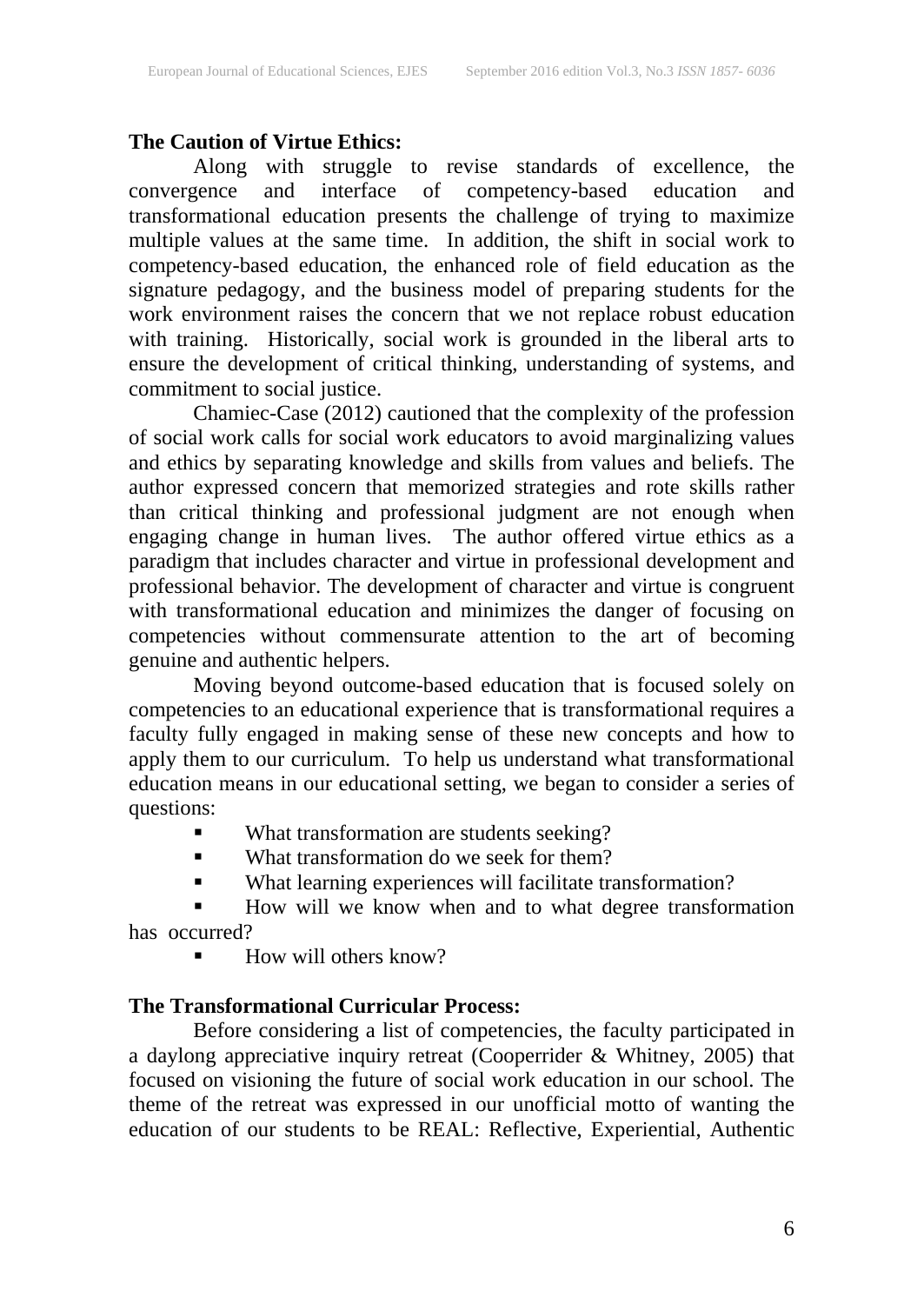Learning. The values embedded in this acronym continue to shape our process of curricular innovation toward transformation.

The REAL acronym captured the commitment of the faculty to curricular revision that would include transformation for faculty as well as for students. The "R" in REAL emphasized education characterized by selfawareness, critical thinking, and collegial and collaborative work. The importance of the practice components of the curriculum and the centrality of the field internship program were expressed with "E" for Experiential learning. This focus on field education and the importance of student demonstration of competencies with actual clients and projects set our program on a course congruent with the profession's concept of field education as the signature pedagogy. Further, the MSW program curriculum included experiential learning in research through the completion of a practice-based research project during the final year of the MSW curriculum.

The "A" in REAL refers to the centrality of Authenticity throughout the educational process. This quality is manifested in relationships of mutual respect, valuing listening more than advocacy, engaging those we serve in crafting solutions, and debating questions that matter. The result is a healthy community that is connected to the mission and goals of our university and school, the unique calling and gifting of our students and faculty, and the needs and resources in the communities in which we and our students work. Finally, curricular change grounded in being intentionally reflective, experiential, and authentic created a dynamic environment of Learning, the "L", that concentrates not only on monitoring processes and measuring outcomes but also on assessing learning, growth, and impact over time.

Our school made program revisions based on our REAL Retreat and integrated our changes with the stated goal of the competency-based EPAS, addressing academic excellence through the lens of professional competence. The result is a curriculum that exemplifies the co-inherence of 1) EPAS Core Competencies and Practice Behaviors; 2) the school's own mission, goals, objectives, and themes of community building, strengths perspective and the ethical integration of faith and practice; 3) explicit generalist and advanced curricula; and 4) an implicit curriculum that emphasizes our university's religious and regional context. We created an evaluation system for our generalist and advanced educational outcomes that included both rubrics to assess the attainment of practice behaviors in classroom and field courses, and surveys for students to assess their self-efficacy with respect to the practice behaviors.

Curricular revision for transformational education required investment and ownership by the entire faculty rather than a representative sample on a curriculum committee. The entire faculty decided to meet weekly as a curriculum committee to assure curricular integration and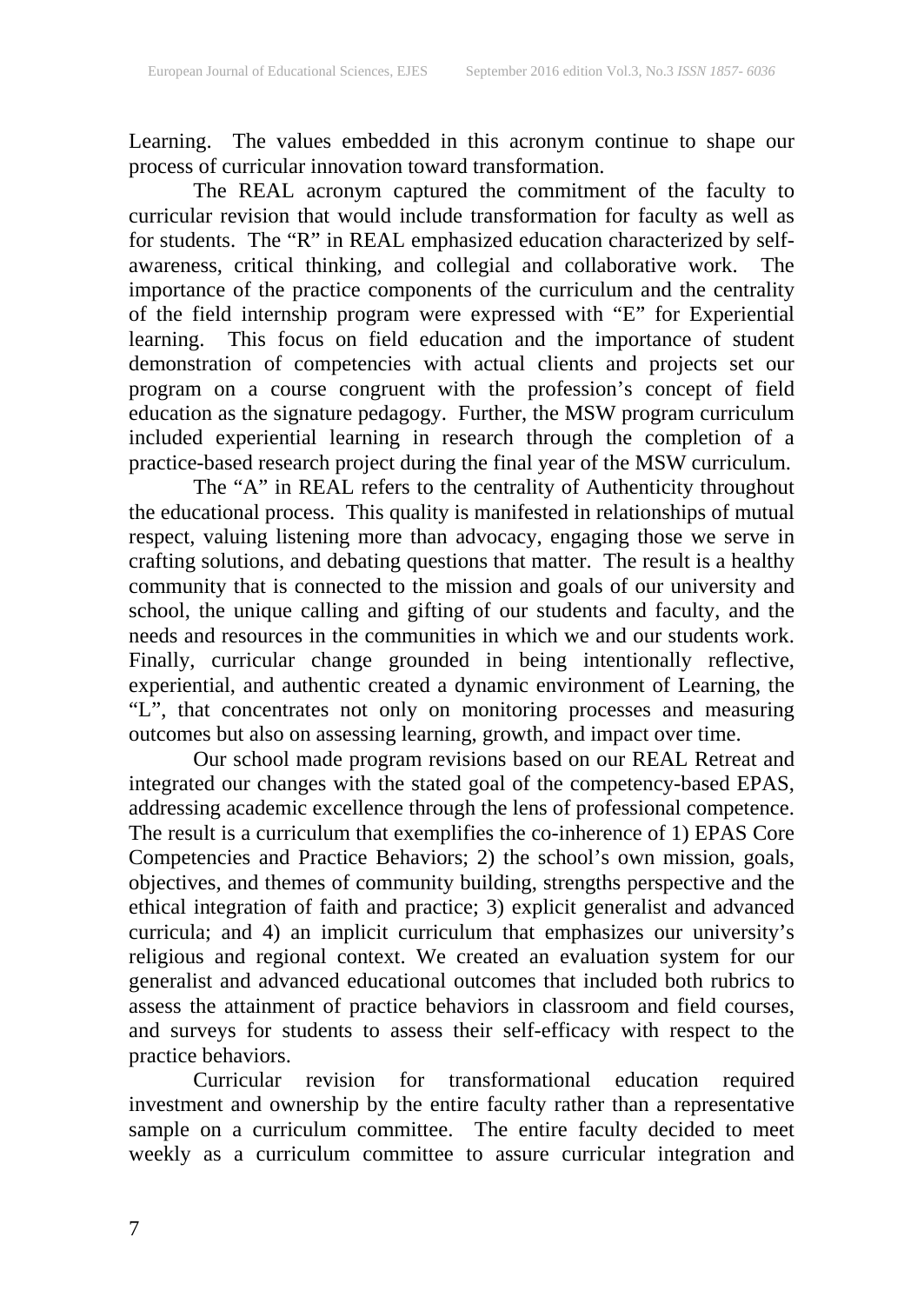synthesis. During two years of operating as a curriculum committee of the whole, our understanding of academic freedom expanded to include a shared or communal component as well as the traditional individual elements. Together we designed the overall curricular structure for the BSW and MSW program; identified course goals and objectives; made decisions about core courses, groupings of courses, and the three concentrations related to advanced practice in the MSW program; built the scaffolding of educational competencies that linked one course to the next; and addressed field education opportunities and challenges.

An additional benefit from collaborative decision making was the clear alignment of program mission, goals and objectives with individual course objectives and across vertical and horizontal intersections in the curriculum. Vertical intersections included those course sequences that build on one another across time, e.g. Practice I to Practice II to Practice III. Another example is the multi-year research sequence that includes statistics, research, and the research project. Horizontal intersections included courses that were taken in tandem with one another in the same semester, such as Human Behavior and the Social Environment I and Practice I.

### **Alignment toward Transformational Education**:

Although we adopted the competencies and practice behaviors of the accrediting agency, we also added an additional competency and related practice behaviors specific to a core theme of our school: the ethical integration of faith and practice. This competency was integrated, along with the others, into major content areas including human behavior, values and ethics, diversity, practice, policy, and field education. For example, in field education we considered contexts of practice for the ethical integration of faith and practice to include congregations and religiously affiliated organizations where students could demonstrate all of the educational competencies and related practice behaviors. Bringing social work students and experienced field instructors into these contexts was not only transformative for the students but for the practice settings and their communities as well (Harris, Yancey & Myers, 2016).

### **Accountability:**

The complex curriculum required an intricate method to track student learning. We first created a master planning spreadsheet for each program showing the alignment of program goals, course objectives, and competencies. After examining each course's content, readings, speakers, and assignments, faculty members decided where to place the individual practice behaviors and how to assess them. Such detailed alignments are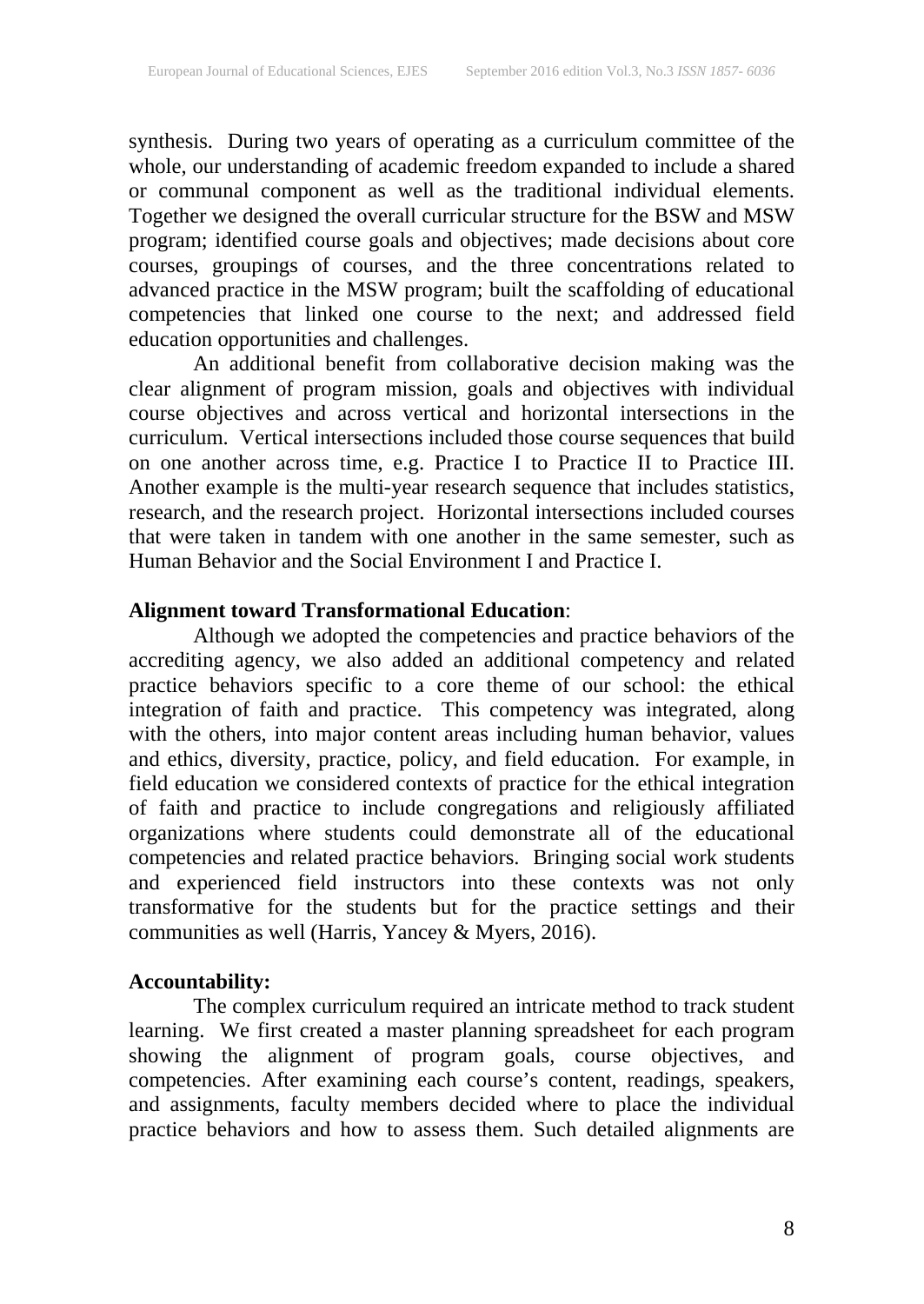essential for a coherent evaluation of student learning in which students must demonstrate their mastery of the competencies and practice behaviors.

The next step was the development of rubrics designed to evaluate the program by assessing student competence through their demonstration of the practice behaviors. Faculty members designed a rubric for each assignment that measures practice behaviors. For our purposes rubrics are the tools we use to communicate more clearly to students and to ourselves as faculty members expectations about the essential learning in each assignment, and to provide feedback to students about how well they are learning and how well we as professors are teaching. Faculty must make complex judgments when assessing student demonstration of competence in assignments. These rubrics are constructed and designed to provide a These rubrics are constructed and designed to provide a grounded basis for those judgments.

Currently instructors use the rubrics to assess only the practice behaviors related to the assignment. We continue to explore how to use them to grade assignments, because grading includes elements beyond the scope of the practice behaviors, such as additional content, writing skills, and the use of APA style.

The example in Figure 1 is a rubric for a portfolio assignment in the BSW Senior

Capstone course.

Figure 1. Rubric for BSW Capstone Research Assignment.

| <b>School of Social Work</b>                                               |                              |                                     |                                 |                                 |                                                      |  |  |  |
|----------------------------------------------------------------------------|------------------------------|-------------------------------------|---------------------------------|---------------------------------|------------------------------------------------------|--|--|--|
| <b>Individual Grading Rubric</b>                                           |                              |                                     |                                 |                                 |                                                      |  |  |  |
| SWO 4293 – Senior Capstone Seminar                                         |                              |                                     |                                 |                                 |                                                      |  |  |  |
| Student:                                                                   |                              |                                     |                                 |                                 |                                                      |  |  |  |
| <b>Capstone Rubric</b>                                                     |                              |                                     |                                 |                                 |                                                      |  |  |  |
| <b>Practice</b>                                                            | 1-Inadequate                 | 2-Novice                            | $3-$<br>Competent               | 4-Proficient                    | 5-Excellent                                          |  |  |  |
| <b>Behaviors</b><br>Other<br>and<br>Criteria                               | Doesn't<br>demonstrate<br>it | <b>Demonstrate</b><br>s it somewhat | <b>Demonstrat</b><br>es it okay | <b>Demonstrat</b><br>es it well | <b>Demonstrat</b><br>it<br>very<br><b>es</b><br>well |  |  |  |
|                                                                            | < 80                         | 80-82                               | 83-86                           | 87-89                           | 90-100                                               |  |  |  |
| 6.1<br>Use<br>practice<br>experience to<br>inform<br>scientific<br>inquiry |                              |                                     |                                 |                                 |                                                      |  |  |  |
| 6.2<br>Use<br>research<br>evidence<br>to<br>inform<br>practice.            |                              |                                     |                                 |                                 |                                                      |  |  |  |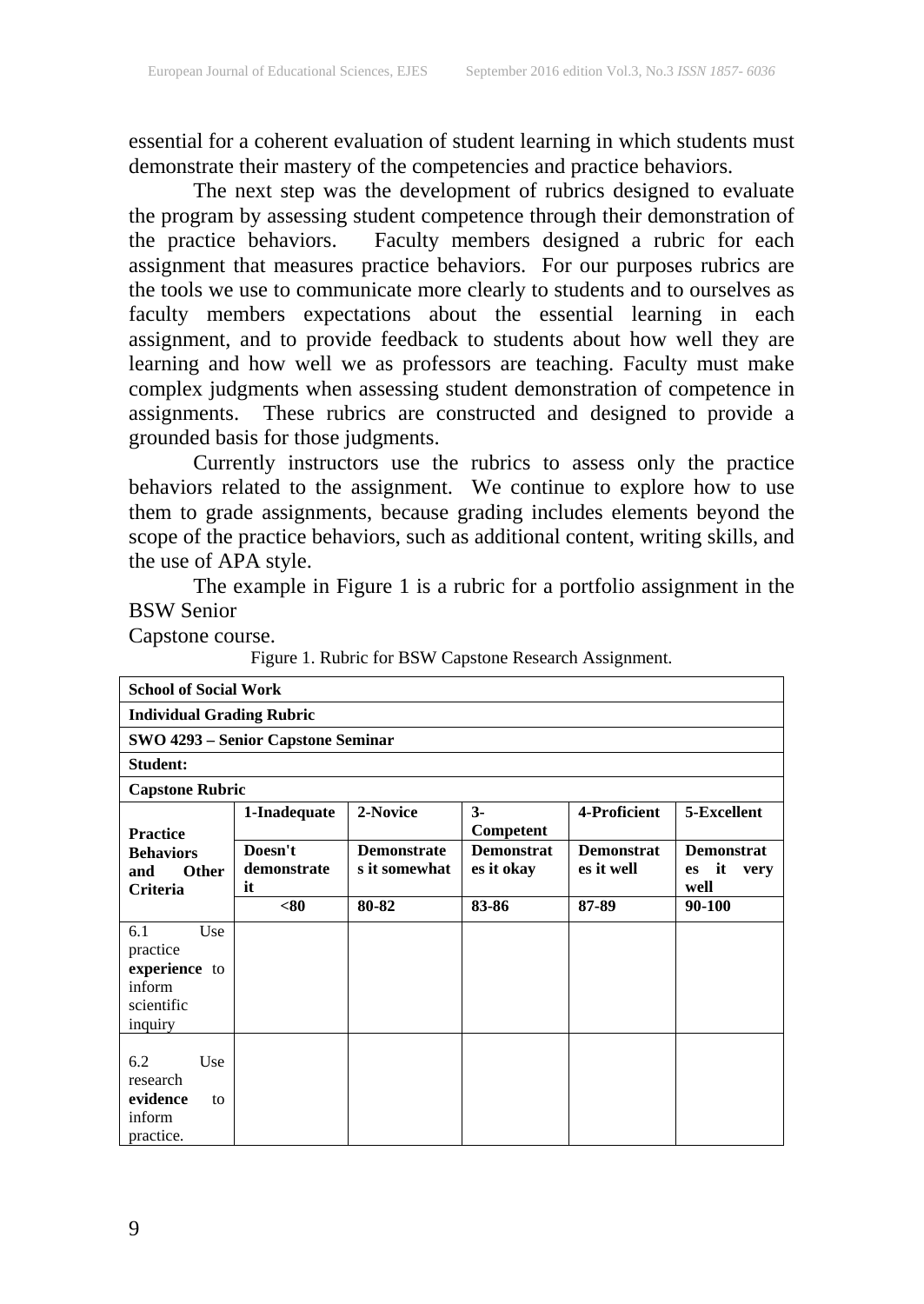It measures the two practice behaviors in the EPAS research competency, which are to engage in research-informed practice and practiceinformed research. The 5-point scale goes from 1 "Inadequate – does not demonstrate competence" to "2-Novice", "3-Competent", "4-Proficient", and finally to "5-Excellent – demonstrates commendable competency." The 100% grading scale has been apportioned to correspond to the 5-point competency scale. Anything below 80% (grade of B-) is considered inadequate from a competency standpoint. An A- (90%) is considered excellent in this rubric. When grading an assignment, professors can place an X in a cell based on the actual grade the student has earned for a particular practice behavior, or they can refer to the 5-point scale and place an "X" in a cell based on a student's grade and their professional judgment about the student's competence.

The rubrics, completed at the end of each semester, are compiled and analyzed with findings made available in Course and Program-level Outcome Reports. Figure 2 is a facsimile of a Course Outcome Report for a rubric that measured the competency related to research. The competency has two practice behaviors, and for this course the report shows the number of students (27), the average score for each practice behavior (4.04, 3.96), and the distribution of scores across the five-point scale (count and percent).<br>Figure 2. Course Outcome Report

| Performance by Standards Report                                                    |                |                                       |                               |          |               |                |               |                  |      |                |      |    |      |
|------------------------------------------------------------------------------------|----------------|---------------------------------------|-------------------------------|----------|---------------|----------------|---------------|------------------|------|----------------|------|----|------|
| <b>Report:</b>                                                                     |                |                                       |                               |          |               |                |               |                  |      |                |      |    |      |
|                                                                                    |                | <b>Report Generated by TaskStream</b> |                               |          |               |                |               |                  |      |                |      |    |      |
| <b>DFR</b> Template(s):                                                            |                | BSW Spring 2012                       |                               |          |               |                |               |                  |      |                |      |    |      |
| Program(s):                                                                        |                | BSW Spring 2012                       |                               |          |               |                |               |                  |      |                |      |    |      |
| # Authors                                                                          |                | 132 Authors matched search criteria   |                               |          |               |                |               |                  |      |                |      |    |      |
| <b>Report Generated:</b>                                                           |                | Sunday, September 30, 2012            |                               |          |               |                |               |                  |      |                |      |    |      |
| Competency 6. Engage in research-informed practice and practice –informed research |                |                                       |                               |          |               |                |               |                  |      |                |      |    |      |
|                                                                                    | <b>Authors</b> | <b>Results</b>                        |                               |          |               |                |               |                  |      |                |      |    |      |
| <b>Rubric</b>                                                                      | Evaluat        | for                                   | <b>Distribution of Scores</b> |          |               |                |               |                  |      |                |      |    |      |
| Criteria                                                                           | ed             | Group                                 |                               |          |               |                |               |                  |      |                |      |    |      |
| G6.1<br>Use                                                                        | 27<br>of       | Ave. $=$                              | <b>Sco</b><br>$\mathbf{1}$    |          |               | 3              |               | $\boldsymbol{4}$ |      | 5              |      |    |      |
| practice                                                                           | 132            | 4.04/5                                | re                            |          |               | $\overline{2}$ |               |                  |      |                |      |    |      |
| experience to                                                                      | (20.45%        | (80.8%                                |                               |          |               |                |               |                  |      |                |      |    |      |
| inform                                                                             |                |                                       |                               |          |               |                |               |                  |      |                |      |    |      |
| scientific                                                                         |                |                                       |                               |          |               |                |               |                  |      |                |      |    |      |
| inquiry                                                                            |                |                                       |                               |          |               |                |               |                  |      |                |      |    |      |
| <b>Folio</b><br>Area:                                                              |                |                                       |                               |          |               |                |               |                  |      |                |      |    |      |
| 4293<br>Senior                                                                     |                |                                       | Cou                           | $\Omega$ | $\Omega$      |                | $\Omega$      | 1                | 37.0 |                | 22.2 |    | 40.7 |
| Capstone                                                                           |                |                                       | nt/                           |          | $\frac{0}{0}$ | $\Omega$       | $\frac{0}{0}$ | $\theta$         | 4%   | 6              | 2%   | 11 | 4%   |
| Seminar                                                                            |                |                                       | $\frac{0}{0}$                 |          |               |                |               |                  |      |                |      |    |      |
| <b>DFR</b>                                                                         |                |                                       |                               |          |               |                |               |                  |      |                |      |    |      |
| Template:                                                                          |                |                                       |                               |          |               |                |               |                  |      |                |      |    |      |
| <b>BSW</b><br>Spring                                                               |                |                                       |                               |          |               |                |               |                  |      |                |      |    |      |
| 2012                                                                               |                |                                       |                               |          |               |                |               |                  |      |                |      |    |      |
| G6.2<br>Use                                                                        | 27<br>of       | Ave. $=$                              | Sco                           | 1        |               | $\overline{c}$ |               |                  |      | $\overline{4}$ |      | 5  |      |
| research                                                                           | 132            | 3.96/5                                | re                            |          |               |                |               | 3                |      |                |      |    |      |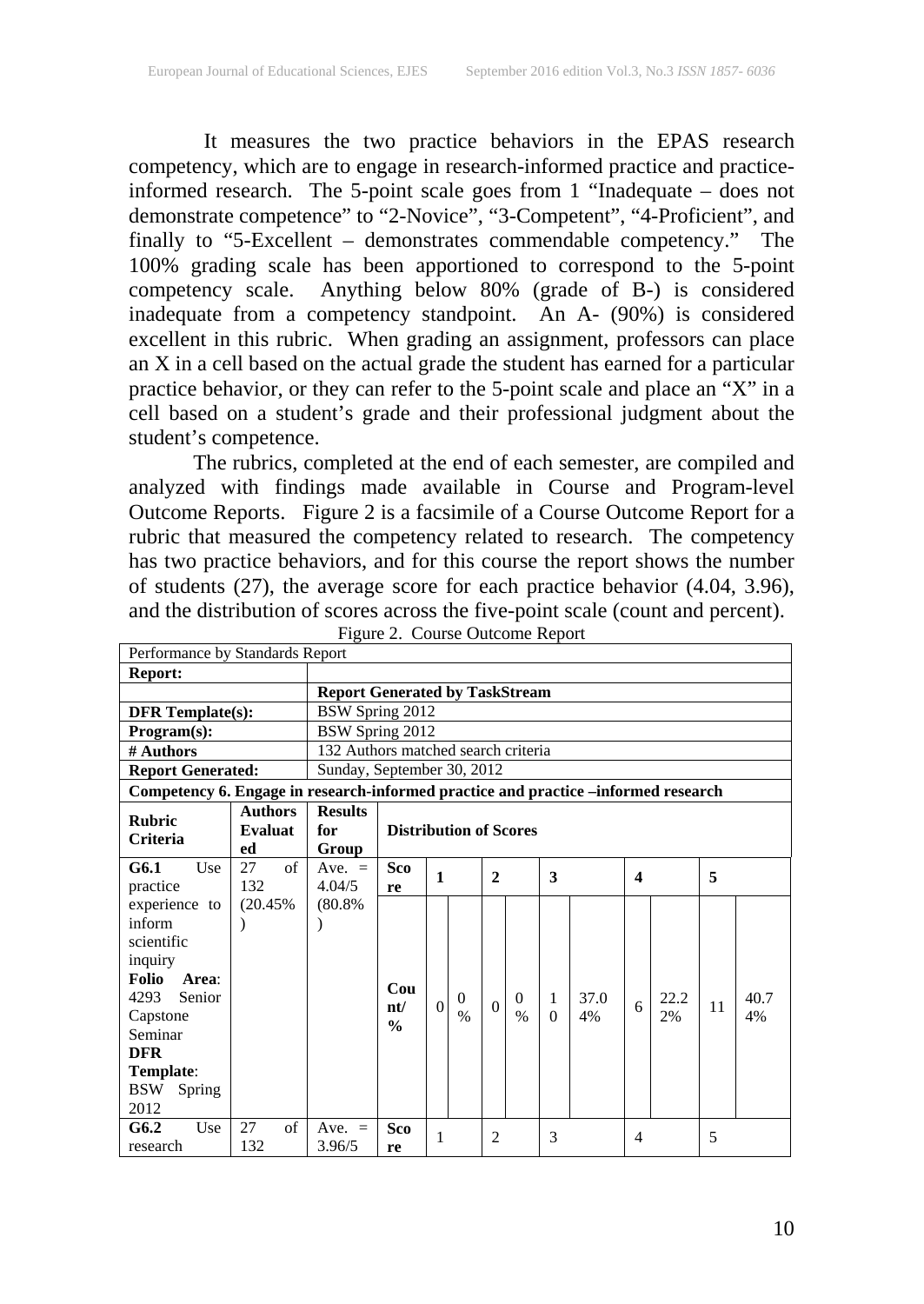| evidence<br>to<br>inform<br>practice<br>Folio<br>Area:<br>Senior<br>4293<br>Capstone<br>Seminar<br><b>DFR</b><br>Template:<br><b>BSW</b> Spring<br>2012 | (20.45% | (79.2%                            | Cou<br>nt/<br>$\frac{0}{0}$ | $\overline{0}$ | $\Omega$<br>$\%$ | $\Omega$ | $\Omega$<br>$\frac{0}{0}$ | 1<br>$\overline{0}$ | 37.0<br>4% | 8 | 29.6<br>3% | 9 | 33.3<br>3% |
|---------------------------------------------------------------------------------------------------------------------------------------------------------|---------|-----------------------------------|-----------------------------|----------------|------------------|----------|---------------------------|---------------------|------------|---|------------|---|------------|
| of<br>Average<br>all scores in<br>$group(n=54)$                                                                                                         |         | 4.00/5<br>(60.00)<br>$\%$ )       |                             |                |                  |          |                           |                     |            |   |            |   |            |
| Average for<br>all<br>scores<br>$(N=54)$                                                                                                                |         | 43.20/5<br>4<br>(80.00)<br>$\%$ ) |                             |                |                  |          |                           |                     |            |   |            |   |            |

In addition to instructors using the rubrics to assess students, the faculty designed a process for student self-assessment. Students assess their own levels of competence at the beginning and end of each academic year in the program by completing a self-efficacy scale of the practice behaviors.

Table 1 is an excerpt from a program-level report showing the average competency and practice behavior ratings for the 27 students for three competencies (research, human behavior, and policy) assessed by professors in their Field Education and Capstone courses, and by students themselves on the Self-efficacy scale.

| Competencies $&$<br><b>Practice Behaviors</b> | Field | Capstone | Student<br>Self-Efficacy |
|-----------------------------------------------|-------|----------|--------------------------|
| G6-Research                                   | 3.39  | 4.00     | 3.61                     |
| G6.1                                          | 3.77  | 4.04     | 3.45                     |
| G6.2                                          | 3.00  | 3.96     | 3.77                     |
| G7-Behavior                                   | 4.31  | 4.63     | 3.97                     |
| G7.1                                          | 3.92  | 4.63     | 3.77                     |
| G7.2                                          | 4.65  | 4.63     | 4.16                     |
| G8-Policy                                     | 4.16  | 4.04     | 3.60                     |
| G8.1                                          | 3.77  | 4.00     | 3.52                     |
| G8.2                                          | 4.27  | 4.07     | 3.68                     |

Table 1: BSW Generalist Competencies and Practice Behaviors: Summary 2011-12

At the competency level the most notable difference among the three assessments is that the student self-efficacy scores are lower than the faculty ratings except the field score for the research competency. The students perceive themselves to be competent (between 3.61-3.97/5) but less so than their professors who rated them almost entirely in the proficient range (4.00- 4.63/5). The exception is the research competency where the field faculty score of 3.39 is lower than the students' rating of 3.61. Why do students not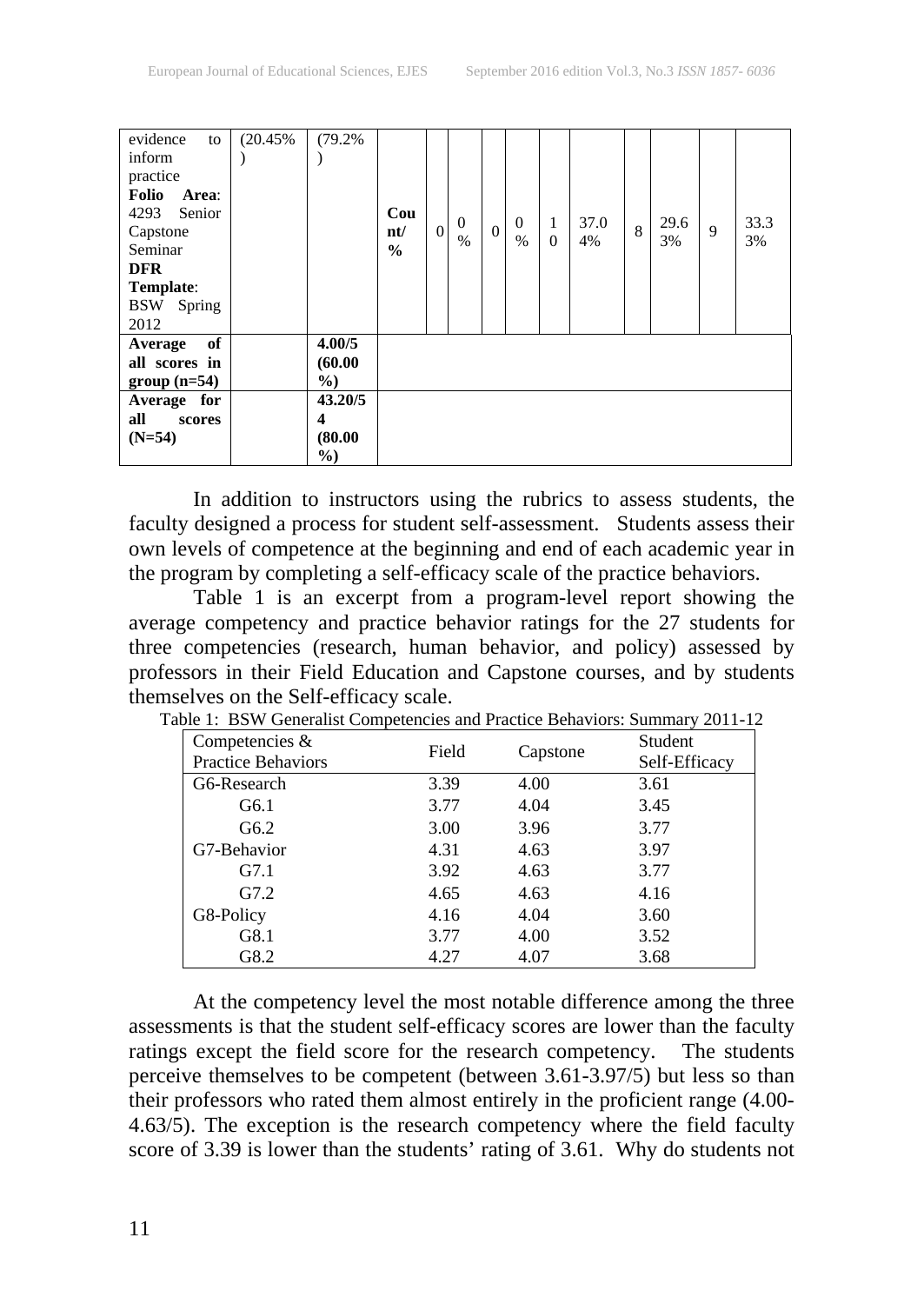perceive themselves as competent as their professors do? That is an issue faculty and students have begun to discuss.

Table 1 also displays the scores for six practice behaviors – two each for the research, human behavior, and policy competencies. At this more detailed level we see again that students perceive themselves as less competent than their professors do with one notable exception. For research practice behavior "G6.2 - Use research evidence to inform practice", the field seminar professors rated the students 3.0, barely competent (almost at the novice level). The concern is that students demonstrated in their Capstone portfolio that they can appropriately integrate research and practice, but they may not be using evidence-informed practices in their actual work in the field. A possible explanation for this discrepancy is that students selected for their portfolios examples from papers in courses where there was research related to practice, but in their internship the situations they had to address were ones without research evidence to guide their practice or existing evidence was overlooked.

Examining learning at the level of practice behaviors and from multiple perspectives has provided us with a nuanced view of outcomes and highlighted issues we could not have identified otherwise. Concerns like the two mentioned above are being examined by our faculty, field supervisors, and students. In addition, our faculty is striving to improve inter-rater reliability when assessing the competencies and also examining the measures we use to help ensure their validity.

### **Connecting Evaluation to Transformation:**

These evaluation results facilitated conversation about how social work research, including the use of evidence-based practices and the evaluation of practice, can be implemented more systematically within practice settings and in a wider range of settings. Focusing attention on best practices and evaluating practice results can be transformational for both student interns and staff. The next logical and challenging step is to assess transformation in those who receive the services provided by students and agencies.

### **Implications:**

Faculty members engaging with each other in an atmosphere shared academic freedom are able to pursue transformational education that contributes to achieving competence as well as to measuring and improving outputs in academic programs and affiliated agencies. This focus on competency-based education is enriched by shared academic freedom with the intent to produce a coordinated curriculum for student transformation. We are beginning conversations about how this pursuit will help us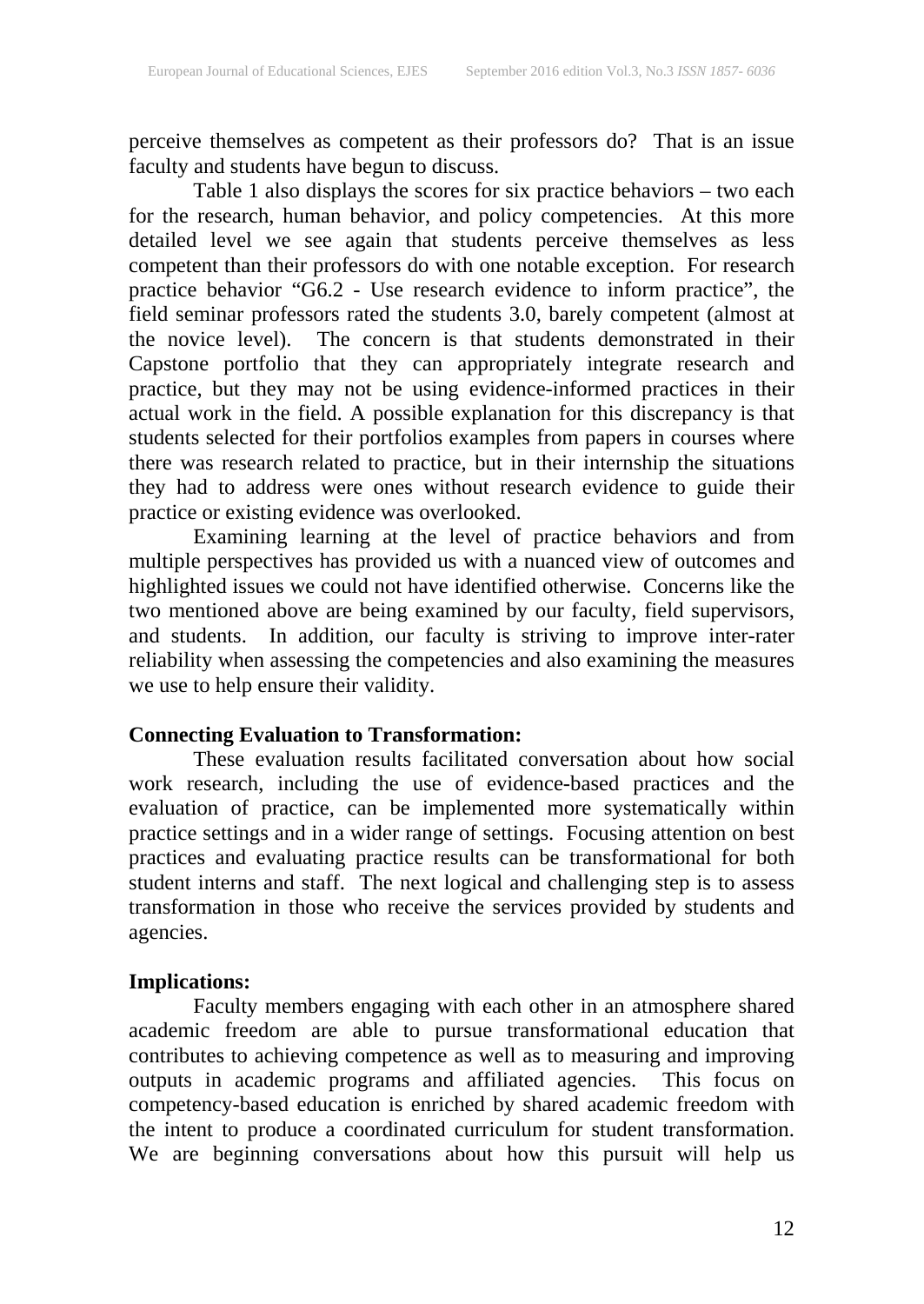understand the impact of our program to transform graduates and communities as well.

### **Shared Academic Freedom:**

The curricular development and enrichment process is the responsibility of the entire faculty whose ownership and participation make substantive and sustainable change possible. The process we undertook was stimulated by but not primarily in response to the external demands of accreditation. It was motivated by a desire for proactive innovation consistent with our mission and goals and with internal program accountability for transformation. As we shared responsibility for the curriculum, we shared in the assessment and celebration of transformation. The vehicle for curricular enrichment and innovation was the combination of shared academic freedom and a competency-based educational model. The approach included commitment to both explicit and implicit curricular change rooted in a collaborative overhaul of the curricula and an intentional evaluation of students' practice behaviors in the classroom and in the field. It also included the students' self-assessment of their competence. The results? Students report the transformation of their own practice skills and intentional professional identity; agencies report the transformation of services offered in their settings as students bring cutting edge practices to the facilities; and faculty report an infusion of energy and a clarity of purpose in teaching a curriculum that is designed to produce and measure growth and change. Student course evaluations and field performance supported these reports of transformation. Further, faculty and administrators reported increased collegiality with their joint focus on curricular change and student outcomes. These results indicate transformation instead of the pitfall of simply focusing on competency scores.

### **Limitations**:

One significant limitation is that our evaluation method that does not measure change in agencies and in their service populations. Faculty and students on the curriculum and the evaluation and accreditation committees are responsible for defining impact and monitoring the impact of our educational programs. It will be important to include agency constituencies in that committee work. Another limitation is that the evaluation system is designed to examine program-level outcomes only. It is not designed to track the development of the competence of individual students as they progress through the program. We are striving to improve both inter-rater reliability and the validity of our measures before directing our attention to the level of tracking individual student progress in the program.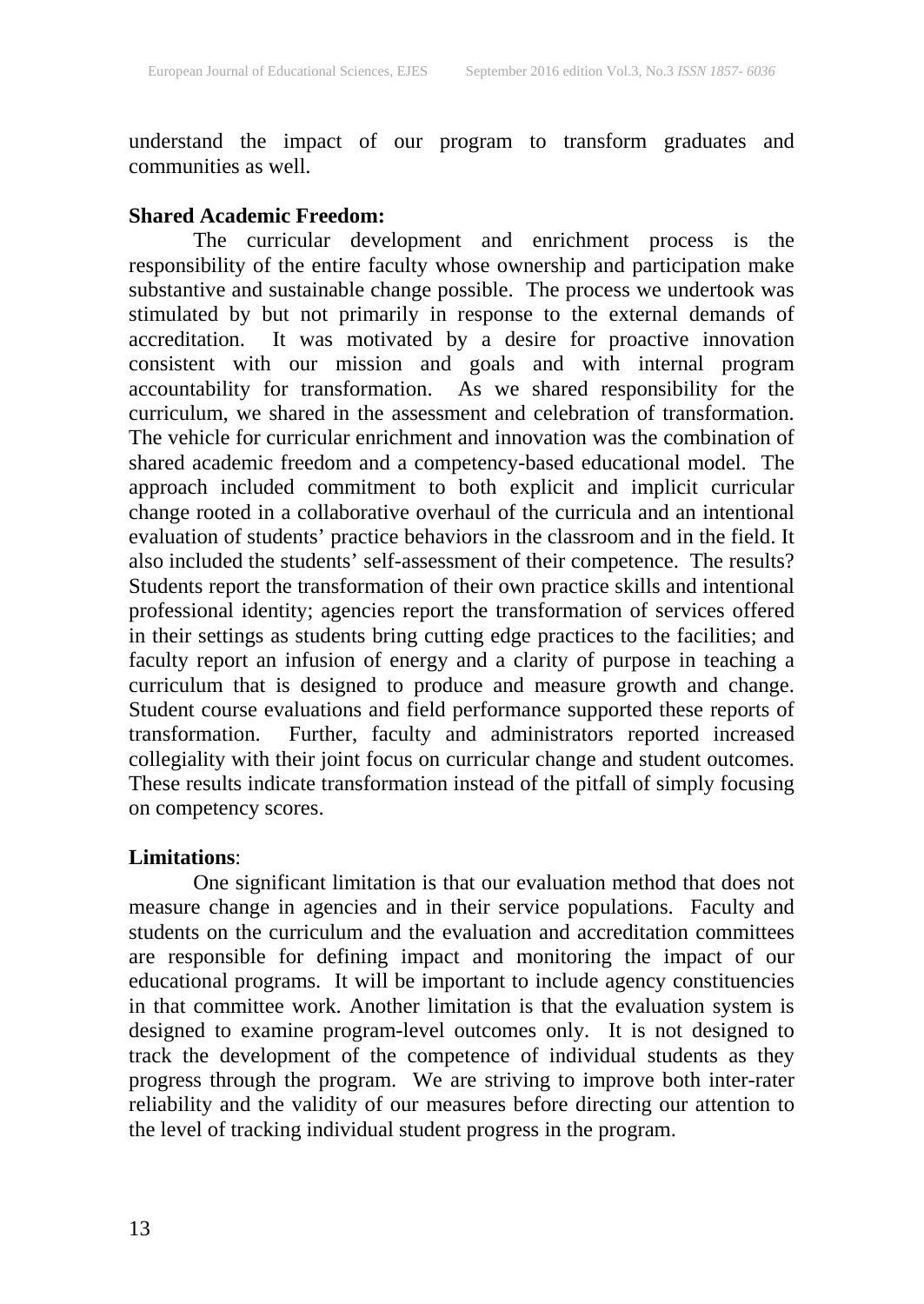### **The Goal of Transformational Education—Impact:**

The profession's move from evaluating educational programs by their input of content to their outcomes of competence in practice behaviors was a major paradigm shift. Viewing this shift in light of transformational education pushes the boundaries even further by raising the critical issue of the impact of what students learn. Therefore, in addition to including content on character and virtue and focusing on behavioral outcomes, we have also begun to expand the core question for our program evaluation from "What are the average practice behavior scores of our students?" to "What difference does our social work education make in the life of a student helper?" What difference does it make to have social work students and supervising faculty in agencies, including congregations and RAOs? What is the impact of social work provided by students on the lives of those served by those agencies? Furthermore, we are asking: "What differences are social work faculty members making in society's understanding of the human condition, the challenges of injustice, the changes in technology and education delivery, and international education? Where are our graduates making a difference in the lives of others both locally and globally? What is being transformed inside us and around us, and to what end?" These are the questions that will lead us to understanding the impact of our program. We are at the beginning of the process informed by our shared academic freedom and our commitment to professional competence.

### **Conclusion:**

Social work education, which prepares students to be change agents, finds itself in the position of being a change agent for transformation in higher education and, beyond that, in the communities in which we serve. We assert that our development of shared academic freedom in a curricular change process focused on competency-based education is the path to transformation in students and graduates. While accrediting processes matter, they are not the driving motivation for curricular change. The opportunity to collaborate together for transformation for our students and graduates resulted in transformation in the faculty as well.

### **References:**

AAUP. (2008a). Academic freedom. In 1940 Statement of Principles on Academic Freedom and Tenure. Retrieved November 27, 2008 from http://www.aaup.org/AAUP/pubsres/policydocs/contents/1940statement.htm AAUP. (2008b). The statement. In Statement of Professional Ethics. Retrieved November 27, 2008 from http://www.aaup.org/AAUP/pubsres/policydocs/contents/statementonprofess ionalethics.htm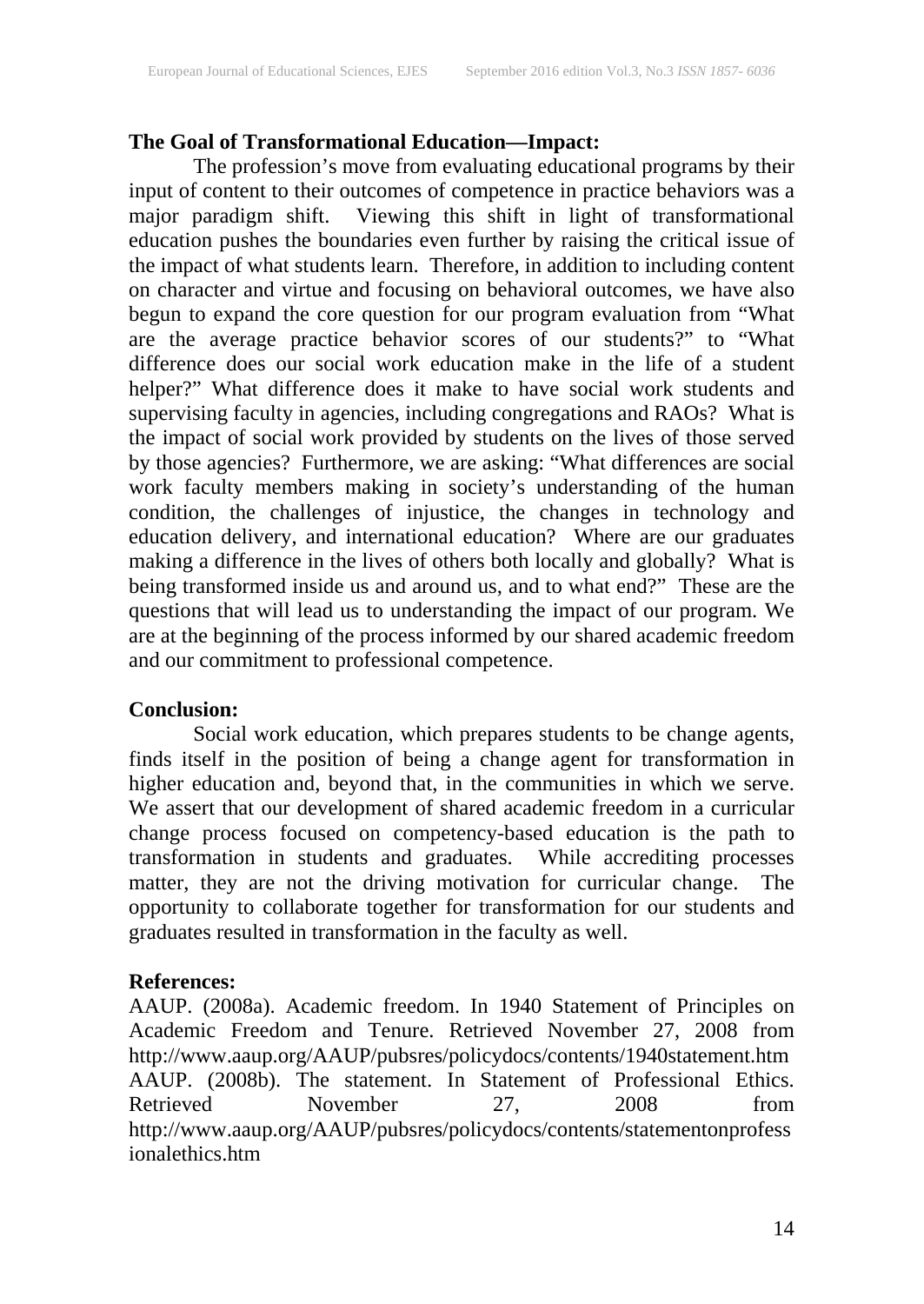Ashworth, P. (1992). Being competent and having 'competencies'. *Journal of Further and Higher Education, 16*(3), 9-17.

Baylor University. (2012). *Pro Futuris.* Waco, Texas: Author.

Bogo, M., Regehr, C., Woodford, M., Hughes, J., Power, R., & Regehr, G. (2006).

Beyond competencies: Field instructors' descriptions of student performance. *Journal of Social Work Education, 42*(3), 579-593.

Champagne, J. (2011). Teaching in the corporate university: Assessment as a labor issue.

*AAUP Journal of Academic Freedom, 2,* 1-26.

Harris, H., Yancey, G., & Myers, D. (2016). Social work field education in and with congregations and religiously-affiliated organizations in a Christian context. *Journals, 7*(x). doi-10.3290; www.mdpi./journal/religions

Harris, H., Rogers, R., & Singletary, J. (2013, November). Curricular Revision, Evaluation, and Reaffirmation. Paper presented at the Council on Social Work Education Annual Program Meeting. Dallas TX.

Hodkinson, P. (1992). Alternative models of competence in vocational education and training. *Journal of Further and Higher Education, 16*(2), 30- 39.

Malone, K. & Supri, S. (2012). A critical time for medical education: The perils of competence-based reform of the curriculum. *Advances in Health Sciences Education, 17,* 241-246. Doi 10.1007/s10459-010-9247-2

Palmer, P. (2016). *The grace of great things: Reclaiming the sacred in teaching, knowing, and learning*. Retrieved on June 15, 2016.

http://www.couragerenewal.org/PDFs/Parker-Palmer\_The-Grace-of-Great-Things.pdf

Pavela, G. (2005). Balancing student-faculty academic freedom. National On-Campus Report. *Magna Publications, Inc., 33*(21), 1-6.

Poore, Pariseau, C. (2009). Should faculty members be exempt from a mandate to receive instructional design training because of their rights under academic freedom? *Journal of Academic Ethics 7,* 223-230. DOI 10.1007/s10825-019-9073-4.

Powell, J. W. (2011). Outcomes assessment: Conceptual and other problems. *AAUP Journal of Academic Freedom, (2).*

Reeves, S., Fox, A., & Hodges, B. (2009). The competency movement in the health professions: Ensuring consistent standards or reproducing conventional domains of practice? *Advances in health Sciences Education 14,* 451-453.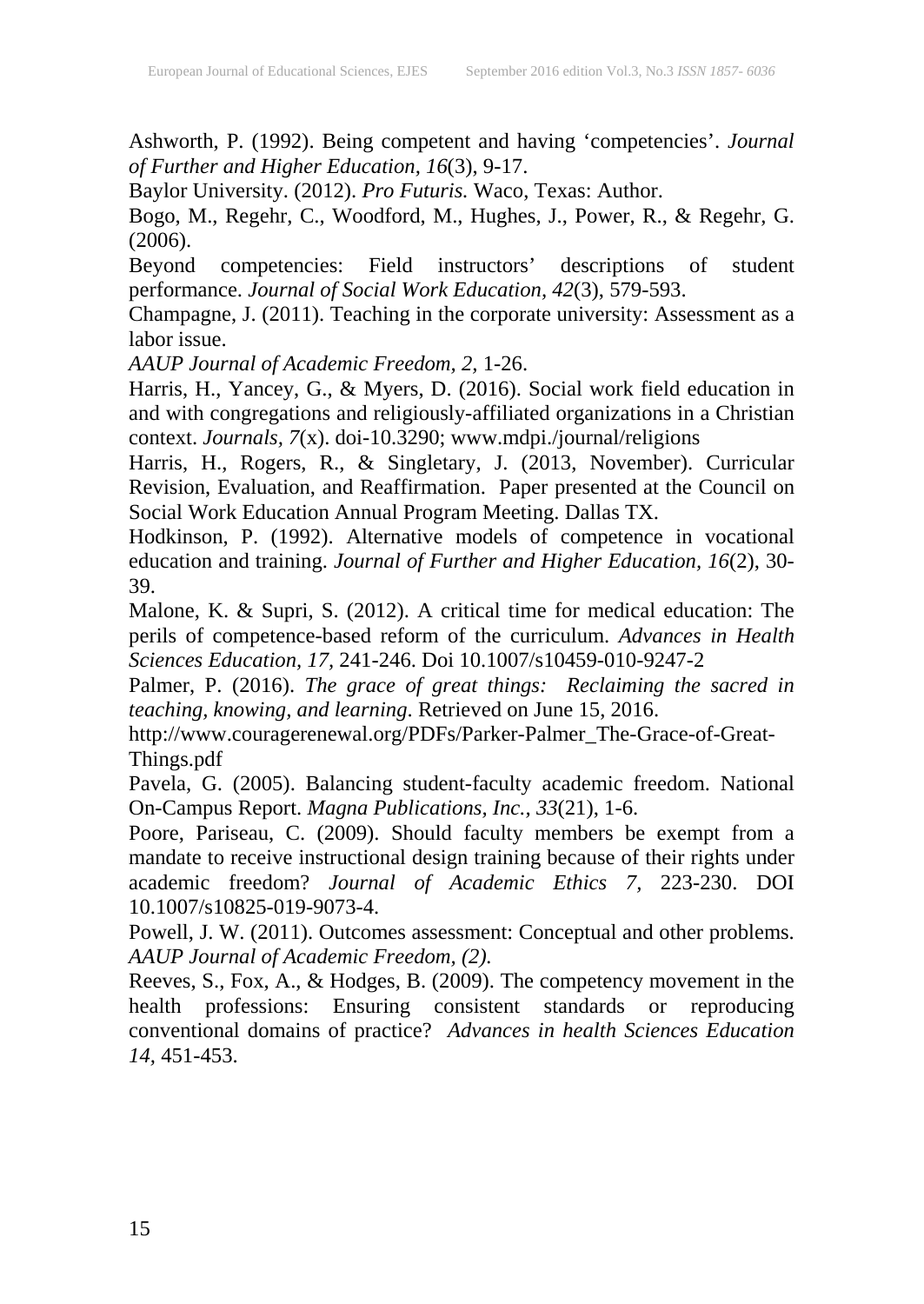### **Improving Student's Critical Thinking Through Technology At Historically Black Institutions**

### *Qingxia Li*

Department of Mathematics and Computer Science Fisk University, Nashville, Tennessee, USA

### *Gloria Payne*

Department of Natural Sciences Elizabeth City State University, Elizabeth City, NC, USA

doi: 10.19044/ejes.v3no3a2 [URL:http://dx.doi.org/10.19044/ejes.v3no3a2](http://dx.doi.org/10.19044/ejes.v3no3a2)

#### **Abstract**

This study examines the differences in student's critical thinking ability through the Watson-Glaser Online Assessment software in a pretestposttest setting. There is a noticeable increase in the categories of Recognize Assumptions and Evaluate Arguments and a relatively large decrease in the category of Draw Conclusions. In general, students from Non-STEM majors benefits more from teaching with technology than those in STEM majors.

**Keywords**: Watson Glaser Online Assessment, Critical Thinking, Recognize Assumption, Evaluate Argument, Draw Conclusion

#### **Introduction**

Critical thinking is one of the ultimate goals in education with most valued outcomes. Critical thinking has many definitions. John Dewey (Dewey, 1910) is among the first few educational leaders who proposed that a curriculum with integrated thinking skills would benefit both the students and the entire learning community. McPeck (McPeck, 1982) recognized that certain aspects of problem solving requires critical thinking which can be treated as a skepticism about a subject or field. According to Beyer (1995), critical thinking means making clear, reasoned judgements. During the process of critical thinking, ideas should be reasoned and well thought out/judged. Critical thinking is the ability to integrate many different ideas to come up with a unique solution to solve a real life problems. In mathematics, critical thinking can be either an analysis or a synthesis. In algebra, one needs to break the work into several parts or steps to solve it, while geometry requires one to combine several elements or formulas together to solve the problem. While Reichenbach (Reichenbach, 2000) defines critical thinking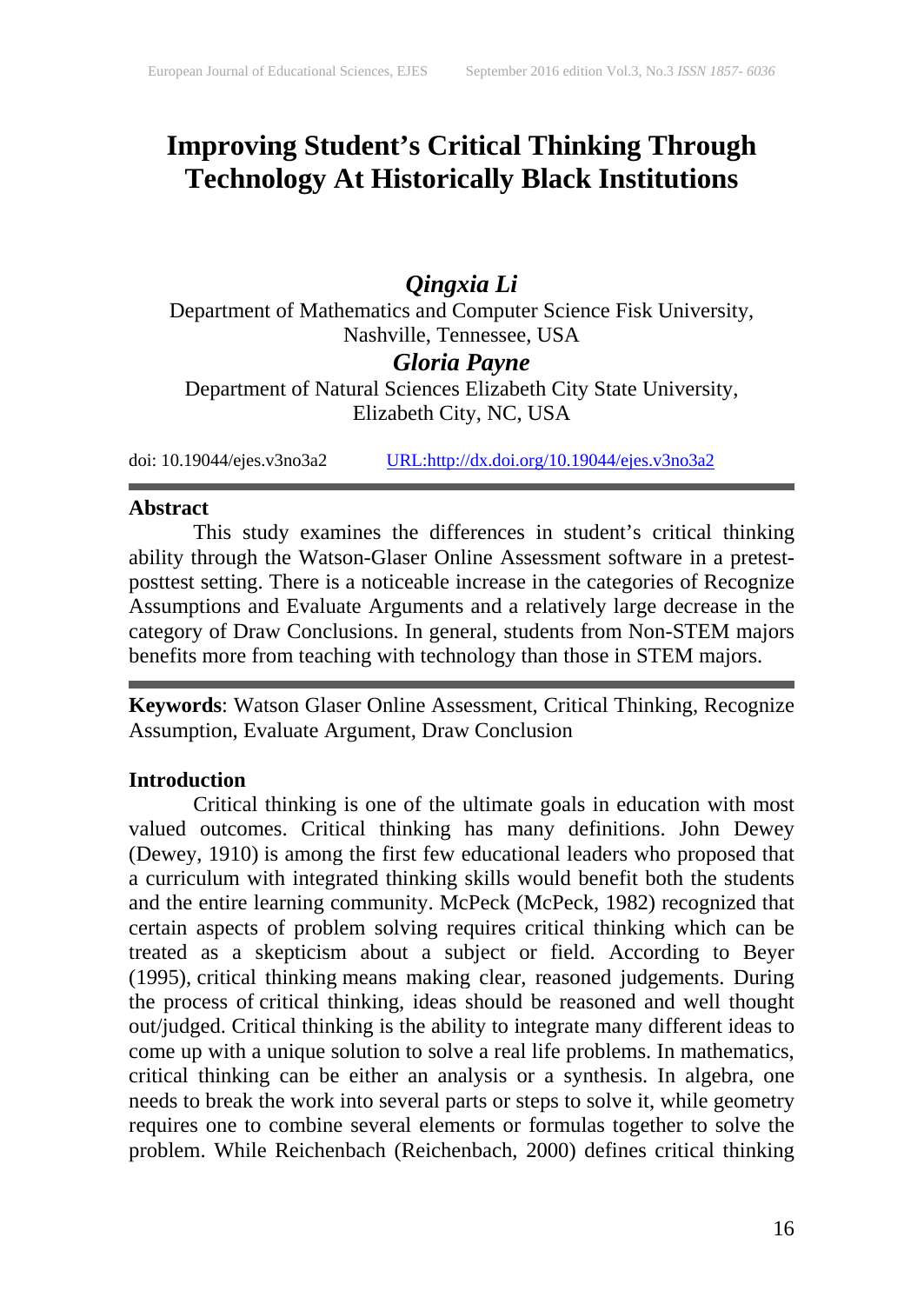as a process of interpreting, analyzing, evaluating, and synthesizing information to form a good understanding, judgement, or solution. Simply acquisition of skills are not enough to meet with the demands in the development of our society and it requires us to think critically and solve a variety of complicated problems. Dewey (Dewey, 1910) states that "if we teach today as we taught yesterday, we rob our children of tomorrow". Many technological tools are constructed to better integrate the teaching techniques in today's classrooms and prepare our students to be critical thinkers in the future.

Once students are able to think critically, they will consider the criteria to make thoughtful decisions or judgments about what to do (Paul, 2012). That is to say, students will not simply guess for the correct answer or apply a formula without thinking its relevance. For instance, rather than directing students to solve an assigned problem step by step with a fixed strategy, the teacher works with them to choose the most appropriate strategy based on the criteria suitable for solving the problems. Students in STEM disciplines (Allen, 1981) often experience difficulties as a result of their inability to see that multiple interpretations of the same data can coexist. Understanding the different stages of thinking will help instructors in these fields to choose the most appropriate way of presenting the course content so that students can make the transition from one stage of thinking to the next smoothly. The instructors should distinguish between an idea and the name of that idea, between facts and conjectures, and be aware of student's thinking process. Aarons (Aarons, 1985) especially discussed why one should care about critical thinking, especially among American students, and how to increase or decrease student's critical thinking ability.

However, technology (Brouwer, 1996) is widely used as a means of improving the quality of teaching and learning. Moll and Allenn (Moll and Allen, 1982) uses video and discussion in class to enable students to derive concepts from the collected data, apply concepts in real life examples and practice scientific processes in a biology class at West Virginia University. They used a pretest/posttest to measure the difference in students' critical thinking skills pretest/posttest. The Reason! Project (Gebler, 2001) at the University of Melbourne has developed the Reason!Able software as part of a general method aimed at enhancing critical thinking skills. They found a consensus around the unsurprising idea that critical thinking skills improve with practice by integrating technology in teaching. Students using Reason!Able appear to make dramatic gains.

The Reason! Project (Gebler, 2001) at the University of Melbourne has developed the Reason!Able software as part of a general method aimed at enhancing critical thinking skills. Rather than tinkering with existing methods, they are building afresh from solid foundations in cognitive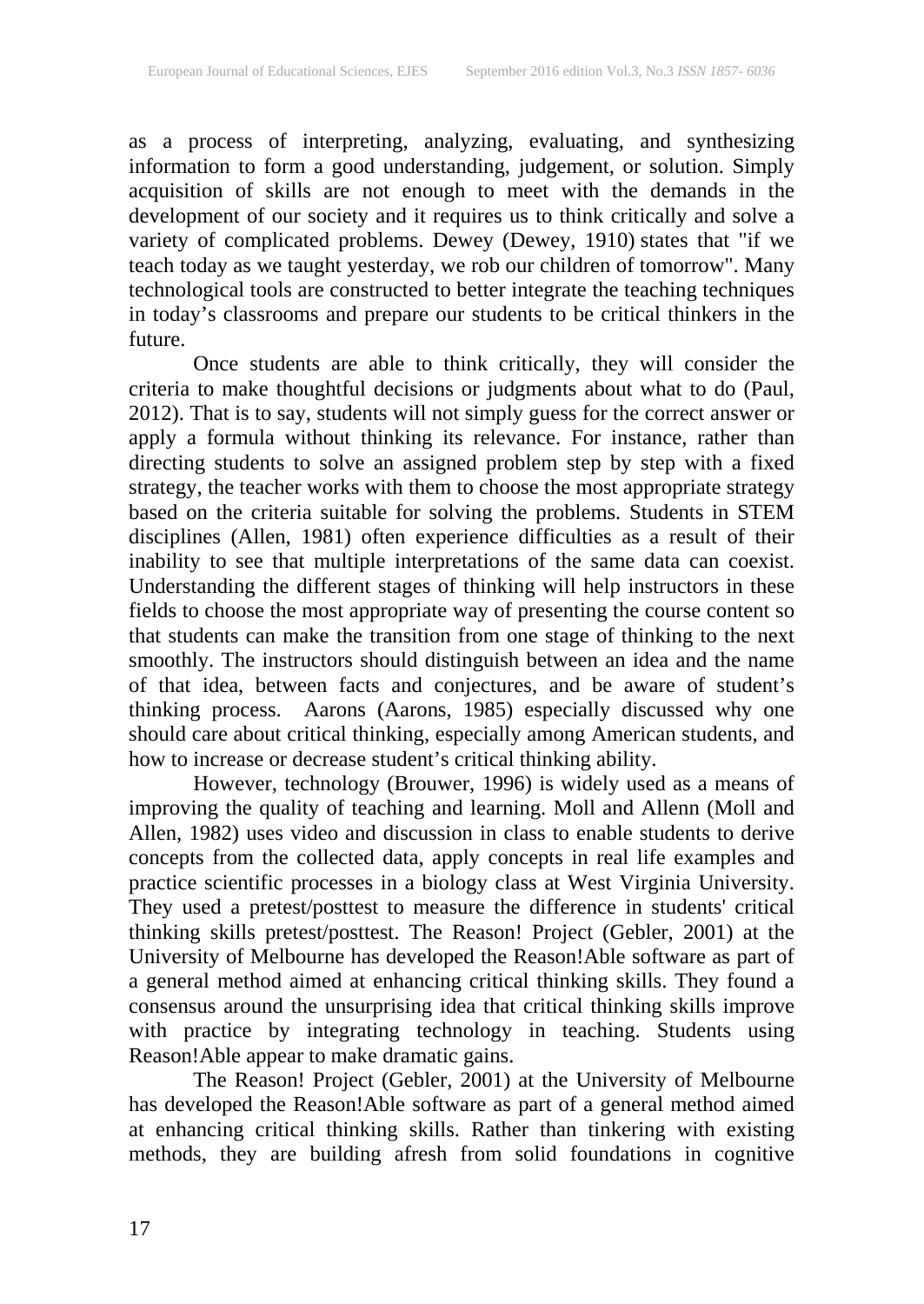science. They found a consensus around the unsurprising idea that cognitive skills, like other skills, improve with practice which should be motivated, guided, scaffolded, graduated and providing feedback. Students using Reason!Able appear to make dramatic gains.

This project is to examine the theoretical foundations of critical thinking in higher education and how they can be applied to new opportunities through the use of technology. The Elizabeth City State University-Minority Science and Engineering Improvement Program (ECSU-MSEIP) project addresses the growing shortage of qualified and competent STEM majors by strengthening course curricula through the infusion of critical thinking through technology (CTTT). The MSEIP Project recruited 17 faculty members from a total of ten institutions, consisting of seven Historically Black Colleges and Universities/Minority Institutions, one community college, one women's college, and one tribal college for faculty development and training in the use of "Critical Thinking through Technology" (CTTT) strategies in teaching STEM courses. The majority of students from these institutions come from socially, economically, culturally and academically disadvantaged backgrounds, and qualify for the Pell Grant and other financial assistance. Underrepresented minorities represent only a minute fraction of the population of qualified scientists and engineers in STEM disciplines in the United States.

Thus, the STEM Programs in these institutions provided a national advantage by integrating technology in classroom to potential STEM majors. The ultimate goal of this project was to address the growing shortage of qualified and competent STEM majors by strengthening course curricula through the infusion of critical thinking through technology.

### 1. Methodology

*Design.* This project used a pretest and posttest of the critical thinking test from the Watson-Glaser Online Assessment to measure the difference of student's critical thinking ability. The Watson-Glaser™ Critical Thinking Appraisal is the most widely used tool for selecting great managers and developing future leaders. Developed in 1925, the Watson-Glaser has been the premier tool for evaluating the cognitive ability of professionals. The Critical Thinking Test is a quick 40-item, multiple test with many reporting options. It is divided into three categories: Recognize Assumptions (12 questions), Evaluate Arguments (12 questions), and Draw Conclusions (16 questions) that assess student's critical thinking ability in the developmental mathematics courses.

*Data Analysis.* The following sections summarize the results of the Pretest and Posttests towards critical thinking that were administered to college students at the beginning and the end of Spring 2014. The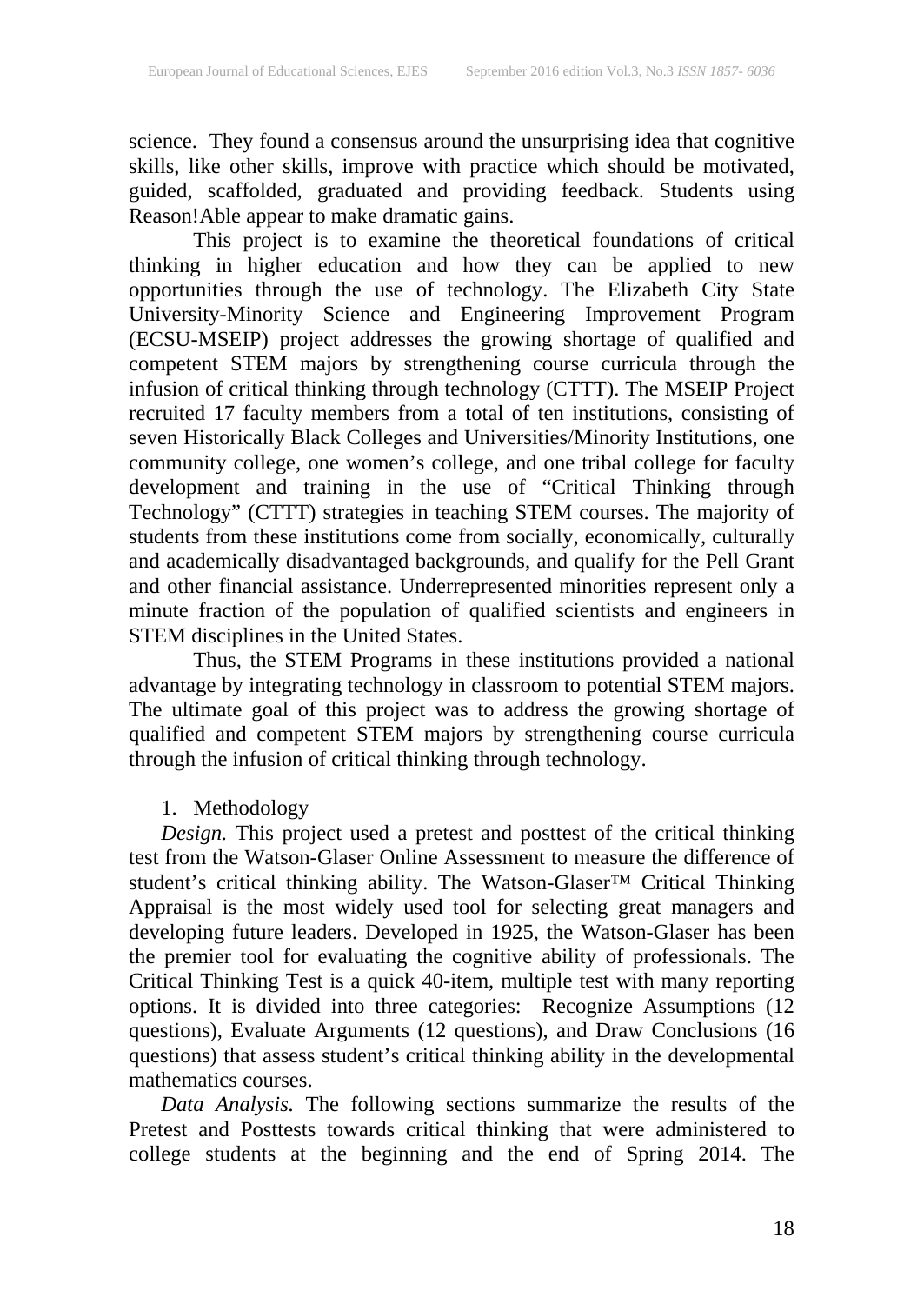participating institutions include Albemarle College, Bennett College, Bluefield State College, Elizabeth City State University, Hampton University, Shaw University, Lincoln University, West Virginia State University, and Virginia Union University. The targeted courses in this project include Mathematics, Physics, Biology and Computer Science. Of all student participants, 387 students had valid critical thinking pretest scores, and 254 students completed the posttest.

### **Section 2.1: Comparison of overall Performance of students on Critical Thinking Pretest and Posttest**

Across all students taking the Pretest and Posttest, the number of correct answers had a fairly normal distribution (see Figure 1). The lowest score of the pretest was 0 (3 students) and the highest score was 35 (1 student), while the posttest had the lowest score of 6 (2 students) and the highest score of 38 (1 student). In the posttest, the percent of students who got 6 to 10 correct answers was extremely low (0.6%) compared with the pretest. Approximately 16% of students scored 26 or better in the posttest and only 11% did in the pretest. Although there is no noticeable difference between pretest mean and posttest mean, but the distribution of the posttest did change from a fairly normal distribution to approximately right-skewed distribution. It showed that the majority of student did benefit from the teaching with technology. In general, as shown in Table 1, students performed slightly better in the category of Evaluate Arguments than the other two categories: Recognize Assumptions and Draw Conclusions.



Figure 1. Distribution of the Pretest and Posttest scores for all students.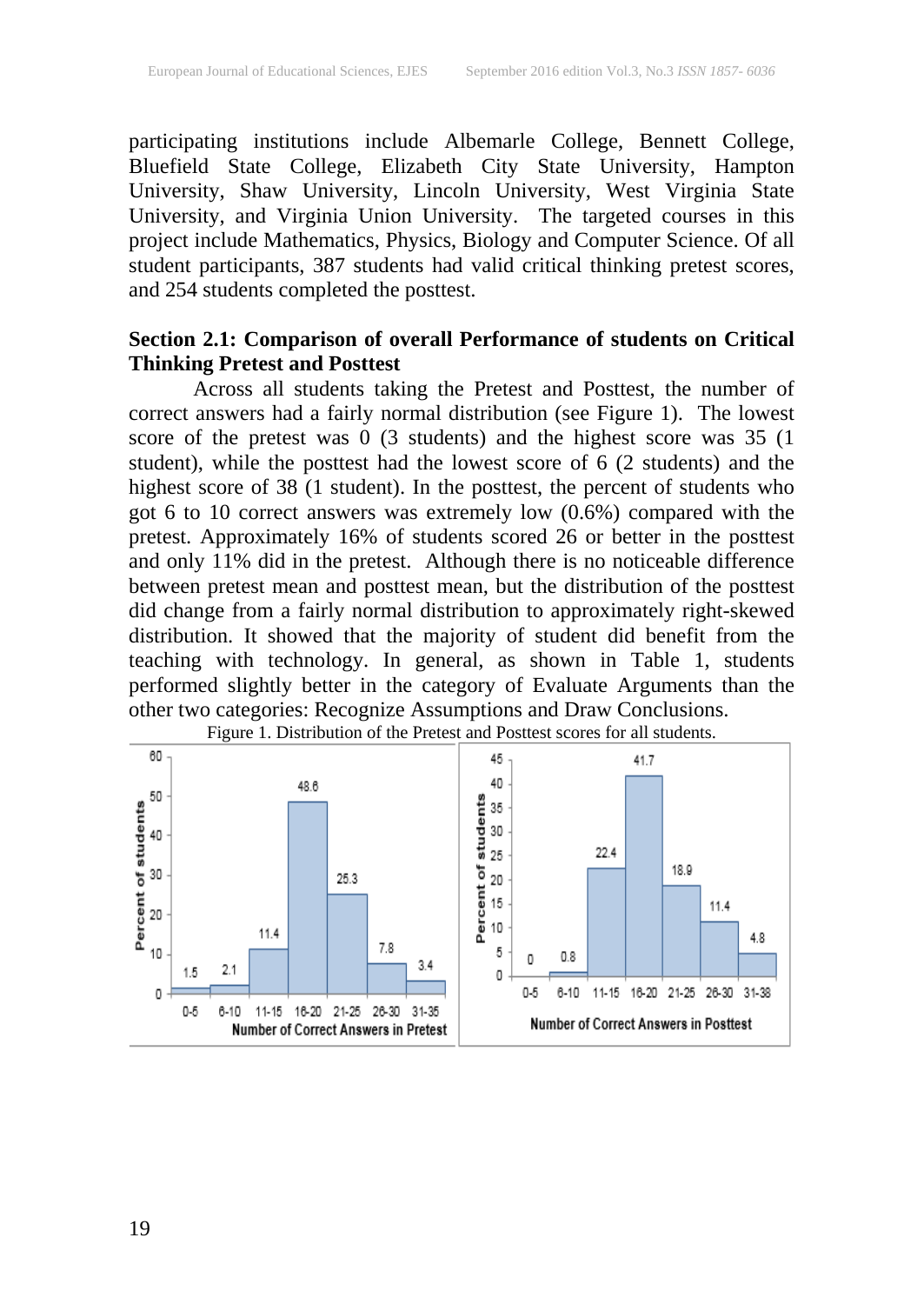|                |                          |               |                                                                               | $\sigma$ and $\sigma$ control 1 minuting 1 retent |                      |                              |  |
|----------------|--------------------------|---------------|-------------------------------------------------------------------------------|---------------------------------------------------|----------------------|------------------------------|--|
| <b>Minimum</b> | 1 <sup>st</sup> Ouartile | <b>Median</b> | Five-Number Summary of total correct Answers (40)<br>3 <sup>rd</sup> Quartile | <b>Maximum</b>                                    | Mean                 | <b>Standard</b><br>deviation |  |
| $\Omega$       | 17                       | 19            | 22                                                                            | 35                                                | 19.553<br>$(48.9\%)$ | 5.17                         |  |
|                |                          |               | Five-Number Summary of Recognize Assumptions (RA) (12)                        |                                                   |                      | <b>Standard</b>              |  |
| <b>Minimum</b> | 1 <sup>st</sup> Ouartile | <b>Median</b> | 3 <sup>rd</sup> Quartile<br><b>Maximum</b>                                    |                                                   | Mean                 | deviation                    |  |
| 0              |                          | 5             | 7                                                                             |                                                   | 5.45<br>$(45.4\%)$   | 2.62                         |  |
|                |                          |               |                                                                               |                                                   |                      |                              |  |
|                |                          |               | Five-Number Summary of Evaluate Arguments (EA) (12)                           |                                                   |                      | <b>Standard</b>              |  |
| <b>Minimum</b> | 1 <sup>st</sup> Ouartile | Median        | $3rd$ Quartile                                                                | <b>Maximum</b>                                    | Mean                 | deviation                    |  |
| $\Omega$       | 5                        | 7             | 8                                                                             | 11                                                | 6.55<br>$(54.6\%)$   | 1.96                         |  |
|                |                          |               | Five-Number Summary of Draw Conclusions (DC) (16)                             |                                                   |                      | <b>Standard</b>              |  |
| <b>Minimum</b> | 1 <sup>st</sup> Quartile | <b>Median</b> | 3 <sup>rd</sup> Ouartile                                                      | <b>Maximum</b>                                    | Mean                 | deviation                    |  |
| $\Omega$       | 6                        | 7             | 9                                                                             | 16                                                | 7.55<br>$(47.2\%)$   | 2.71                         |  |

| Table 1: Five number summary of the Critical Thinking Pretest |  |  |
|---------------------------------------------------------------|--|--|
|---------------------------------------------------------------|--|--|

Table 2: Five number summary of the Critical Thinking Posttest

|                | <b>Five-Number Summary of Posttest (40)</b> |               |                                                   |                |                      | <b>Standard</b> |  |
|----------------|---------------------------------------------|---------------|---------------------------------------------------|----------------|----------------------|-----------------|--|
| <b>Minimum</b> | 1 <sup>st</sup> Ouartile                    | <b>Median</b> | 3 <sup>rd</sup> Quartile                          | <b>Maximum</b> | Mean                 | deviation       |  |
| $\Omega$       | 16                                          | 19            | 22                                                | 38             | 19.681<br>$(49.2\%)$ | 5.25            |  |
|                |                                             |               | Five-Number Summary of Recognize Assumptions (12) |                |                      | <b>Standard</b> |  |
| <b>Minimum</b> | 1 <sup>st</sup> Ouartile                    | <b>Median</b> | 3 <sup>rd</sup> Ouartile                          | <b>Maximum</b> | Mean                 | deviation       |  |
|                | 4                                           | 6             | 8                                                 | 12             | 5.945<br>$(49.5\%)$  | 2.66            |  |
|                |                                             |               | Five-Number Summary of Evaluate Arguments (12)    |                | Mean                 | <b>Standard</b> |  |
| <b>Minimum</b> | 1 <sup>st</sup> Ouartile                    | <b>Median</b> | 3 <sup>rd</sup> Ouartile                          | <b>Maximum</b> |                      | deviation       |  |
| 1              | 6                                           | 8             | 9                                                 | 12             | 7.72<br>$(64.3\%)$   | 2.26            |  |
|                |                                             |               | Five-Number Summary of Draw Conclusions (16)      |                |                      | <b>Standard</b> |  |
| <b>Minimum</b> | 1 <sup>st</sup> Ouartile                    | <b>Median</b> | 3 <sup>rd</sup> Quartile                          | <b>Maximum</b> | Mean                 | deviation       |  |
|                | 4                                           | 6             |                                                   | 15             | 6.02<br>$(37.6\%)$   | 2.42            |  |

*Comparison of Pretest and Posttest.* Table 1 shows that the mean of total correct answers in the posttest is slightly higher than that of the pretest. Comparing the Pretest and Posttest of each category, there is a 4.1% and 9.7% increase in the categories of Recognize Assumptions and Evaluate Arguments and a 9.6% decrease in the category of Draw Conclusion. In the five number summary of categories: Recognize Assumption and Evaluate Argument, students typically got one more correct answers in the posttest than the pretest. However, students in general missed two more questions in the category of Draw Conclusions.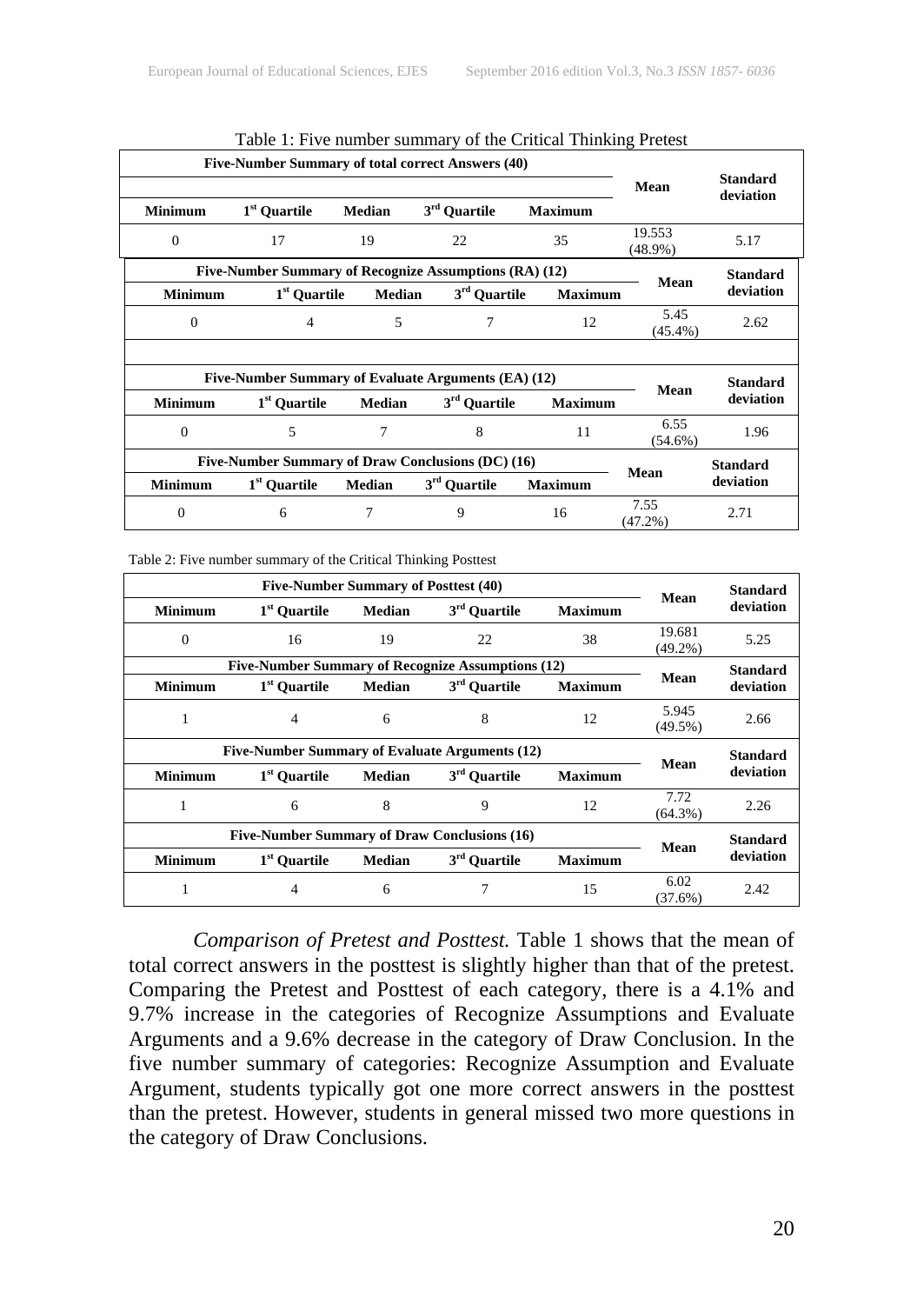*Discussion.* Overall, there is no noticeable difference between the total number of correct answers in Pretest and Posttests. However, there is a large increase in the category if Evaluate Argument and relatively small increase in Recognize Assumption. However, a huge decrease occurs in the category of Draw Conclusion comparing the Posttest with the Pretest. Integrating technology in teaching helped students to recognize assumptions and evaluate arguments. As shown in literatures (Brouwer, 1996; Moll and Allen, 1982; Gebler, 2001), using technology improved student's ability in deriving and applying concepts as well as practicing scientific processes, which were in the category of recognizing assumptions and evaluating arguments. However, no research showed an effective way to increase student's ability in drawing conclusions.

### **Section 2.2: Comparison of STEM and Non-STEM Majors in Pretests and Posttests**

*Comparison of Pretest Scores and Posttest Scores for STEM and Non-STEM Majors.* In table 3, STEM<sup>1</sup> represents pretest for STEM majors and NonSTEM<sup>1</sup> stands for pretest of Non -STEM majors. STEM<sup>2</sup> and NonSTEM $^2$  are posttests for STEM and Non-STEM majors respectively. In general, students from Science, Technology, Engineering, and Mathematics (STEM) did slightly better than students in Non-STEM disciplines in both Pretest and Posttest. This is reasonable because students in STEM majors are typically more knowledgeable with technology software than Non-STEM students. For all disciplines, there are noticeably increase in both the categories of Recognize Assumptions and Evaluate Arguments, but a relatively large decrease in the category of Draw Conclusions. Comparing the pretest mean and posttest mean, STEM majors has a slight decrease while Non-STEM majors has a slight increase. Looking at the five number summary of the pretest and posttest, STEM majors averagely got one more correct answer than Non-STEM majors for class median and 3 more correct answers for the third Quartile.

| Five-Number Summary of Total Pretest-Posttest (40) |                  |               |                             | <b>Standard</b> |                      |           |  |
|----------------------------------------------------|------------------|---------------|-----------------------------|-----------------|----------------------|-----------|--|
| Min                                                | 1 st<br>Quartile | <b>Median</b> | 3 <sup>rd</sup><br>Quartile | <b>Max</b>      | <b>Mean</b>          | deviation |  |
| STEM <sup>1</sup><br>10                            | 17.75            | 20            | 24                          | 35              | 20.98<br>(52.45%)    | 4.98      |  |
| $Non-STEM1$<br>$\theta$                            | 17               | 19            | 21                          | 32              | 18.75<br>$(46.88\%)$ | 5.32      |  |
| STEM <sup>2</sup><br>11                            | 16               | 20            | 24.5                        | 38              | 20.61<br>(51.53%)    | 5.81      |  |
| Non-STEM $2$<br>9                                  | 16               | 19            | 21                          | 37              | 19.05<br>(47.63%)    | 4.83      |  |

Table 3: Summary of Pretests and Posttests for STEM and Non-STEM Majors.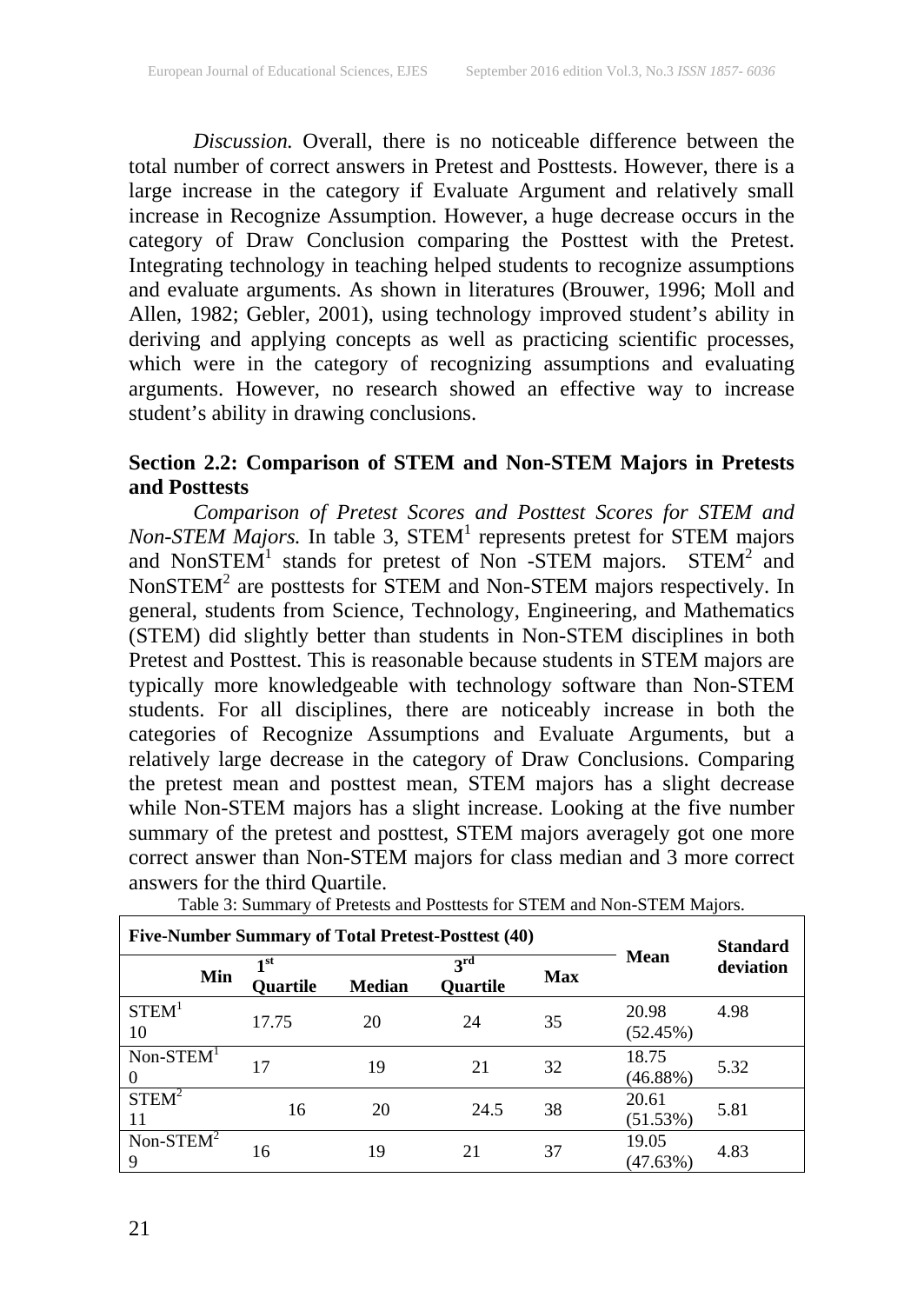|                      |     | Five-Number Summary of RA-Pretest-Posttest (12) |               | <b>Standard</b>                             |     |                     |           |
|----------------------|-----|-------------------------------------------------|---------------|---------------------------------------------|-----|---------------------|-----------|
|                      | Min | 1 st<br><b>Quartile</b>                         | <b>Median</b> | $\mathbf{a}^{\text{rd}}$<br><b>Ouartile</b> | Max | <b>Mean</b>         | deviation |
| STEM <sup>1</sup>    |     |                                                 |               | 8                                           | 12  | 5.52<br>(46%)       | 2.84      |
| $Non-STEM1$          |     | 4                                               |               |                                             | 12  | 5.32<br>(44.33%)    | 2.54      |
| $STEM^2$             |     | 4                                               | 6             | 9                                           | 12  | 6.32<br>(52.67%)    | 2.82      |
| NonSTEM <sup>2</sup> |     | 4                                               |               | 7.5                                         | 11  | 5.72<br>$(47.67\%)$ | 2.55      |

|                                     |                             |                                    | Five-Number Summary of EA-Pretest-Posttest |                                    |            |                     |                 |  |
|-------------------------------------|-----------------------------|------------------------------------|--------------------------------------------|------------------------------------|------------|---------------------|-----------------|--|
| (12)                                |                             |                                    |                                            |                                    |            | <b>Mean</b>         | <b>Standard</b> |  |
|                                     | Min                         | 1 <sup>st</sup><br><b>Quartile</b> | <b>Median</b>                              | 3 <sup>rd</sup><br><b>Quartile</b> | <b>Max</b> |                     | deviation       |  |
| STEM <sup>1</sup><br>$\mathfrak{D}$ |                             | 6                                  | 7                                          | 8                                  | 11         | 7.09<br>(59.08%)    | 1.72            |  |
| $Non-STEM1$<br>0                    |                             | 5                                  | 6                                          | 8                                  | 11         | 6.24<br>(52%)       | 2.02            |  |
| $STEM^2$                            |                             | 6                                  | 8                                          | 10                                 | 12         | 8.02<br>(66.83%)    | 2.34            |  |
| NonSTEM <sup>2</sup><br>1           |                             | 6                                  | 7                                          | 9                                  | 12         | 7.50<br>$(62.5\%)$  | 2.26            |  |
|                                     |                             |                                    | Five-Number Summary of DC-Pretest-Posttest |                                    |            |                     |                 |  |
| (16)                                |                             |                                    |                                            |                                    |            | <b>Mean</b>         | <b>Standard</b> |  |
|                                     | Min                         | 1 <sup>st</sup><br><b>Quartile</b> | <b>Median</b>                              | 3 <sup>rd</sup><br><b>Quartile</b> | <b>Max</b> |                     | deviation       |  |
| STEM <sup>1</sup>                   | $\mathcal{D}_{\mathcal{L}}$ | 6                                  | 8                                          | 10                                 | 16         | 8.375<br>(52.34%)   | 2.72            |  |
| $Non-STEM1$<br>0                    |                             | 5                                  | $\overline{7}$                             | 9                                  | 14         | 7.19<br>$(44.94\%)$ | 2.6             |  |
| STEM <sup>2</sup>                   |                             | 6                                  | 8                                          | 10                                 | 12         | 6.26<br>(39.13%)    | 2.65            |  |
| NonSTEM <sup>2</sup>                |                             | $\overline{\mathcal{L}}$           | 6                                          | $\overline{7}$                     | 15         | 5.83<br>$(36.44\%)$ | 2.24            |  |

### **Section 2.3: Comparison of 1-2 Year College Students and 3-4 Year College Students**

This section displays the five number summary, class mean, class standard deviation and number of students of pretest and posttest for Year 1- 2 students and Year 3-4 students respectively. It also shows the differences of pretest mean and posttest mean in each category of the test (see Table 4 and 5).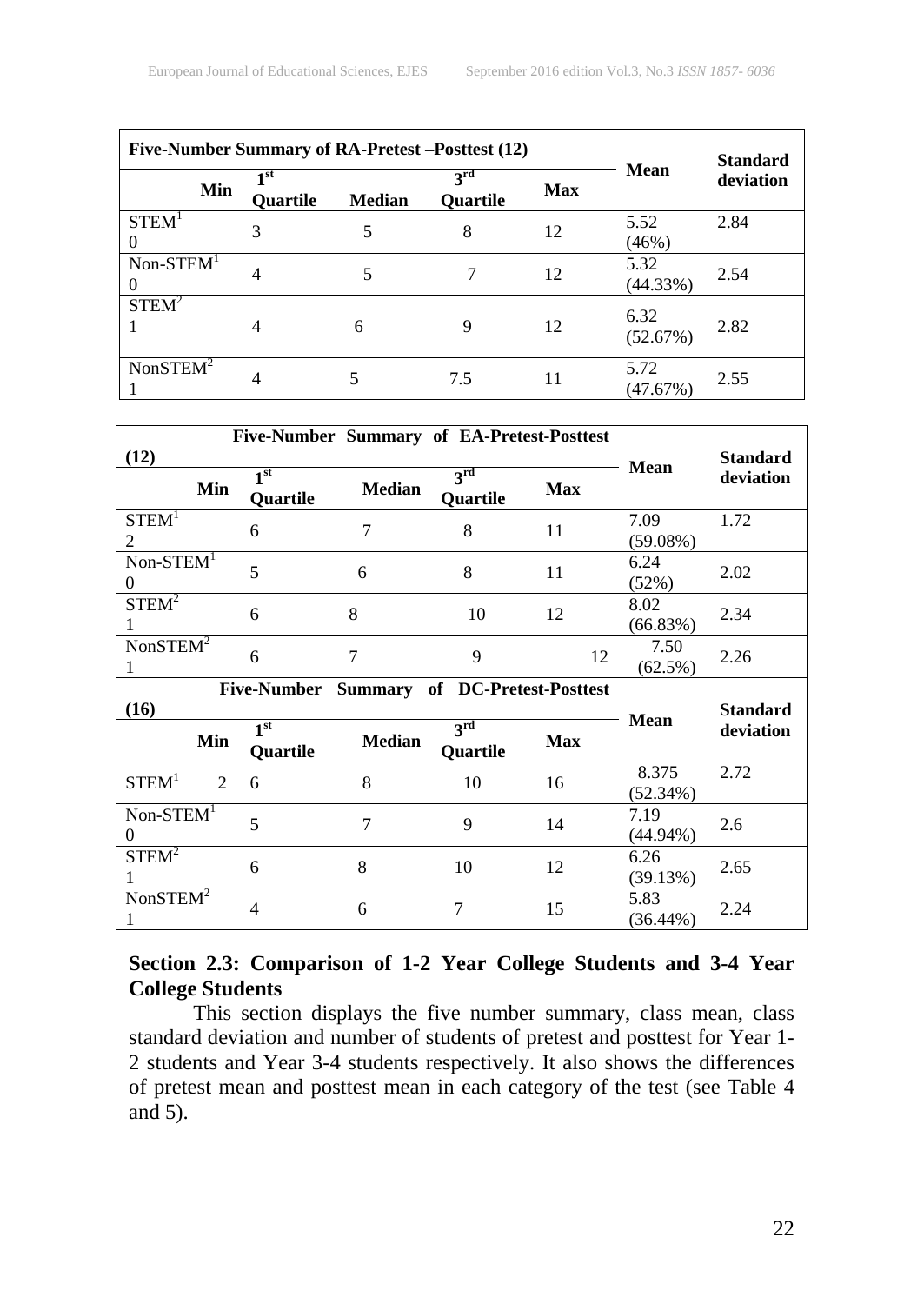|             | <b>Five-Number Summary-Total</b> |                                    |               | <b>Standard</b>                          |    |       |           |     |
|-------------|----------------------------------|------------------------------------|---------------|------------------------------------------|----|-------|-----------|-----|
| <b>Name</b> | <b>Minimum</b>                   | 1 <sup>st</sup><br><b>Ouartile</b> | <b>Median</b> | 3rd<br><b>Maximum</b><br><b>Ouartile</b> |    | Mean  | deviation | N   |
| $Pre-1,2$   | $\theta$                         | 17                                 | 19            | 23                                       | 35 | 19.45 | 5.66      | 246 |
| $Pos-1,2$   | 9                                | 16                                 | 19            | 22                                       | 38 | 20.09 | 5.60      | 149 |
| $Pre-3.4$   | 12                               | 18                                 | 20            | 22                                       | 32 | 20.16 | 3.48      | 141 |
| $Pos-3,4$   | 10                               | 15                                 | 19            | 22                                       | 33 | 19.10 | 4.66      | 105 |
|             |                                  |                                    |               |                                          |    |       |           |     |

| Table 4: Summary of Pretest and Posttest for 1-2 Year 3-4 Year College Students. |  |
|----------------------------------------------------------------------------------|--|
|----------------------------------------------------------------------------------|--|

|             | <b>Five-Number Summary-RA</b> |                        |               |                               |                |      | <b>Standard</b> |                  |
|-------------|-------------------------------|------------------------|---------------|-------------------------------|----------------|------|-----------------|------------------|
| <b>Name</b> | <b>Minimum</b>                | ⊣st<br><b>Ouartile</b> | <b>Median</b> | <b>2rd</b><br><b>Ouartile</b> | <b>Maximum</b> | Mean | deviation       | $\boldsymbol{N}$ |
| $Pre-1,2$   | $\theta$                      | 4                      |               |                               | 12             | 5.52 | 2.69            | 246              |
| $Pos-1,2$   |                               | 4                      | 6             | 8                             | 12             | 6.29 | 2.64            | 149              |
| $Pre-3.4$   | $\Omega$                      | 4                      | 5             |                               | 12             | 5.15 | 2.50            | 141              |
| $Pos-3,4$   |                               | 3                      | 5             | 8                             | 11             | 5.46 | 2.62            | 105              |

|             | <b>Five-Number Summary-EA</b> |                        |               |                        |                |      | <b>Standard</b> |     |
|-------------|-------------------------------|------------------------|---------------|------------------------|----------------|------|-----------------|-----|
| <b>Name</b> | <b>Minimum</b>                | 1st<br><b>Ouartile</b> | <b>Median</b> | 3rd<br><b>Ouartile</b> | <b>Maximum</b> | Mean | deviation       | N   |
| $Pre-1,2$   | $\theta$                      |                        |               | 8                      | 11             | 6.38 | 2.01            | 246 |
| $Pos-1,2$   | - 3                           | 6                      |               | 10                     | 12             | 7.66 | 2.29            | 149 |
| $Pre-3.4$   | $\overline{2}$                | 6                      |               | 9                      | 10             | 6.92 | 1.88            | 141 |
| $Pos-3,4$   |                               | 6                      | 8             | Q                      | 12             | 7.79 | 2.22            | 105 |

|             | <b>Five-Number Summary-DC</b> |                        |               |                                    |                |      | <b>Standard</b> |     |
|-------------|-------------------------------|------------------------|---------------|------------------------------------|----------------|------|-----------------|-----|
| <b>Name</b> | <b>Minimum</b>                | ⊣st<br><b>Ouartile</b> | <b>Median</b> | $2^{\text{rd}}$<br><b>Ouartile</b> | <b>Maximum</b> | Mean | deviation       | N   |
| $Pre-1,2$   | $\overline{0}$                | 6                      |               | Q                                  | 16             | 7.54 | 2.85            | 246 |
| $Pos-1,2$   |                               | $\overline{4}$         | 6             | 8                                  | 15             | 6.14 | 2.58            | 149 |
| $Pre-3.4$   | 3                             |                        | 8             | 10                                 | 13             | 8.10 | 1.92            | 141 |
| $Pos-3.4$   |                               | 4                      | 6             |                                    | 13             | 5.85 | 2.17            | 105 |

Table 5: Comparison of Pretest Mean and Posttest Mean for 1-2 Year 3-4 Year College Students.

|            | Pretest Mean (Total) | Posttest Mean (total) | Difference         |
|------------|----------------------|-----------------------|--------------------|
| Year $1-2$ | 48.6%                | 20.2%                 | $1.6\%$ $\lambda$  |
| Year $3-4$ | 50.4%                | 47.8%                 | $2.6\%$            |
|            | Pretest Mean (RA)    | Posttest Mean (RA)    | Difference         |
| Year $1-2$ | 46%                  | 52.4%                 | $6.4\%$ $\lambda$  |
| Year $3-4$ | 42.9%                | 45.5%                 | $2.6\%$ 7          |
|            | Pretest Mean (EA)    | Posttest Mean (EA)    | Difference         |
| Year $1-2$ | 53.2%                | 63.8%                 | $10.6\%$ $\lambda$ |
| Year $3-4$ | 57.7%                | 64.9%                 | $7.2\%$ 7          |
|            | Pretest Mean (DC)    | Posttest Mean (DC)    | Difference         |
| Year $1-2$ | 47.1%                | 38.4%                 | $8.7\%$            |
| Year $3-4$ | 50.6%                | 36.6%                 | $16\%$             |

*Note: Total means the total number of correct answers in Pretests and*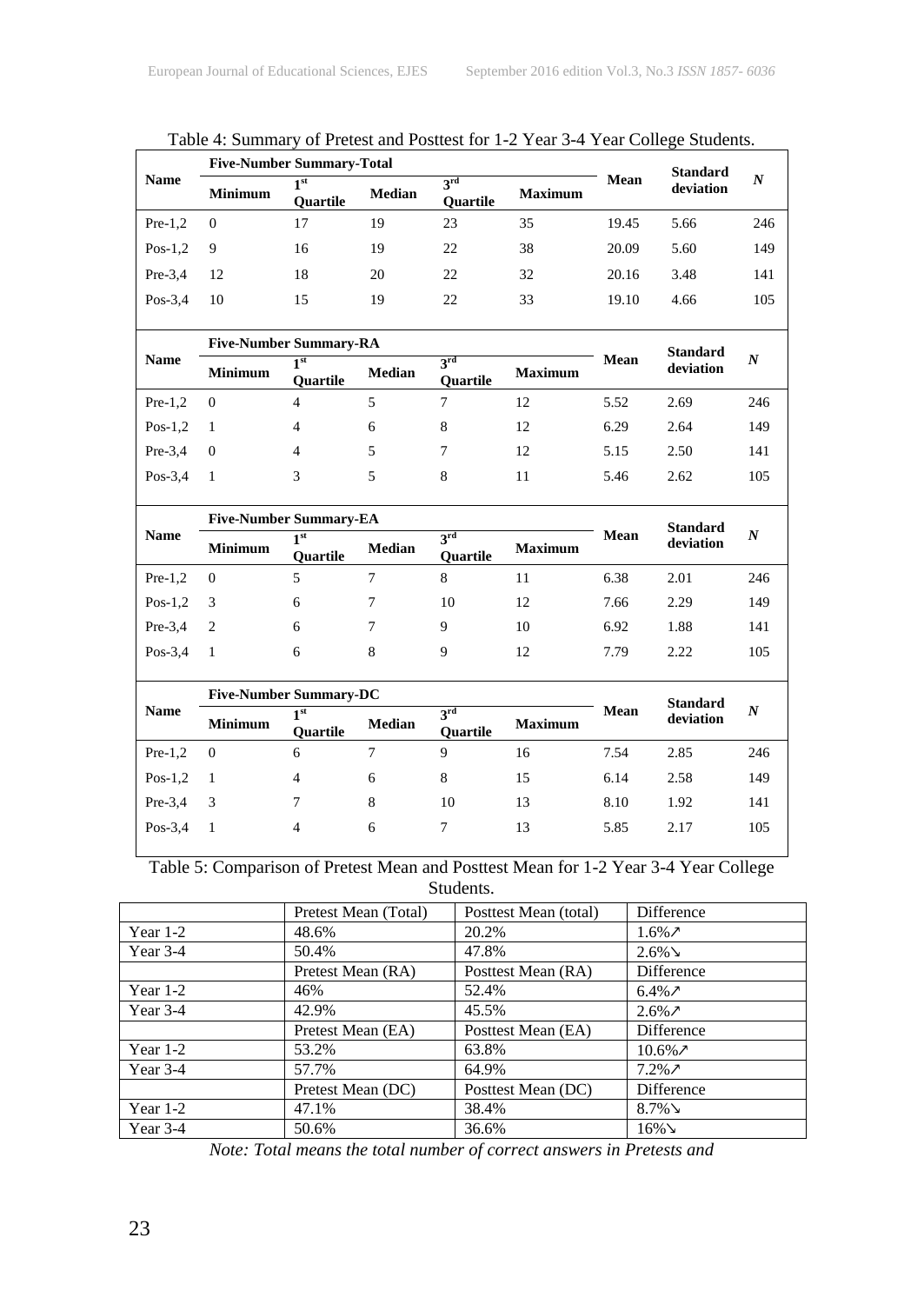*Posttests, RA represents the category of Recognize Assumptions, EA stands for the category of Evaluate Arguments, and DC is the category of Draw Conclusion.*

*Comparison of 1-2 Year College Students and 3-4 Year College Students.* As shown in Table 4 and 5, there is a slight increase for 1-2 year students, but a noticeable decrease for 3-4 year college students comparing posttest mean with pretest mean. Students from Year 1 and 2 had a 6.4% increase in the categories of Recognize Assumptions compared with a 2.6% increase for Year 3 and 4 students. The increase of Year 1 and 2 is more than doubled of the increase for Year 3 and 4 students. In the category of Evaluate Arguments, there exists a 10.6% and 7.2% increase for Year 1-2 and 3-4 students respectively. For all students, it has a relatively large increase in this category. Both Year 1-2 and 3-4 students showed a decrease in the category of Draw Conclusions, while the rate of decrease for Year 1-2 students is only half of the rate for Year 3-4 students.

### **2. Conclusion and Future Projects**

For all student participants, there is only slight difference between Pretests-total and Posttests-total. There is a noticeable increase in the categories of Recognize Assumptions and Evaluate Arguments and a relatively large decrease in the category of Draw Conclusions. For 1-2 year college students, there is a relatively large increase in Posttest means compared with Pretest means, while there is a decrease in the posttest means for 3-4 year college students. As for the analysis of each individual faculty member, 41% has an increase in Posttest means compared with the Pretest means. Compared with Non-STEM majors, STEM majors did slightly better in both Pretests and Posttests. There is only slight difference between pretest means and posttest means for both STEM and Non-STEM majors. In general, students from Non-STEM majors benefits more from teaching with technology than those in STEM majors.

The targeted student groups for future projects, which aim at increasing critical thinking through technology, should be 1-2 year college students and the outcomes of the tests should be related to extra credits in the course for student engagement. A pretest and posttest on the course content along with Critical Thinking test should be given at the beginning and the end of semester. Data should be collected under Baseline Condition (without using technology in teaching) and Experimental Condition (with technology in teaching) separately.

### **3. Acknowledgement**

This work was supported by Fisk University Implementation Award sponsored by the National Science Foundation through NSF HRD 1332284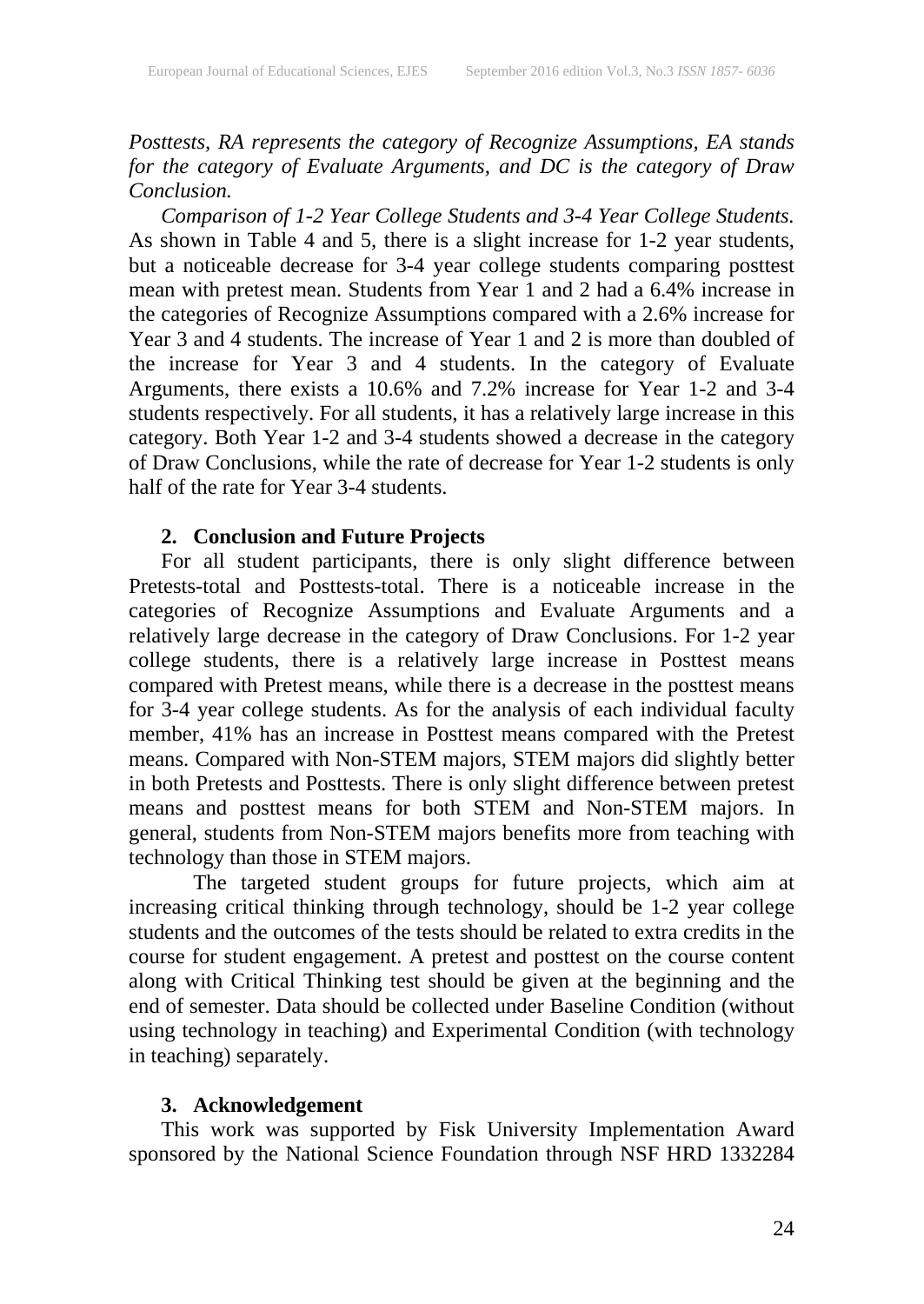and Elizabeth City State University MSEIP funded by Department of Education Award # P120A110105.

### **References:**

Allen, R. D. (1981). Intellectual Development and the Understanding of Science: Applications of William Perry's Theory to Science Teaching. *Journal of College Science Teaching*, 11 (2), 94-97.

Arons, A. B. (1985). Critical Thinking' and the Baccalaureate Curriculum*. Liberal Education,* 71 (2), 141-157.

Brouwer, P. (1996). Hold on a Minute Here: What Happened to Critical Thinking in the Information Age?, *Journal of Educational Technology Systems*, 25, 189-197.

McPeck, J. E. (1982). The Meaning of Critical Thinking*. Canadian Journal of Education*, 7 (4), 107-110.

Moll, M. B., and Allen, R. D. (1982). Developing Critical Thinking Skills in Biology, *Journal of College Science Teaching*, 4, 95- 98.

Dewey, J. (1910). *How we think.* Lexington, MA: D.C. Heath & Company.

Reichenbach, B. (2000). *An Introduction to Critical Thinking.* Columbus, OH: Mcgraw Hill Higher Education.

Beyer, B. K. (1995). *Critical Thinking*. Bloomington, IN: Phi Delta Kappa Educational Foundation.

Paul, R. (2012). *Critical Thinking: What Every Person Needs to Survive in a Rapidly Changing World.* Tomales, CA: The Foundation for Critical Thinking.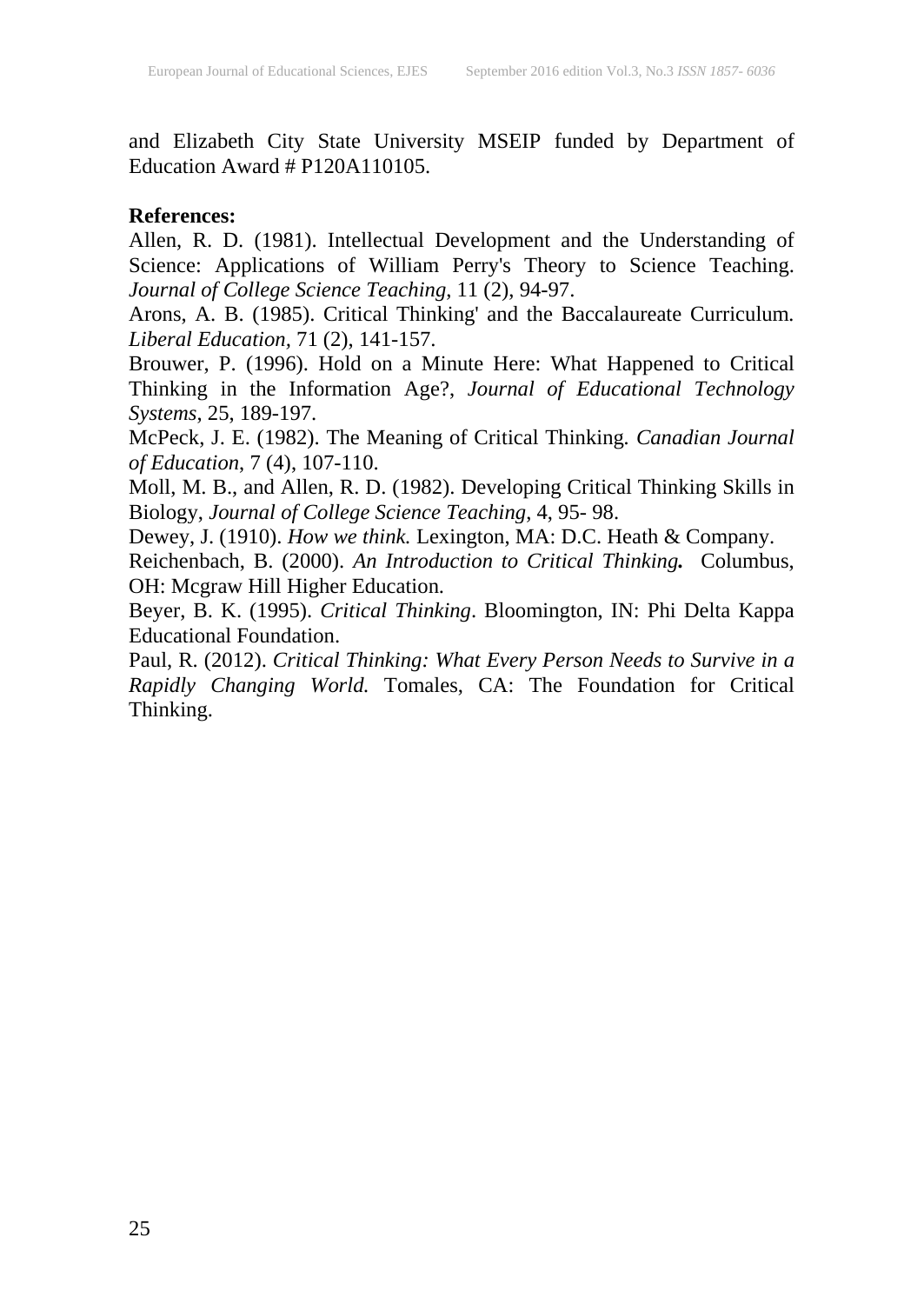### **Perceptions Of The Support Needed By Teacher Counsellors In Secondary Schools In The Ohangwena Region Of Namibia**

*Emilia N. Mbongo* Ministry of Education, Oshikoto Education Region *Andrew D. Möwes Charles C. Chata*

Faculty of Education, University of Namibia

doi: 10.19044/ejes.v3no3a3 [URL:http://dx.doi.org/10.19044/ejes.v3no3a3](http://dx.doi.org/10.19044/ejes.v3no3a3)

#### **Abstract**

This paper explored teacher counsellors' views regarding the support needed in senior secondary schools in Ohangwena region of Namibia. The study was quantitative in nature and a non-experimental design that involved a survey was used. The population of the study comprised of the teacher counsellors in all the senior secondary schools in Ohangwena region. Data was collected using questionnaires which were administered to a sample of twenty-six (26) teacher counsellors. Teacher counsellors were purposively sampled. The data was analysed by use of descriptive statistics in the form of frequencies and percentages. Results indicated that teacher counsellors needed to be supported by parents, teachers, school principals, Inspectors of Education, Regional School Counsellors, and other teacher counsellors, in order to improve the quality of School Guidance and Counselling services in that region of the country. The study recommended that principals, teachers and Inspectors of Education should be educated about the importance of guidance and counselling in schools and their role in the implementation of it. It was also recommended that the number of Regional School Counsellors should be increased to enable them to support the schools in the implementation of guidance and counselling.

**Keywords:** Teacher counsellor; School counselling; Support; Ohangwena Region; Namibia

### **Introduction**

Guidance and counselling in schools plays a vital role in preventing educational, emotional, social, personal and other problems among secondary school students (Eyo, Joshua, Esuong, 2009). In addition,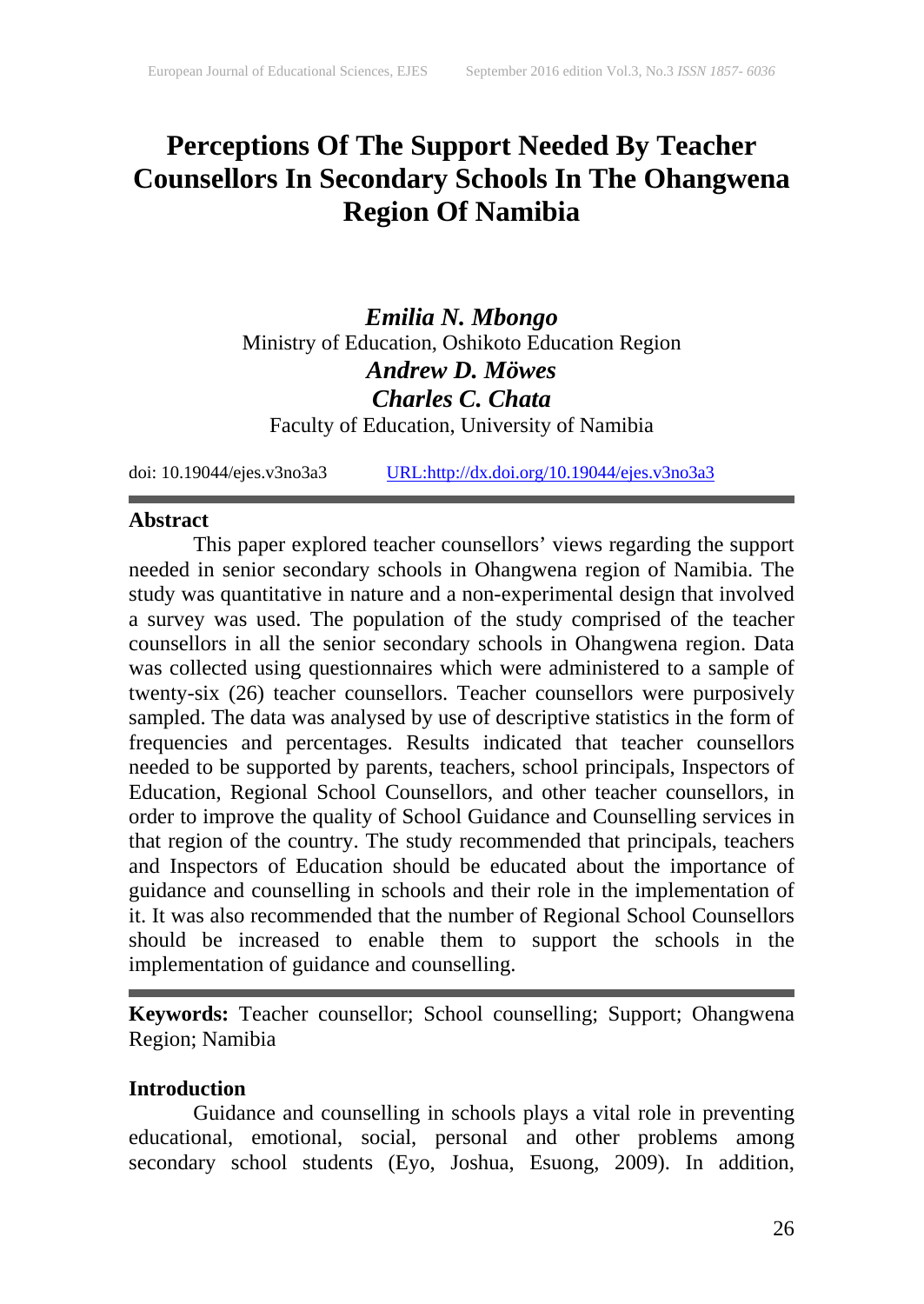Lunenburg (2010) emphasized that the purpose of guidance and counselling in schools should be to help individual learners to develop the ability to understand themselves, to solve their own problems, and to make appropriate adjustments to their environment. The need for guidance and counselling in schools is further necessitated by the social and economic challenges that today's children and youth face (Bor, Ebner-Landy, Gill & Brace, 2002). The situation in Namibia is worsened by the HIV/AIDS pandemic, which has left many children orphaned and vulnerable (Education Management Information Systems (EMIS), (2012). Fourie (2010) reported that the Ministry of Education in Namibia identified as a priority area the counselling and support of learners affected and/ infected by HIV/AIDS and other vulnerable children. Efforts were thus made to establish Counselling Support Groups in schools in the country, in order to give the necessary support to learners in need.

The National External Schools Evaluation (NESE) annual reports of 2007 and 2008 showed that guidance and counselling services were not fully functional in most schools in Namibia including the senior secondary schools in Ohangwena Region. The reports indicated that (a) the provision for emotional, physical and social needs of learners was weak or non-existent in 47% of secondary schools and 78% of primary schools; and (b) the curricular and vocational guidance of learners was generally poor or non-existent in 58% of secondary, 71% of combined and 47% of primary schools visited in 2008.

Reports for the Ohangwena region revealed that most schools were not attending to the emotional, physical and social needs of the learners; learners were not provided with information and advice in preparation for choice in education, training or employment and the trained teacher counsellors were not providing counselling to learners in need (Ministry of Education, 2008). Clearly, the situation of the School Guidance and Counselling (SGC) in the country, particularly in Ohangwena region is not encouraging. As the NESE reports indicated, guidance and counselling remain very poor in a lot of schools.

In order for the program of Guidance and Counselling to be successful, teacher counsellors need to be supported by all stakeholders in education including school principals, parents, learners and teachers. Principals and other teachers need make efforts to understand and appreciate the value of guidance and counselling services at schools. DeLuccia-Reinstei (2009) argues that the school counsellors' motivation to help student's increases significantly when they do not feel isolated from and not supported by the school staff. DeLuccia-Reinstei (2009) further added that principals, as heads of the schools, have the responsibility for overseeing the implementation of guidance and counselling in their schools. According to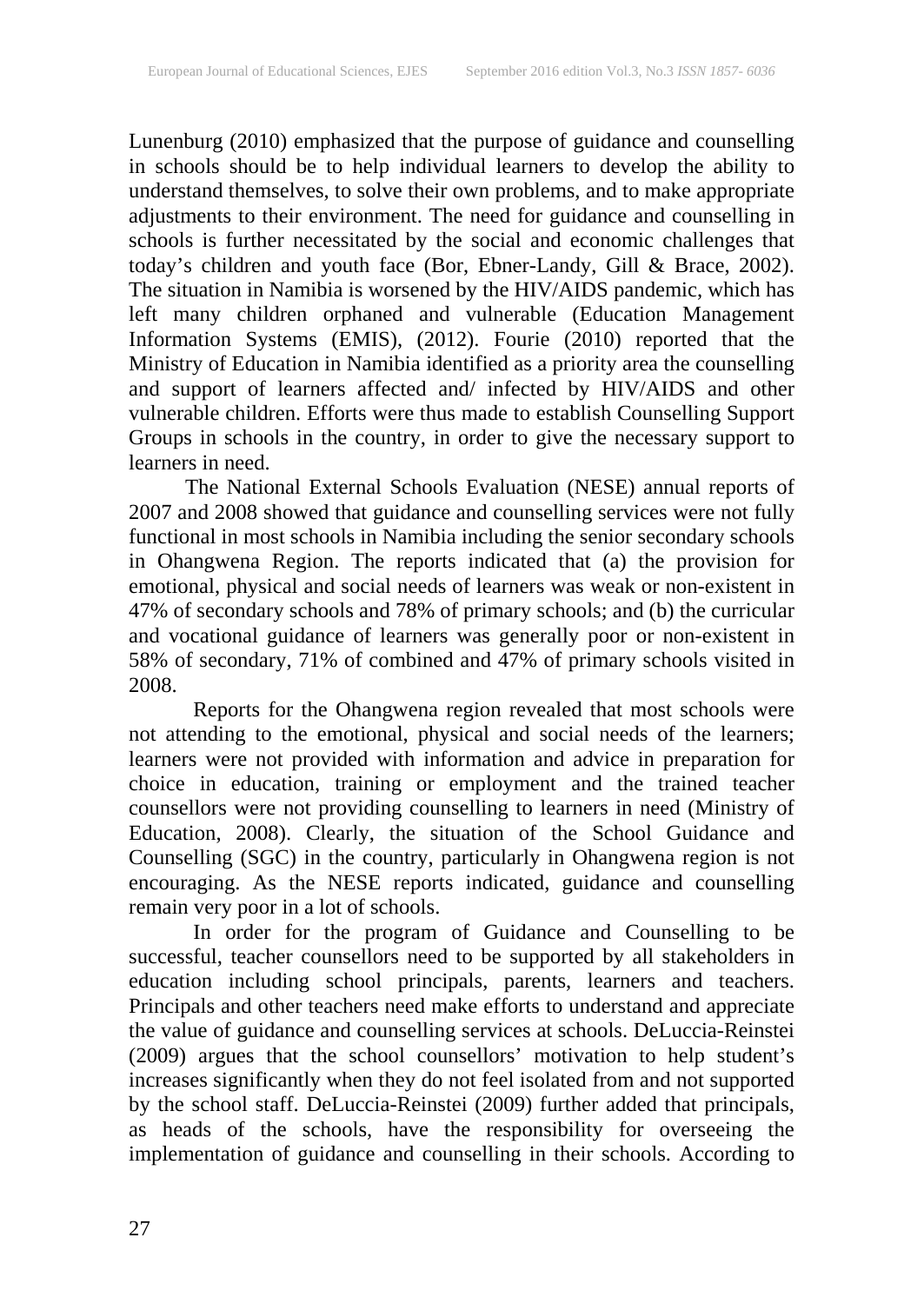Maluwa-Banda (1998), principals are in a key position to ensure a successful programme by showing interest in it, having a positive attitude towards it, maintaining open lines of communication with teaching staff, counsellors and students concerning the programme, and promoting a climate conducive to professional development and student growth. In his study, one of his findings was that school counsellors received very little support from the administration. In addition, support from other teacher counsellors (peer support) is also important. This is done through cluster meetings where all teacher counsellors in a cluster come together regularly to share ideas and to jointly engage in problem solving and to mutually support each other (Ministry of Education, 2006).

Furthermore, it is trusted that such meetings would be motivational and help sustain the existence of guidance and counselling services in schools. According to the Ministry of Education (2006) in a document titled "Guidelines for the Cluster Facilitator for Counselling (CFC)" cluster meetings would curb isolation and teacher counsellors would be able to benefit from the experiences of their peers in schools.

DeLuccia-Reinstei (2009) is of the opinion that regular training keep school counsellors educated and well-informed. School counsellors thus need to be supported in terms of continuous training to keep them updated. In a study done by Gora, Swatzky and Hague (1992), counselling staff suggested that they could benefit from colleague support groups or in-service programs that would give them opportunities for renewal and camaraderie. Activities of this nature would provide school counsellors with additional skills as well as share experiences with others and would perhaps alleviate some of the job stress associated with school guidance and counselling. Other things that could be done in an effort to support school counsellors include reducing their workload, providing facilities such as a room for individual guidance and counselling for and continuous support from Reginal School Counsellors (RSC) and regional officials, such as Inspectors of Education and Education Officers.

This paper therefore assessed the views of teacher counsellors in secondary schools in the Ohangwena education region on the support needed in order to improve the provision of guidance and counselling in schools.

### **METHOD**

#### **Research design**

The study followed a quantitative approach to research. A nonexperimental design that involved a survey was used in the study. A survey research determines and reports the way things are (Gay, Mills & Airasian, 2009). Since the study sought to obtain information about SGC from the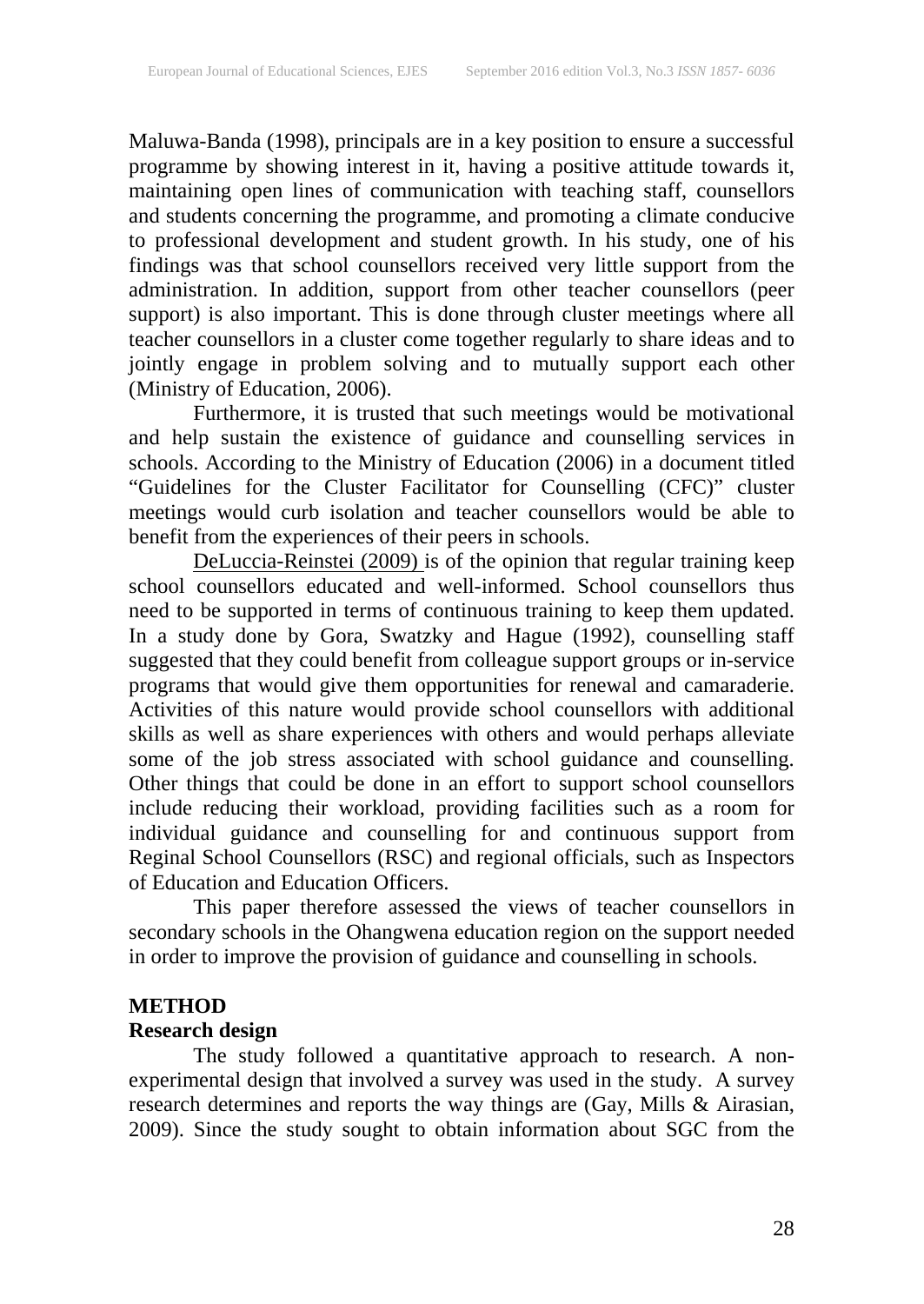teacher counsellors' perspective, the survey method was deemed appropriate to the study.

### **Sample**

The sample of the study comprised of all senior secondary school teacher counsellor (approximately 30) from ten senior secondary schools in Ohangwena region. The purposive sampling procedure was used in determining the sample. Purposive sampling is a process of selecting a sample that is believed to be representative of the group to be sampled (Gay et. al, 2009). Teacher counsellors were selected to take part in the study as they have the information and insight knowledge with regard to guidance and counselling in secondary schools. Thirty (30) questionnaires were distributed to the teacher counsellors and of these, 26 questionnaires were returned, which represents approximately 87 % of the entire population.

### **Research Instruments and Procedure**

Data was collected using researcher-designed questionnaires. The questionnaire comprised scaled questions. Teacher counsellors were asked to respond to a three-point rating scale of *very important, important* and *not important*. Teacher counsellors were also asked to indicate the degree of support they received from the different categories of people listed. A threepoint rating scale of *no support, little support* and *a lot of support* was used. The use of questionnaires ensures that responses are gathered in a standardised way, so questionnaires are more objective. A pilot study was done with five teacher counsellors from five secondary schools in Ohangwena Region. This was done to determine whether participants would understand the questions; to provide information about deficiencies as well as suggestions for improvement; and to find out whether the questions were relevant and appropriate.

After the proposal was approved by the University's Postgraduate Studies Committee to conduct the study, further permission was sought and granted from the Permanent Secretary of the Ministry of Education and the Director of Education: Ohangwena Directorate.

### **Data analysis**

The Statistical Package for Social Sciences (SPSS), which is an application that provides statistical analysis of data, was used to analyse the bulk of the teacher counsellors' responses. Descriptive summary statistics in the form of simple frequencies and percentages were used.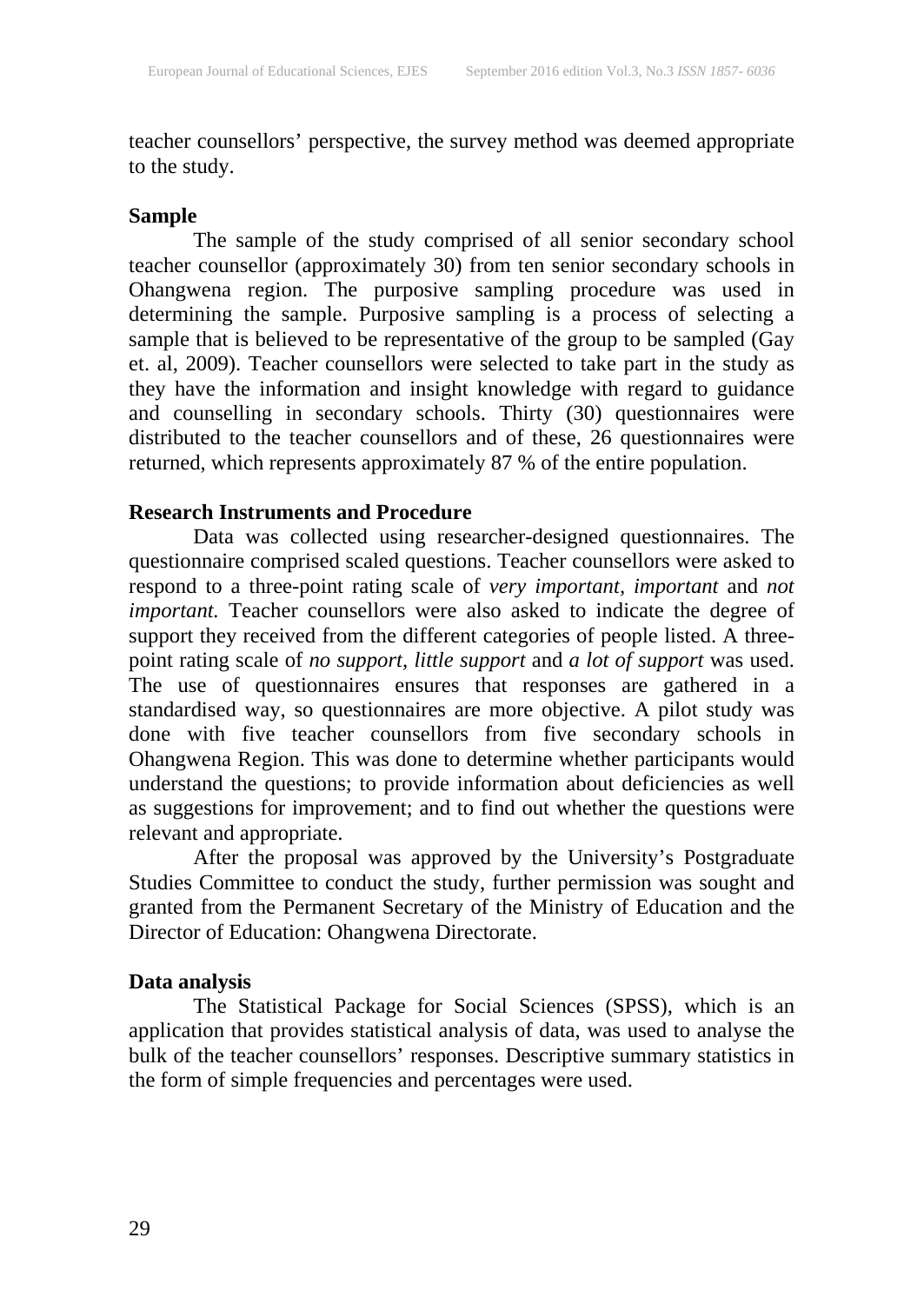### **RESULTS AND DISCUSSION**

The section of this presents the demographic data of teacher counsellors, followed by the results and discussion on support needed by teacher counsellors. The results are presented below:

### **Demographic variables of teacher counsellors**

Table provides the frequency and percentage frequency of the demographic variables of teacher counsellors who responded to the questionnaire.

| Characteristic                | Category                   | f                       | $\frac{0}{0}$  |
|-------------------------------|----------------------------|-------------------------|----------------|
| <b>Gender</b>                 | Male                       | 6                       | 23.1           |
|                               | Female                     | 20                      | 76.9           |
|                               | Younger than 25            | $\overline{c}$          | 7.7            |
|                               | 26-29                      | 6                       | 23.1           |
|                               | 30-34                      | $\overline{\mathbf{3}}$ | 11.5           |
| Age                           | 35-39                      | $\overline{7}$          | 26.9           |
|                               | 40-49                      | 5                       | 19.2           |
|                               | $50-59$                    | $\overline{3}$          | 11.5           |
|                               | 60 or more                 | $\Omega$                | $\overline{0}$ |
|                               | +additional<br>Degree      | 6                       | 23.1           |
|                               | postgraduate qualification |                         |                |
|                               | Degree+ teaching diploma   | $\mathbf{0}$            | $\Omega$       |
|                               | Teaching degree            | 6                       | 23.1           |
|                               | diploma+<br>Teaching       | 8                       | 30.8           |
| <b>Qualifications</b>         | postgraduate qualification |                         |                |
|                               | Teaching diploma           | 6                       | 23.1           |
|                               | Certificate                | $\mathbf{0}$            | $\overline{0}$ |
|                               | other                      | $\theta$                | $\theta$       |
|                               | Principal                  | $\theta$                | $\theta$       |
|                               | Vice-principal             | $\overline{0}$          | $\theta$       |
|                               | Head of Department         | $\overline{5}$          | 19.2           |
| <b>Position</b>               | Subject head               | $\overline{4}$          | 15.4           |
|                               | Teacher                    | $\overline{17}$         | 65.4           |
|                               | Other                      | $\mathbf{0}$            | $\overline{0}$ |
|                               | Less than 1 year           | $\mathbf{1}$            | 3.9            |
|                               | 1-5 years                  | $\overline{7}$          | 26.9           |
| <b>Teaching experience</b>    | $\overline{6}$ -10 years   | $\overline{7}$          | 26.9           |
|                               | $11-15$ years              | 6                       | 23.1           |
|                               | $16-20$ years              | $\overline{2}$          | 7.7            |
|                               | More than 20 years         | $\overline{3}$          | 11.5           |
|                               | Less than 1 year           | $\overline{7}$          | 26.9           |
|                               | 1-2 years                  | $\overline{4}$          | 15.4           |
| <b>Counselling experience</b> | 3-4 years                  | 10                      | 38.5           |
|                               | 5-10 years                 | $\overline{5}$          | 19.2           |
|                               | More than $10$ years       | $\overline{0}$          | 10             |

Table 1: Frequency distribution of demographic variables of teacher counsellors

### **Gender:**

The majority of participants (76.9%) were female teacher counsellors as compared to only (23.1%) male teacher counsellors.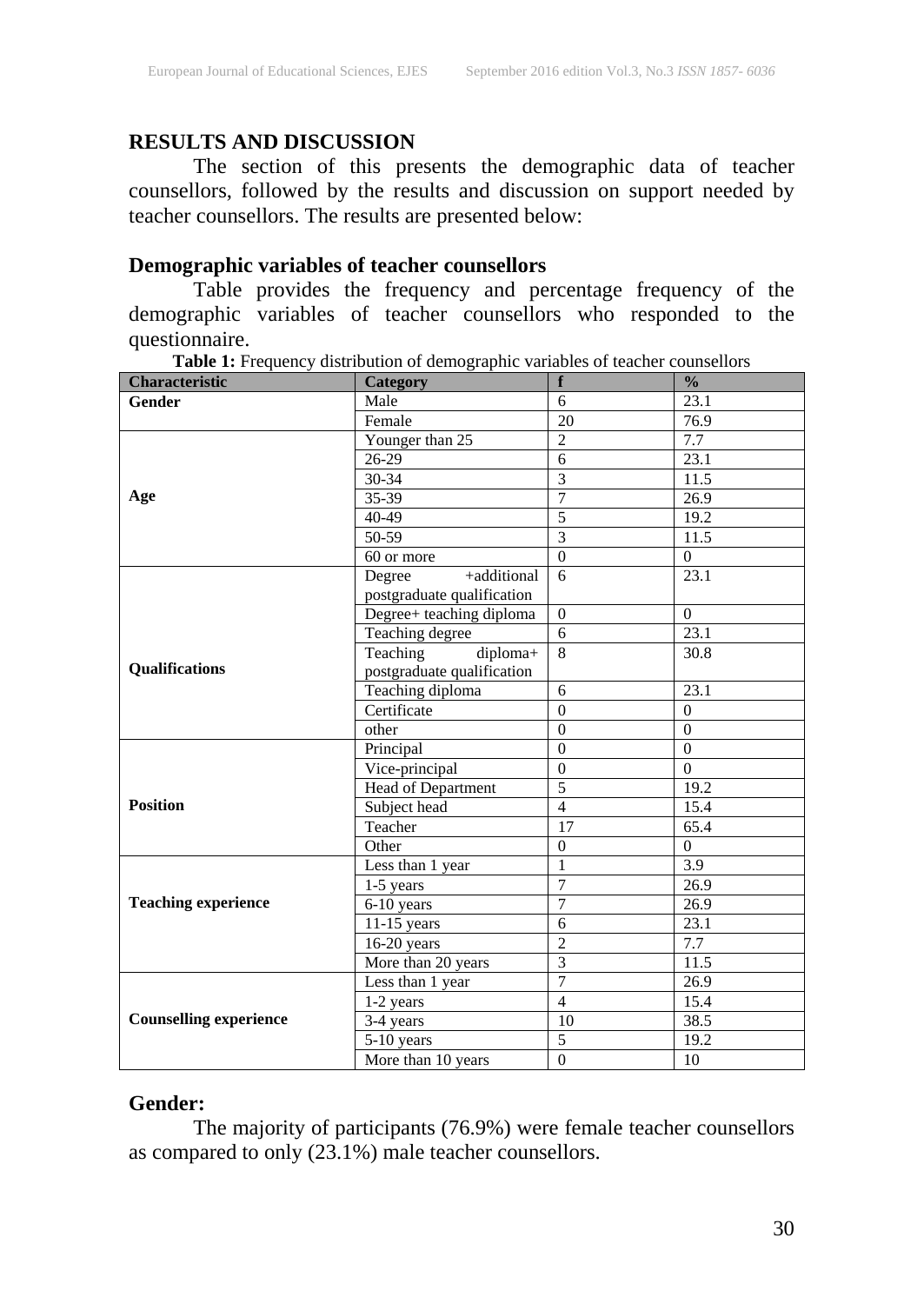#### **Age**:

Responses pertaining to age showed that most of the teacher counsellors were in the age category of 35-39 years (26.9%). This was followed by teacher counsellors in the age categories of  $26 - 29$  years and 40 – 49 years, with (23,1%) and (19.2%) respectively. Teacher counsellors in the age categories of  $30 - 34$  years and  $50 - 59$  years were equally represented with (11.5%) each.

### **Qualifications**:

When the qualifications of teacher counsellors were analysed, it emerged that the majority of teacher counsellors (30.8%) had a teaching diploma plus a postgraduate qualification. This was followed by teacher counsellors who are having a teaching degree and those with a teaching diploma and degree + additional postgraduate qualification at (23.1 %) each. None of the participants had a degree + teaching diploma or a certificate.

### **Position**:

The majority of the teacher counsellors who participated in the study were just ordinary teachers (65.4%), with (19.2%) and (15.4%) being Heads of Departments and subject heads respectively. None of the participants were principals or vice-principals.

### **Teaching experience**:

The majority (26.9%) of the teacher counsellors had 1-5 years and 6- 10 years of teaching experience. Those with 11-15 years, more than 20 years and 16-20 years of teaching experience had (23.1%), (11.5%), and (7.7%) respectively. Respondents with less than one year of teaching experience had the lowest representation of only (3.9%).

### **Counselling experience**:

The majority of the teacher counsellors (38.5%) fell in the 3-4 years range of experience as teacher counsellors. The table further shows that a considerable number of them had experience as teacher counsellors of less than a year (26.9%). This was followed by respondents with experience as teacher counsellors of 5-10 years at (19.2%) and (15.4%) respectively. None of the respondents had counselling experience of more than ten years.

### **Type of support**

The following items concern the types of support needed by teacher counsellors in order for them to carry out their duties effectively. Teacher counsellors were asked to rate the suggested types of support according to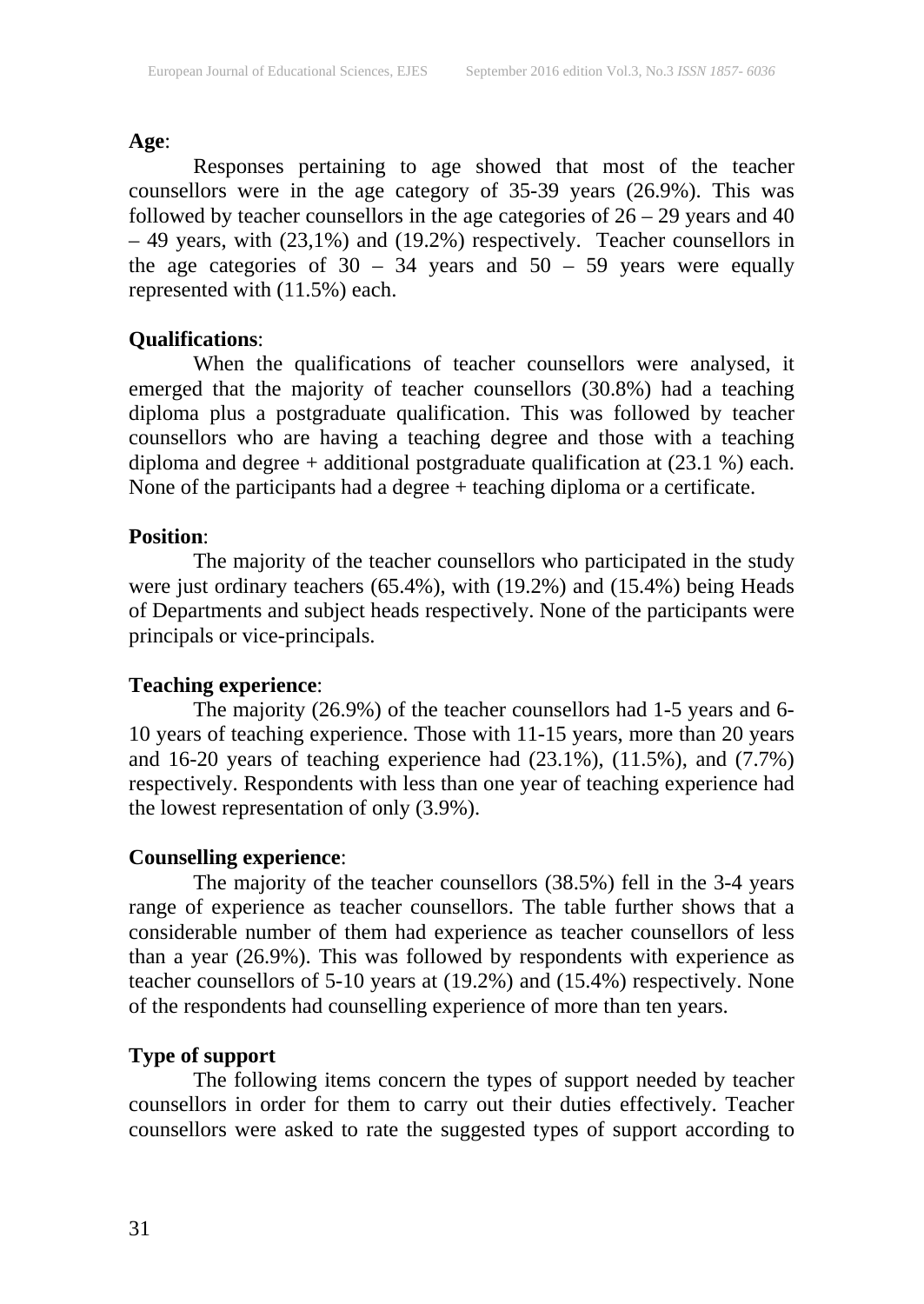|    | <b>Tuble 2.</b> Type of support teacher counseliors need     |           |                                                                                                             |                |               |                |               |              |               |
|----|--------------------------------------------------------------|-----------|-------------------------------------------------------------------------------------------------------------|----------------|---------------|----------------|---------------|--------------|---------------|
|    | <b>Item</b>                                                  |           | <b>OF</b><br><b>AGREEMENT</b><br><b>DISAGREEMENT</b><br><b>EXTENT</b><br><b>OR</b><br><b>WITH STATEMENT</b> |                |               |                |               |              |               |
|    |                                                              | Verv      |                                                                                                             | Important      |               | <b>Not</b>     |               | <b>Total</b> |               |
|    |                                                              | important |                                                                                                             |                |               | important      |               |              |               |
|    |                                                              | f         | $\frac{0}{0}$                                                                                               | f              | $\frac{0}{0}$ | f              | $\frac{0}{0}$ | $\mathbf{F}$ | $\frac{0}{0}$ |
| 1. | Peer support (support from other<br>teacher counsellors)     | 19        | 73.1                                                                                                        | $\tau$         | 26.9          | $\Omega$       | $\Omega$      | 26           | 100           |
| 2. | Support from parents                                         | 23        | 88.5                                                                                                        | $\mathcal{F}$  | 11.5          | $\Omega$       | $\Omega$      | 26           | 100           |
| 3. | Support from other teachers in<br>the school                 | 16        | 61.5                                                                                                        | 10             | 38.5          | $\Omega$       | $\Omega$      | 26           | 100           |
| 4. | Support from the principal                                   | 22        | 84.6                                                                                                        | $\mathcal{F}$  | 11.5          | 1              | 3.85          | 26           | 100           |
| 5. | Support from the Inspector of<br>Education                   | 18        | 69.2                                                                                                        | $\overline{7}$ | 26.9          | 1              | 3.85          | 26           | 100           |
| 6. | Regular visits by RSCs                                       | 17        | 65.5                                                                                                        | 8              | 30.8          |                | 3.85          | 26           | 100           |
| 7. | Regular visits by the cluster<br>facilitator for counselling | 12        | 46.1                                                                                                        | 10             | 38.5          | $\overline{4}$ | 15.4          | 26           | 100           |
| 8. | <b>Administrative Support</b>                                | 13        | 50                                                                                                          | 11             | 42.3          | $\mathfrak{D}$ | 7.7           | 26           | 100           |
| 9. | training<br>in-service<br>Regular<br>(workshops)             | 22        | 84.6                                                                                                        | $\overline{4}$ | 15.4          | $\Omega$       | $\Omega$      | 26           | 100           |

what they believed to be more important and those which were not very important. The results are summarised in Table 2.

**Table 2:** Type of support teacher counsellors need

The majority of the teacher counsellors (73.1%) rated support from other teacher counsellors (peer support) as very important. The results indicate that the vast majority of teacher counsellors indicated that there is a need to strengthen peer support among teacher counsellors. This finding is supported by the literature, as the MoE (2006) stated that Cluster Facilitators for Counselling (CFC) groups should be established and should convene regular meetings with teacher counsellors in their clusters to share ideas, to jointly engage in problem solving and to mutually support each other.

The deduction that could be made here is that teacher counsellors would benefit from regular meetings with other teacher counsellors for developmental purposes in order to improve their counselling skills. This will help teacher counsellors to stay motivated, to curb isolation and to be able to benefit from the experiences of other teacher counsellors. With peer support, teacher counsellors give informal support to individual teacher counsellors requesting help with specific problems. Peer support among teacher counsellors should thus be strengthened.

Of the sample, (88.5%) indicated that support from parents was very important. Only (11.5%) of the teacher counsellors indicated that support from parents was just important. None of the teacher counsellors said it was not important. The teacher counsellors indicated the need for parents to work together with schools, stating that parents should inform schools about their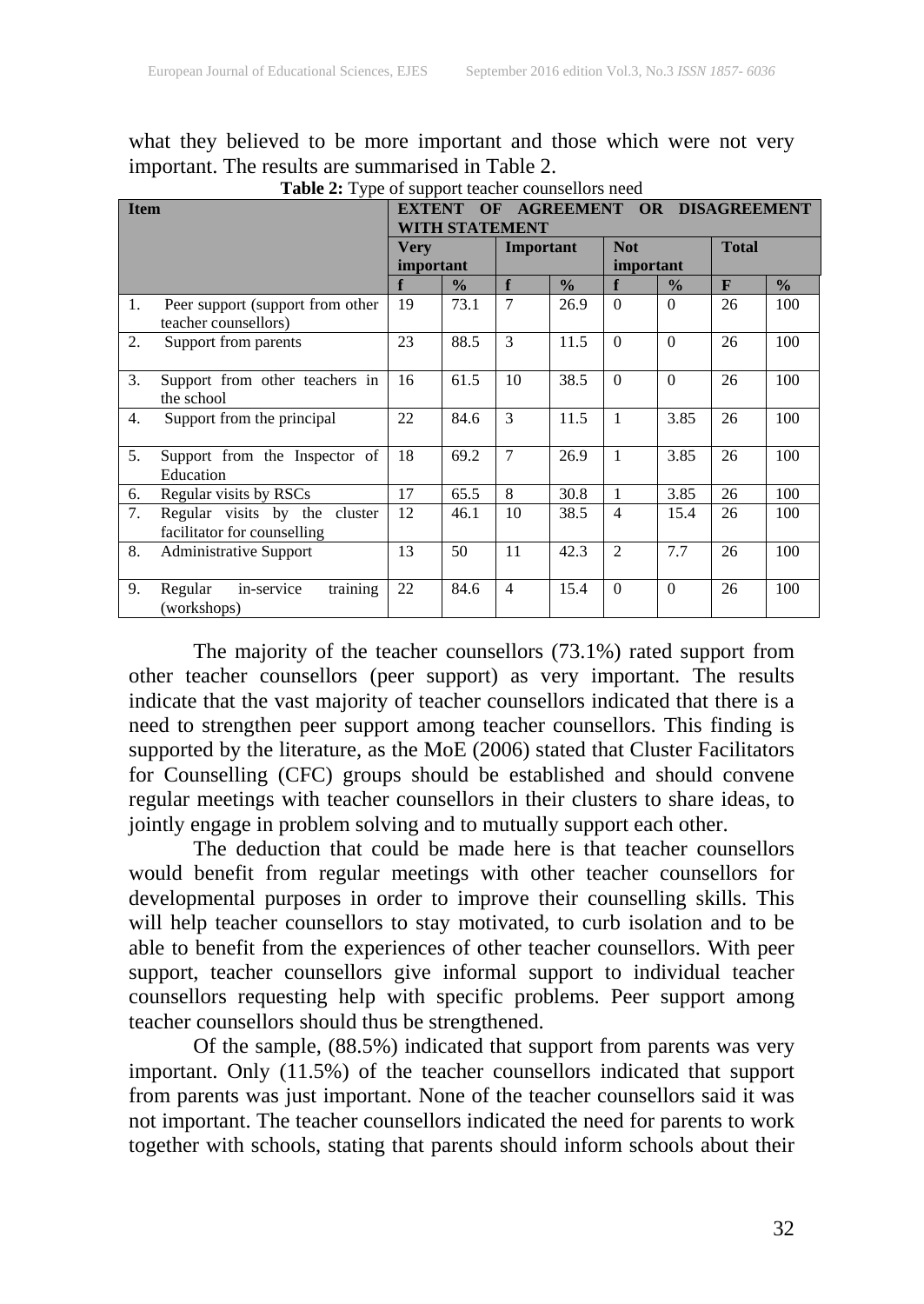children's medical, social or psychological problems that their children may have. In agreement with this finding are Gora et al. (1992) who reported that lack of parental involvement had been instrumental in a negative outcome, citing that school counsellors had little impact when parents or significant adults in the learner's life refused to acknowledge the problem or when parents neglected to follow through with the suggestions provided. Having parents support schools where guidance and counselling is concerned would help teachers to have a better understanding of learners' behaviour and to be in a better position to assist them. It is thus vital that parents be available to be contacted whenever learners experience difficulties that require the involvement of teacher counsellors so that parents can support the school and the learners accordingly. Parents' support is vital as in most cases, parents know their children better.

The results of the study further showed that more teacher counsellors valued the support of other teachers as very important as indicated by 61.5%. This means that they see other teachers as instrumental in the implementation of guidance and counselling and should thus give the necessary support to teacher counsellors. This finding is supported by DeLuccia-Reinstei (2009) who noted that teacher counsellors' motivation to help learners increases significantly when teacher counsellors do not feel isolated and do not lack support from staff members. This view is also shared by Lunenburg (2010), who stated that at schools where guidance and counselling programmes are effective, staff members work cooperatively. Being cooperative is exhibited in the degree of active interest, mutual help, and collaboration among teachers, the principals and the teacher counsellors. This is important as teachers are the ones who interact with learners on a daily basis and are thus in a better position to notice any behaviour change in a learner. The teacher would then be able to refer such learners to the teacher counsellor.

The lesson that could be learned here is that the teacher counsellors and teachers should work together in identifying and helping learners with difficulties.

Almost all the teacher counsellors believed that in order for school guidance and counselling to succeed, principals should fully support the programme.

This finding is consistent with the views expressed by Myrick (2003), who reported that the principal provides support and encouragement to the teacher counsellors. It is important for the principal, as head of the school, to take the lead in the implementation of the SGC programme at the school. When the principal shows support for the programme, people in the school are likely to follow what he is doing. Furthermore, the responsibilities of teacher counsellors include assisting school managements in dealing with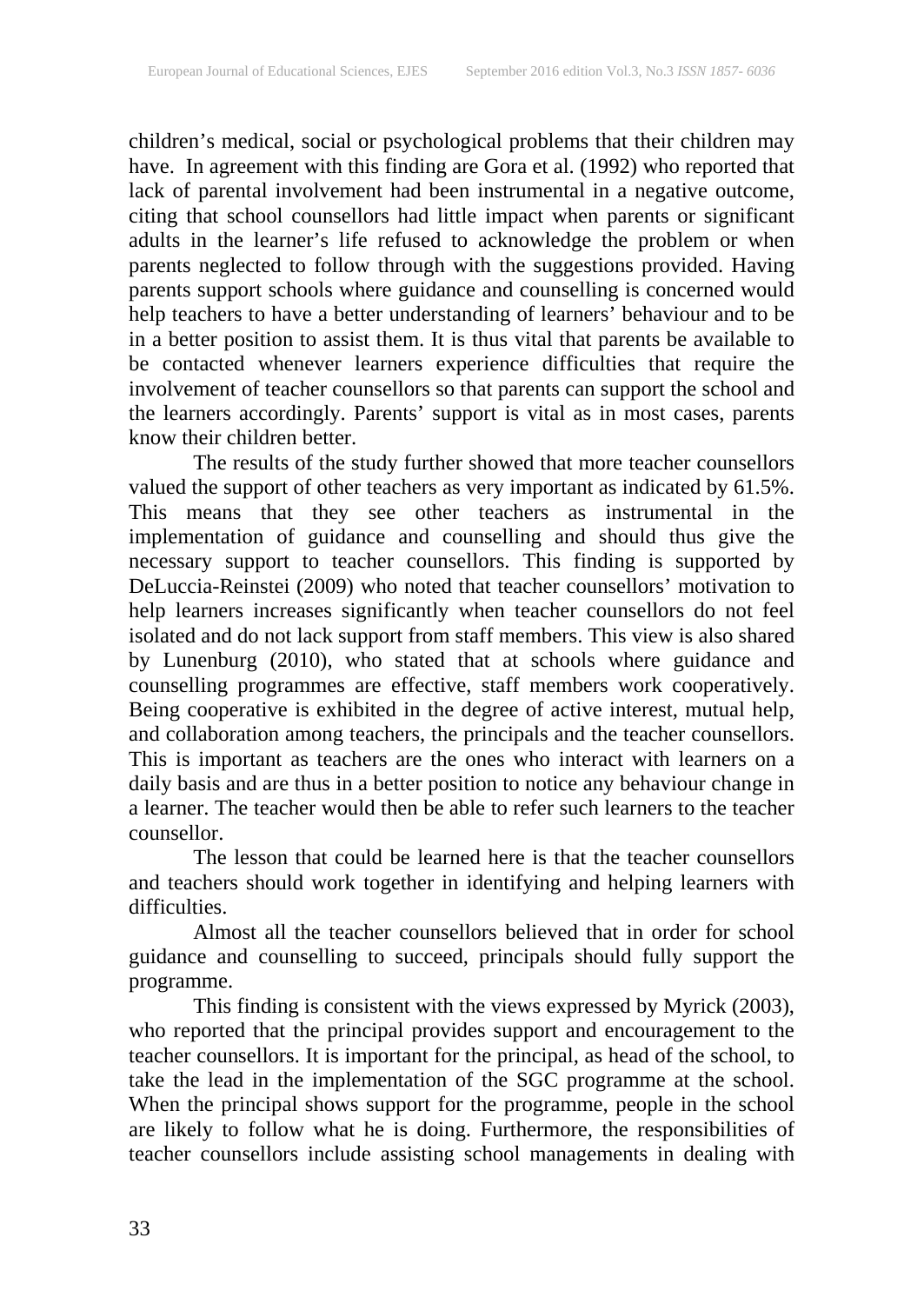severe cases of misconduct by learners. For this to happen, principals and school counsellors need to work together, so that they will be able to assist learners.

The study further revealed that the majority of teacher counsellors rated support from Inspectors of Education as very important. However, as can be seen in Table 2, teacher counsellors generally felt that Inspectors of Education showed very little interest towards guidance and counselling. It is possible that Inspectors of Education themselves do not have much knowledge of school guidance and counselling, making it difficult for them to support teacher counsellors. The challenge would thus be to educate Inspectors of Education about guidance and counselling and the need for it in schools. Only then will they take the lead and support teacher counsellors in the implementation of guidance and counselling in school.

Support from Regional School Counsellors through regular visits to schools was rated as very important by the 65.5% of the teacher counsellors. According to the Ministry of Education (1994), the duties of RSCs include rendering guidance and counselling to learners and assessing learners who show symptoms of behavioural change and loss of abilities to cope in the educational setting and assisting learners with vocational guidance. For RSCs to be able to render these services to learners, they need to visit schools regularly. Through school visits, RSCs are able to give teacher counsellors guidance in dealing with difficult cases. Monitoring of the guidance and counselling services at schools by RSCs is also done during visits to schools.

The respondents believe that regular visits by Cluster Facilitators for Counselling are important as most of them rated it as important. The Ministry of Education (2006) is in agreement with this, as all clusters were mandated to have a cluster facilitator. Through visits to schools, the cluster facilitators will help teacher counsellors with difficult cases and ensure that the SGC programme is running properly at the schools. However, it would be difficult for CFCs to visit schools as they do not have resources, such as transport to go to schools. In addition, CFCs already have their own loads at their schools. The challenge would thus be to strengthen the support from the cluster facilitators to teacher counsellors by allocating the necessary resources to CFCs and reducing their workload.

Administrative support was seen as very important in the implementation of guidance and counselling in schools, with half (50%) of the teacher counsellors indicating that it is important. This means that teacher counsellors need to be given administrative support (e.g. paperwork, completing, updating and monitoring cumulative record cards at the school, etc.) in order to effectively render guidance and counselling services to learners.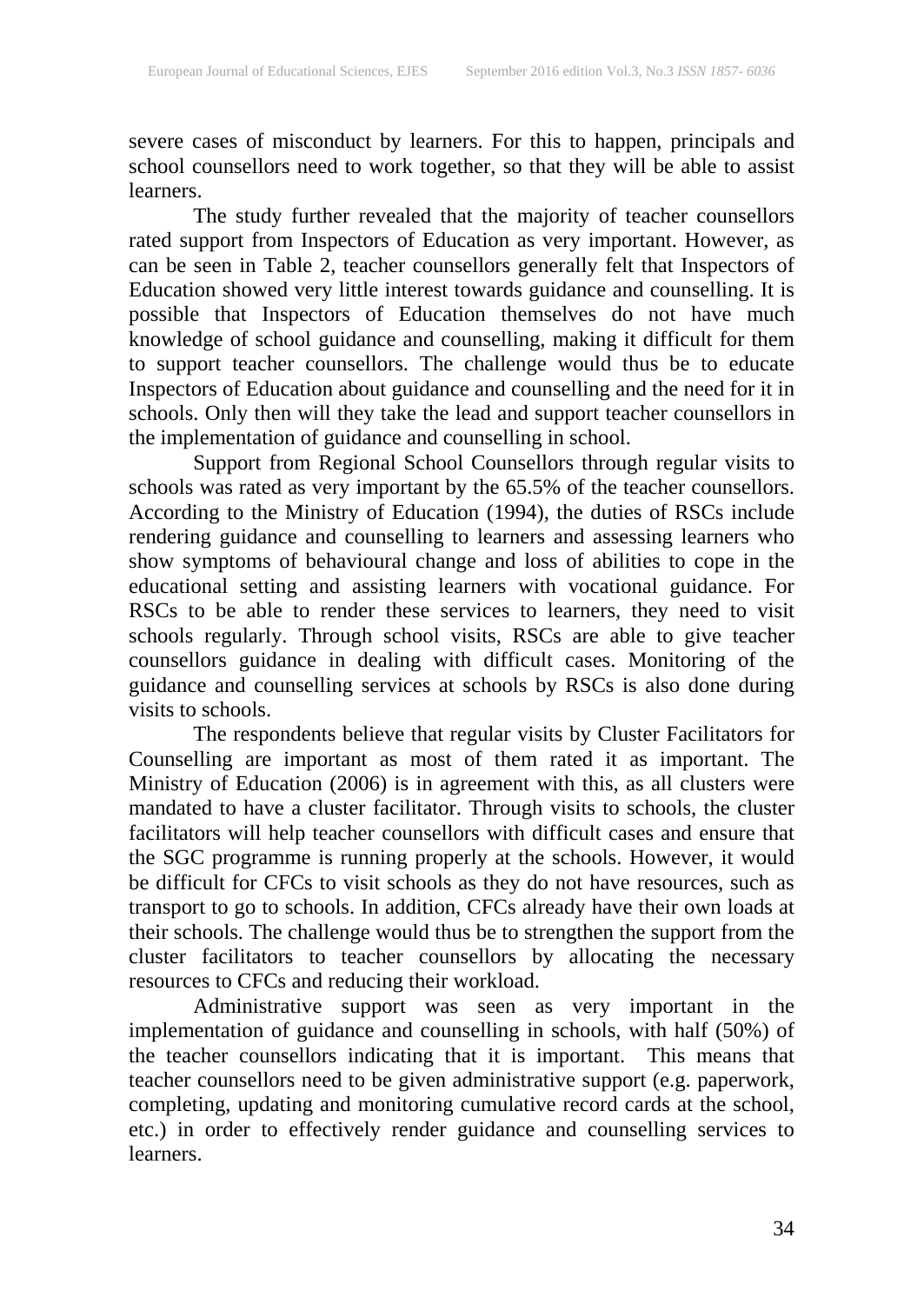Having other school personnel such as teachers and school secretaries assist with the administrative work would ease teacher counsellors' workloads. It is thus imperative that teacher counsellors are given administrative support in order to successfully implement school guidance and counselling in schools.

Furthermore, the majority of teacher counsellors (84.6%) rated support through regular in-service training as important. This finding is in agreement with that found by Gora et al. (1992) who also found that counselling staff benefited from in-service programmes, and that it gave them renewal and camaraderie. Maluwa-Banda (1998) also identified training of teacher counsellors as important in the implementation of guidance and counselling in schools. In-service training, which brings about improved skills and knowledge, is very important to the success of the guidance and counselling programme in schools. Regular in-service training for teacher counsellors should thus be made a priority, to ensure the success of guidance and counselling programmes in schools.

### **Degree of support received by teacher counsellors**

Teacher counsellors were asked to indicate the level of support they received from the categories of people listed. More teacher counsellors indicated that they received no support at all from Inspectors of Education and cluster facilitators for counselling, parents and Learners' Representative Councils (items 2, 6, 7 and 9). On the other hand, a significant number of teacher counsellors indicated that they got little support from RSCs, school principals, Head of Departments and other teachers (items 1, 3, 4 and 5). In addition, more teacher counsellors indicated that they got a lot of support from hostel supervisors (item 8). The results are summarised in table 3.

| Category of people |                                      | <b>AGREEMENT</b><br><b>OR</b> |               |         |               | <b>DISAGREEMENT</b><br>WITH |               |              |               |  |
|--------------------|--------------------------------------|-------------------------------|---------------|---------|---------------|-----------------------------|---------------|--------------|---------------|--|
|                    |                                      | <b>STATEMENT</b>              |               |         |               |                             |               |              |               |  |
|                    |                                      | No support                    |               | Little  |               | of<br>lot<br>A              |               | <b>Total</b> |               |  |
|                    |                                      |                               |               | support |               | support                     |               |              |               |  |
|                    |                                      | f                             | $\frac{0}{0}$ | f       | $\frac{0}{0}$ | f                           | $\frac{0}{0}$ | f            | $\frac{0}{0}$ |  |
|                    |                                      |                               |               |         |               |                             |               |              |               |  |
| 1.                 | The Regional school counsellor       | $\overline{4}$                | 15.3          | 17      | 65.4          | $\overline{5}$              | 19.2          | 26           | 100           |  |
|                    | (RSC)                                |                               |               |         |               |                             |               |              |               |  |
| 2.                 | The Inspector of Education           | 17                            | 65.4          | 9       | 34.6          | $\Omega$                    | $\Omega$      | 26           | 100           |  |
| 3.                 | The school principal                 | 4                             | 15.3          | 12      | 46.1          | 10                          | 38.5          | 26           | 100           |  |
| 4.                 | The head/s of department/s           | 3                             | 11.5          | 16      | 61.5          | 7                           | 26.9          | 26           | 100           |  |
| 5.                 | Other teachers                       | 3                             | 11.5          | 16      | 61.5          | 6                           | 23.1          | 25           | 96.2          |  |
| 6.                 | Facilitator<br>for<br><b>Cluster</b> | 21                            | 80.8          | 5       | 19.2          | $\Omega$                    | $\Omega$      | 26           | 100           |  |
|                    | Counselling (CFC)                    |                               |               |         |               |                             |               |              |               |  |
| 7.                 | Parents                              | 12                            | 46.1          | 10      | 38.5          | $\overline{4}$              | 15.3          | 26           | 100           |  |
| 8.                 | The hostel supervisors               | 1                             | 3.85          | 8       | 30.8          | 10                          | 38.5          | 19           | 73.1          |  |
| 9.                 | Learners'<br>Representative          | 13                            | 46.1          | 7       | 26.9          | $\overline{4}$              | 15.3          | 23           | 88.5          |  |
|                    | Council (LRCs)                       |                               |               |         |               |                             |               |              |               |  |

|  |  | Table 3: Degree of support teacher counsellors receive |  |
|--|--|--------------------------------------------------------|--|
|  |  |                                                        |  |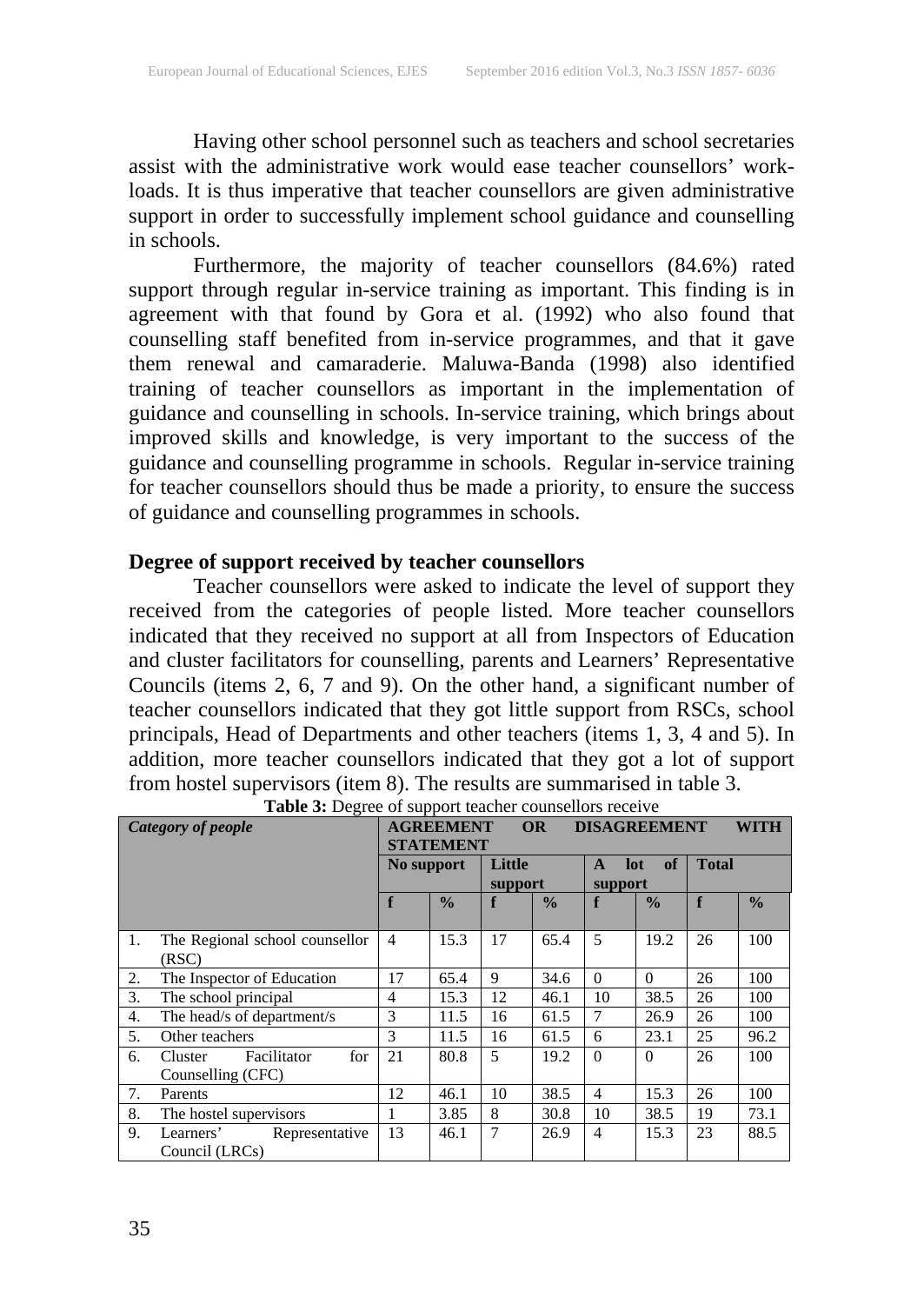The majority of the teacher counsellors (65.4%) indicated that they received very little support from RSCs. Of the total number of participants, (19.2%) showed that they got a lot of support from RSCs. Only (15.3%) indicated that they did not receive any support from them. The majority of the teacher counsellors indicated that they received very little support from the RSCs. As discussed earlier, teacher counsellors indicated that support from the RSCs was very important. The lack of support from the RSCs could be attributed to the fact that Ohangwena Region with nearly 250 schools has only three RSCs (EMIS, 2010). This makes it very difficult for them to reach all the schools and give teacher counsellors the necessary support. This means that supervision, guidance to teacher counsellors and monitoring of guidance and counselling activities by the RSCs at schools are not done on a regular basis. RSCs are instrumental in the implementation of guidance and counselling in schools, thus their supports to teacher counsellors need to be intensified. It should thus follow that more RSC need to be appointed, in order for them to support teacher counsellors accordingly.

An overwhelming majority of the teacher counsellors, (65.4%) indicated that they received no support at all from Inspectors of Education when it came to guidance and counselling issues, with the remaining (34.6%) of teacher counsellors saying that they received little support from them. This is in agreement with findings of a study done in Namibia by Vergnani, Frank, Haihambo Ya-Otto and Mushaandja (2010) who established that Inspectors of Education did not play any meaningful role in monitoring school counselling activities and are inadequately informed about counselling and the role they should play in this regard.

Table 2 further shows that 46.1% of the participants indicated that they received little support from the principals. Only, 38.5% of the teacher counsellors indicated that they received a lot of support from school principals, with 15.3% of them saying that they received no support from RSCs. This finding is consistent with results found by Bulus (2001); Denga (2001); and Edet (2008) cited in Eyo et al. (2009), who reported that principals constitute the greatest obstacle to the success of guidance and counselling services in schools. The principal's role is to provide leadership for the guidance and counselling programme. With such an important role to play, lack of support from the principal will definitely hamper the successful implementation of guidance and counselling services in schools.

Principals should therefore render the necessary support to the teacher counsellors and play their part in the implementation of guidance and counselling programmes at their schools.

With regard to the support given to teacher counsellors by Heads of Departments (HoDs), the majority (61.5%) responded that they received little support, while (26.9%) indicated that they got a lot of support from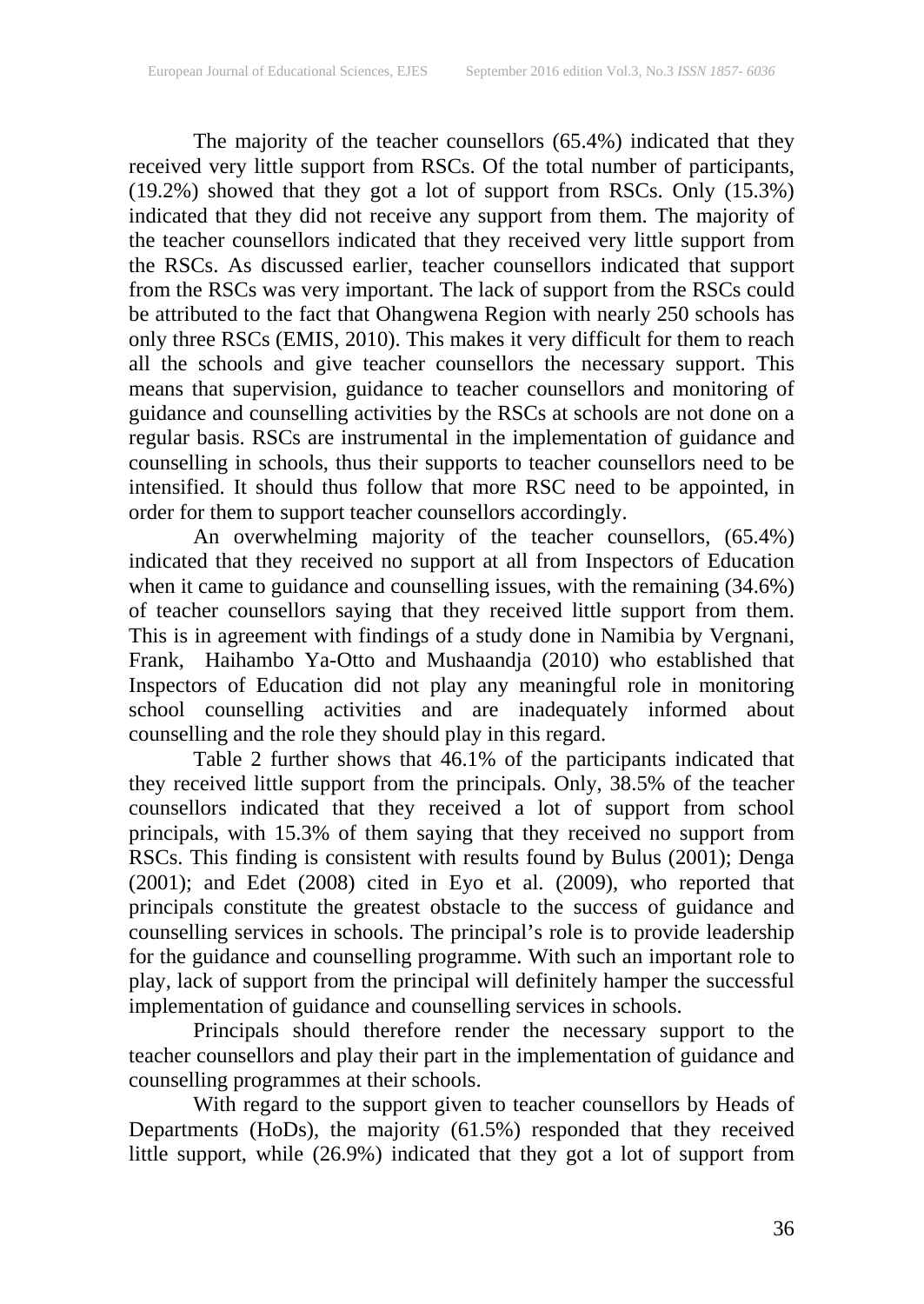them. A few teacher counsellors (11.5%) indicated that they got no support from Heads of Departments. HoDs are second in command at most schools, and as such have a lot of influence at the schools. Whether they support or do not support a programme, they are likely to influence other teachers' attitudes towards such a programme. The reason why HoDs do not support teacher counsellors could be a lack of knowledge about the importance of guidance and counselling in schools. In addition, HoDs might not be aware of the roles they have to play in the implementation of guidance and counselling in schools. A major challenge would thus be to educate HoDs on guidance and counselling and more importantly, on the roles they have to play in the implementation of guidance and counselling.

Furthermore, the majority of the teacher counsellors (61.5%) indicated that they receive no or little support from fellow teachers. This result is supported by DeLuccia-Reinstei (2009) who contended that teacher counsellors' motivation to help learners increases significantly when they do not feel isolated and do not lack support from staff. Teachers must therefore be made aware of the important role they play in the implementation of SGC.

Teachers are the ones who deal with learners on a daily basis and are thus in a position to identify and refer learners to teacher counsellors for counselling.

With regard to the support given to teacher counsellors by Cluster Facilitators for Counselling (CFCs), an overwhelming majority of the participants (80.8%) indicated that they received no support from CFCs. The remaining (19.2%) said they received little support. This is contrary to what was stated by the MoE (2006), that there should be cluster facilitators to render support to other teacher counsellors. This might be due to too much work on the part of cluster facilitators. They are normal teachers with normal teaching loads and they carry the responsibility of guidance and counselling at their schools, in addition to being cluster facilitators. As such, going to schools in their clusters to render support to other teacher counsellors might be difficult. Another reason for the failure of the cluster facilitators supporting other teacher counsellors could be the issue of transport. This is especially true in rural schools, where distances between schools are very long.

More participants (46.1%) indicated that they received no support from parents, while (38.5%) indicated that they received little support from them. The remaining (15.3 %) indicated that they got a lot of support from parents. Paralleling this finding, Gora et al. (1992) found that a lack of parental involvement was instrumental in a negative outcome, citing that school counsellors had little impact when parents or significant adults in the learner's life refused to acknowledge the problem or when parents neglected to follow through with the suggestions provided. The situation in Namibia is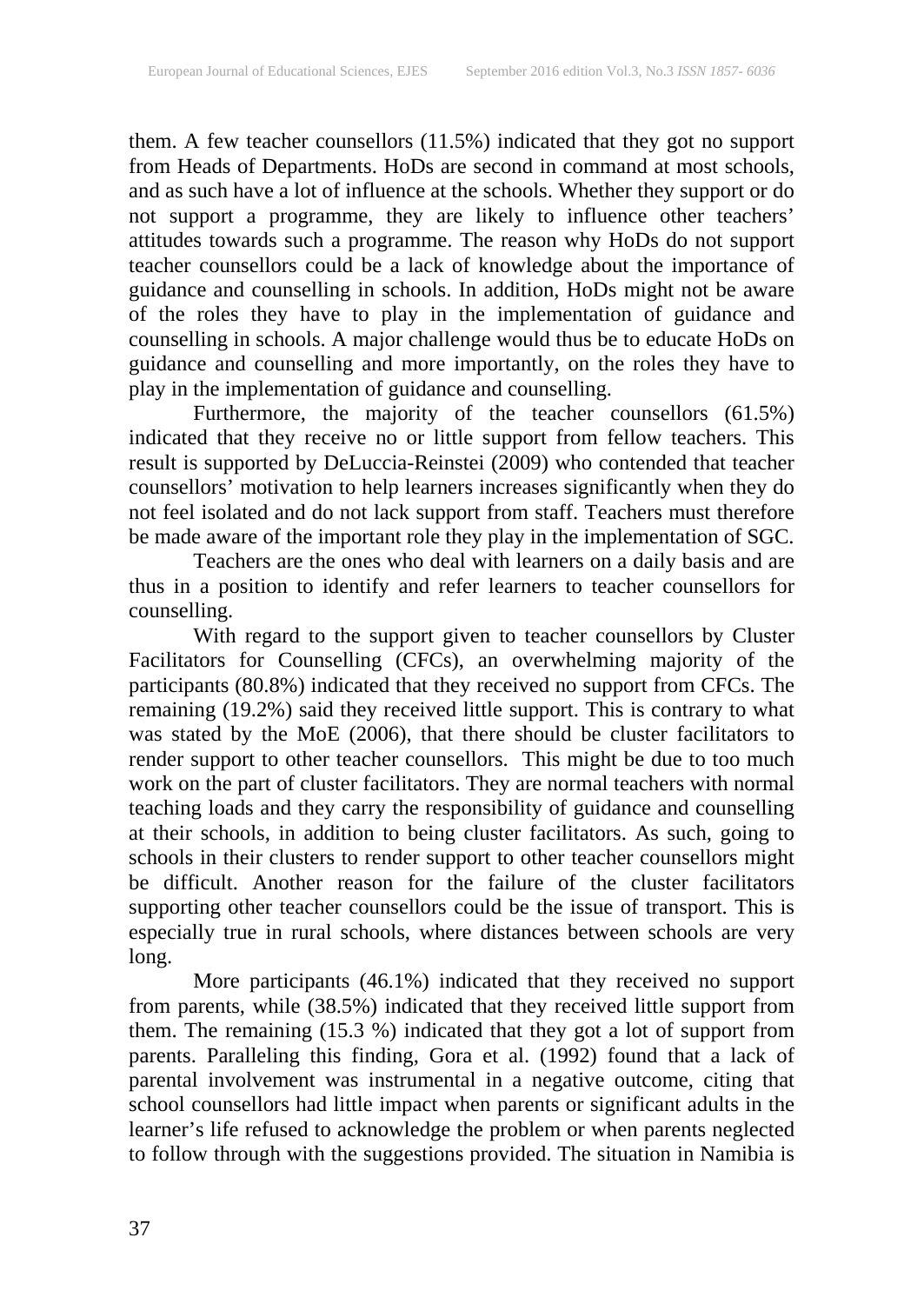further worsened by the HIV and AIDS pandemic, which has left many children orphaned. The Ministry of Health and Social Services (MoHSS), (2006 – 2007), revealed that the proportion of children considered to be orphaned at the time of the survey was (28%) of all children in Namibia. In most cases, these children live with grandparents, who are already burdened with a lot of responsibilities, making their involvement in the education of the children difficult. Parents or guardians should thus be sensitised about the importance of guidance and counselling and what role they need to play. This can be done during parents' meetings.

Hostel supervisors rendered a lot of support as indicated by 38.5% of the participants. However, 30.8% of the participants indicated that they received little support from hostel supervisors. In schools, hostel supervisors get to know the learners very well and are thus a great source of information about learners. Some of the duties of hostel supervisors include establishing effective procedures for the care and well-being of learners at the hostel, as well as administrative and disciplinary functions. Efforts should thus be made to include hostel supervisors in the committee for counselling at schools, even if it is just on a "when a need arises" basis.

The results further showed that the majority of the teacher counsellors received no support at all from Learners' Representative Council (LRC). An LRC is a group of learners in a school elected by their fellow learners. For them to support teacher counsellors they need to know and understand what guidance and counselling is all about.

They might not be very knowledgeable in guidance and counselling, thus their support will be minimal. Research has however proven that peer counselling is effective and efforts should therefore be made to involve the LRCs in the guidance and counselling programmes at schools. Learners can be trained to offer guidance and counselling to their peers. This is based on the understanding that learners tend to relate more to those peers with whom they are comfortable. The peer counsellor also assists in identifying and making referrals to the teacher counsellor. Days should be set aside for them to share experiences and information with their peers, through various means such as dramas, role-playing, talks, poetry, etc. In this way, the LRC would thus be providing support to teacher counsellors.

### **Conclusion and Recommendations**

From the findings of this study, it can be concluded that teacher counsellors viewed the support from different stakeholders as inadequate and that for the guidance and counselling programme to succeed, teacher counsellors should be accorded the necessary support. Inspectors of Education, principals, HoDs and teachers should all be sensitised in school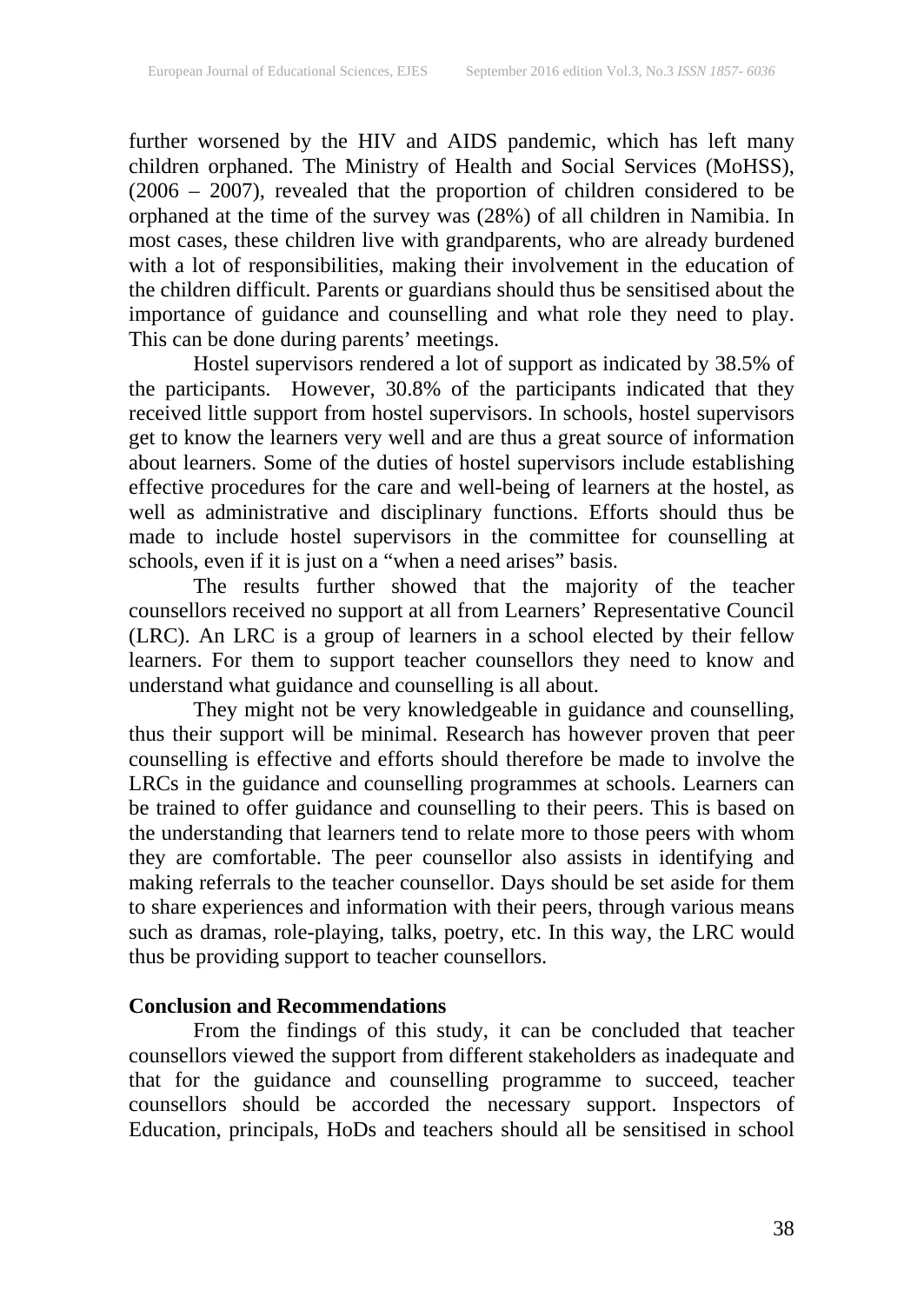guidance and counselling so that they can understand and appreciate the value of the guidance and counselling services in schools.

Principals and HoDs would then be able to see to it that guidance and counselling programmes are implemented and for them to be able to monitor and render support to teacher counsellors. Similarly, teachers will work together with teacher counsellors in identifying and referring learners with difficulties to teacher counsellors.

From the study it also emerged that cluster meetings for counselling do not take place as frequently as they should. Consequently, peer support is lacking among teacher counsellors. It is thus recommended that networking amongst teacher counsellors be strengthened to allow teacher counsellors to share ideas, to jointly engage in problem solving, and to mutually support each other. The study established that teacher counsellors would need support from teachers and principals. It is thus recommended that principals and teachers strengthen their support to teacher counsellors.

The role of parents in the success of the guidance and counselling programmes in schools is indeed a formidable one, which should not be ignored. The study revealed that parental involvement in the guidance and counselling of their children is low. The study therefore recommends that parents play a more active role in this regard. Finally, the study established that the current number of RSCs in the region makes it difficult for them to reach out and fully support teacher counsellors because of the size of the region. It is thus recommended that the Ohangwena Region should appoint more RSCs, preferably, one RSC in each circuit.

### **References:**

Bor, R., Ebner-Landy, J., Gill, S. & Brace, C. (2002). Counselling in schools. London: SAGE Publications.

DeLuccia-Reinstei, R. (2009). What are the main causes of burnout stress for school counsellors? Available from: http://www.ehow.com/facts\_5565034\_main-burnout-stress-school-

counselors.html#ixzz0qoawwsdN

Education Management Information Systems (EMIS)(2010). Education statistics in Namibia. Windhoek: Ministry of Education.

Education Management Information Systems (EMIS) (2012). Education statistics in Namibia. Windhoek: Ministry of Education.

Eyo, M. B., Johua, A. M. & Esuong, A. E. (2009). Attitude of secondary school students towards guidance and counselling services in Cross River State. Edo Journal of Counselling, 3(1), 87-99.

Fourie, S (2010). Background notes to the conference: Counselling and psychosocial support for learners at schools in Namibia. Windhoek.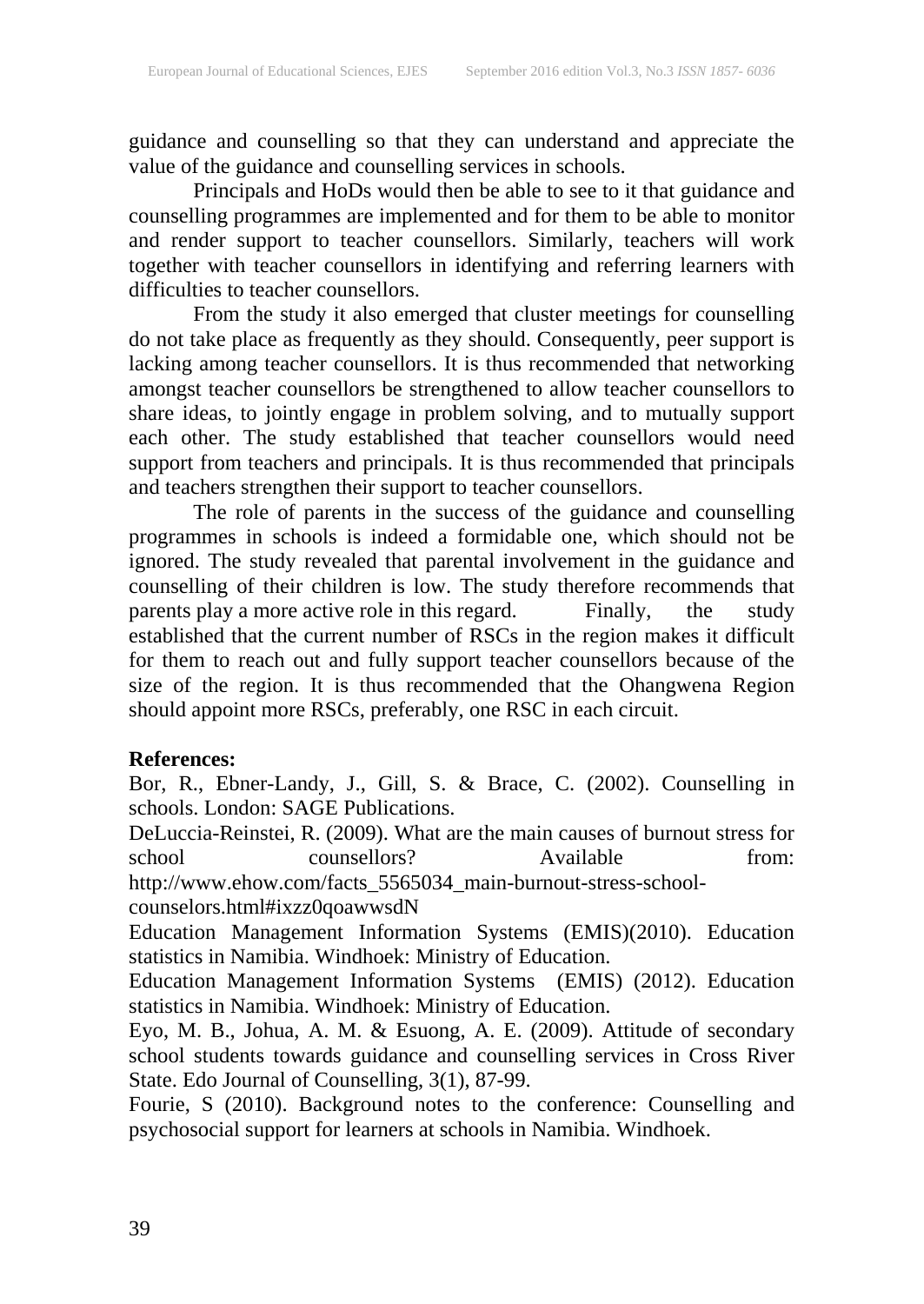Gay, L. R., Mills, G. E. & Airasian, P. (2009). Educational Research: Competencies for analysis and applications. New Jersey: Pearson Education Inc.

Gora, R., Swatzky D. & Hague W. (1992). School Counsellors Perceptions of their Effectiveness. In Canadian Journal of Counselling, 26(1), 5-14.

Lunenburg, F. C. (2010). School guidance and counselling services. Schooling, 1(1), 1-9.

Maluwa-Banda, D.W. (1998). School counsellors' perceptions of a guidance and counselling programme in Malawi's secondary schools. In British Journal of Guidance and Counselling, 26(2), 287-295.

Ministry of Education, Namibia. (2008). National External Schools Evaluation (NESE) Annual Report. Windhoek: Ministry of Education.

Ministry of Education, Namibia. (2007). National External Schools Evaluation (NESE) Annual Report. Windhoek: Ministry of Education.

Ministry of Education, Namibia. (2006). Counselling Manual for Teachers: Counselling Guidelines for Specific Difficulties. Windhoek: Ministry of Education.

Ministry of Health and Social Services (MoHSS) [Namibia] and Macro International Inc. (2008). Namibia Demographic and Health Survey 2006 – 2007. Windhoek: Namibia and Calverton, Maryland: USA.

Myrick, R. D. (2003). Developmental Guidance and Counselling: A Practical Approach. Minneapolis: Educational Media Corporation.

Vergnani, T., Frank, E., Haihambo Ya-Otto, C.K. & Mushaandja, J. (2010). Evaluation of Counselling Services in Schools in Namibia (unpublished). Windhoek.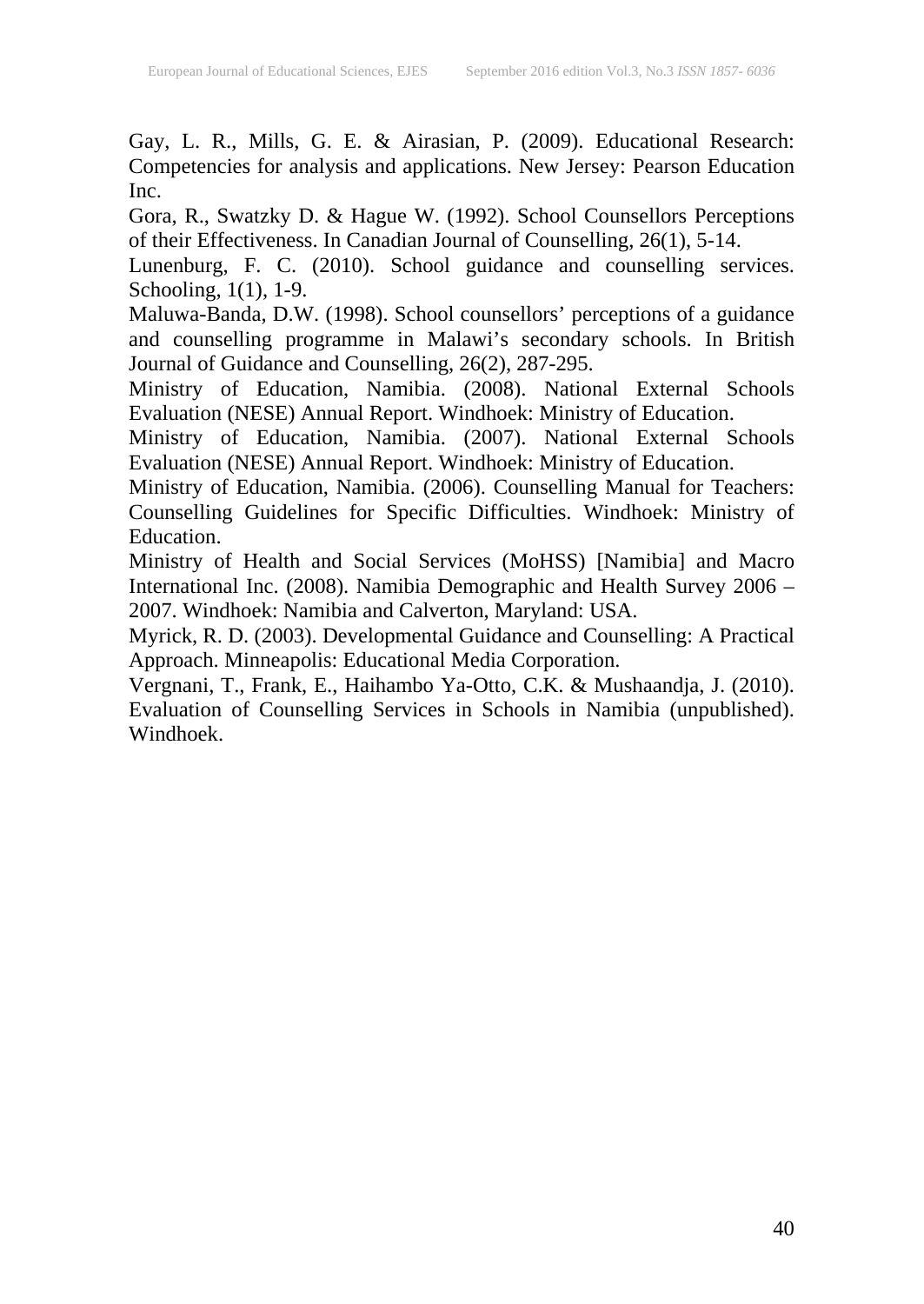### **Medical Student Neurophobia: A Review Of The Current Pandemic And Proposed Educational Solutions**

### *Joshua A. Cuoco, MS* New York Institute of Technology College of Osteopathic Medicine, New York U.S.A

doi: 10.19044/ejes.v3no3a4 [URL:http://dx.doi.org/10.19044/ejes.v3no3a4](http://dx.doi.org/10.19044/ejes.v3no3a4)

### **Abstract**

Traditionally, the subject of neuroscience has been one of the most difficult courses for medical students in undergraduate medical education. Over the last few decades, a fear of neurology and the neurosciences, termed neurophobia, has presented among medical students around the world. Today, neurophobia has resulted in medical students not learning neurology and neurosciences to a sufficient extent to be able to apply this knowledge to patients presenting with neurologic symptomatology. To address the crisis at hand, medical educators have developed novel learning modalities to fight this chronic disease of medical students. In this brief review, I examine the educational literature regarding the current pandemic of neurophobia as well as analyze published novel educational modalities that may be used to diminish neurophobia among medical students.

**Keywords:** Neurophobia, neuroscience, neurology, medical education

### **Introduction**

The term neurophobia was created over two decades ago to describe medical students' fear of neurology and the neurosciences (Jozefowicz 1994). Today, neurophobia has run rampant among medical students with studies confirming a significant fear of neurology and the neurosciences in the United States, China, United Kingdom, Ireland, Sri Lanka, and the Caribbean (Ramos et al. 2016, Zinchuk et al. 2010, Lukas et al. 2014, Pakpoor et al. 2014, Flanagan et al. 2007, Matthias et al. 2013, Youssef 2009). Worldwide emergence of this phenomenon has encouraged medical educators around the globe to develop potential solutions to this problem (Roze et al. 2016, Dao et al. 2015, Anwar et al. 2015, Hudson 2006). This manuscript will review the current educational literature addressing neurophobia in various countries around the world. Furthermore, this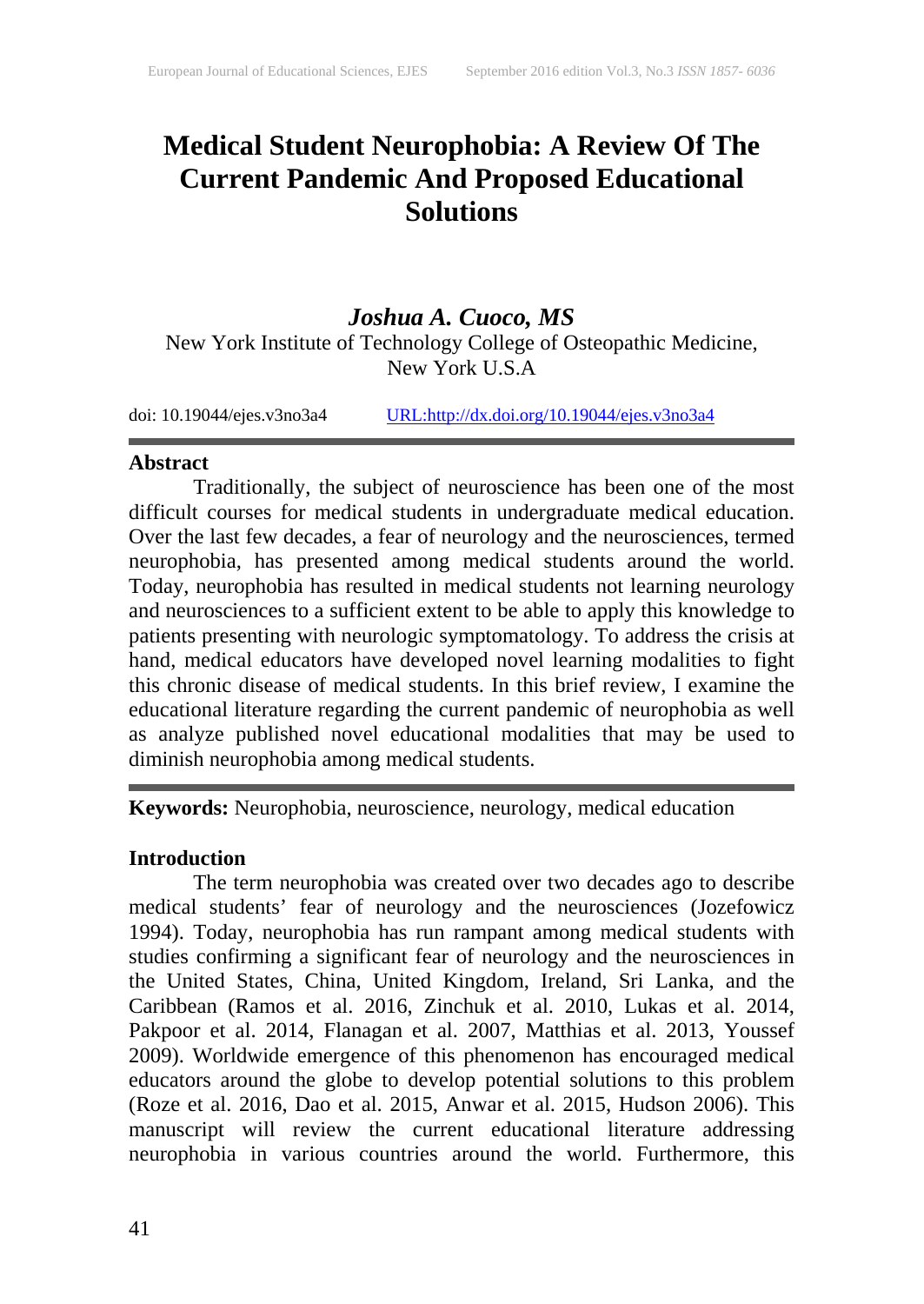manuscript will analyze published novel learning modalities that seek to address and diminish neurophobia among medical students.

### **United States**

In a study by Zinchuk (2010), questionnaires were administered to third and fourth year medical students at a United States medical school and to internal medicine residents affiliated with the particular medical school. The questionnaire examined the difficulty of eight clinical specialties, including neurology (Zinchuk et al. 2010). Respondents indicated that they felt neurology was the clinical specialty that they had the least amount of knowledge in (p<0.001) as well as neurology being the most difficult clinical rotation (p<0.001) (Zinchuk et al. 2010). Furthermore, medical students indicated that they had the least amount of confidence when confronted with patients presenting with neurological complaints (Zinchuk et al. 2010). Zinchuk (2010) concluded that both medical students and residents exhibited significant difficulty as well as a low degree of confidence when confronted with patients presenting with neurologic symptomatology.

### **China**

An investigation by Lukas (2014) surveyed senior medical students at a medical school in Wuhan, China, on their perceptions regarding knowledge of clinical neurology. Collected data indicated that students' self-assessment of knowledge pertaining to neurology ranked low, but not the lowest rank possible (Lukas et al. 2014). Furthermore, a positive correlation was observed between diagnosing/managing neurological patients and likelihood of specializing in the field of neurology (Lukas et al. 2014).

### **United Kingdom**

In an inquiry by Pakpoor (2014), an online survey was implemented to all United Kingdom medical schools. The data indicated that medical students found neurology to be significantly more difficult than other clinical specialties (Pakpoor et al. 2014). Moreover, medical students were the least comfortable with thinking of a neurological differential diagnosis relative to the other clinical specialties (p<0.0001 for neurology) (Pakpoor et al. 2014).

### **Ireland**

In a study by Flanagan (2007), questionnaires were administered to medical students as well as physicians from various colleges and hospitals throughout Ireland. The questionnaire was administered in two parts. The first part addressed medical students' perceptions of knowledge in neurology and confidence in dealing with patients with neurologic symptoms (Flanagan et al. 2007). Data in the first section of the questionnaire indicated that the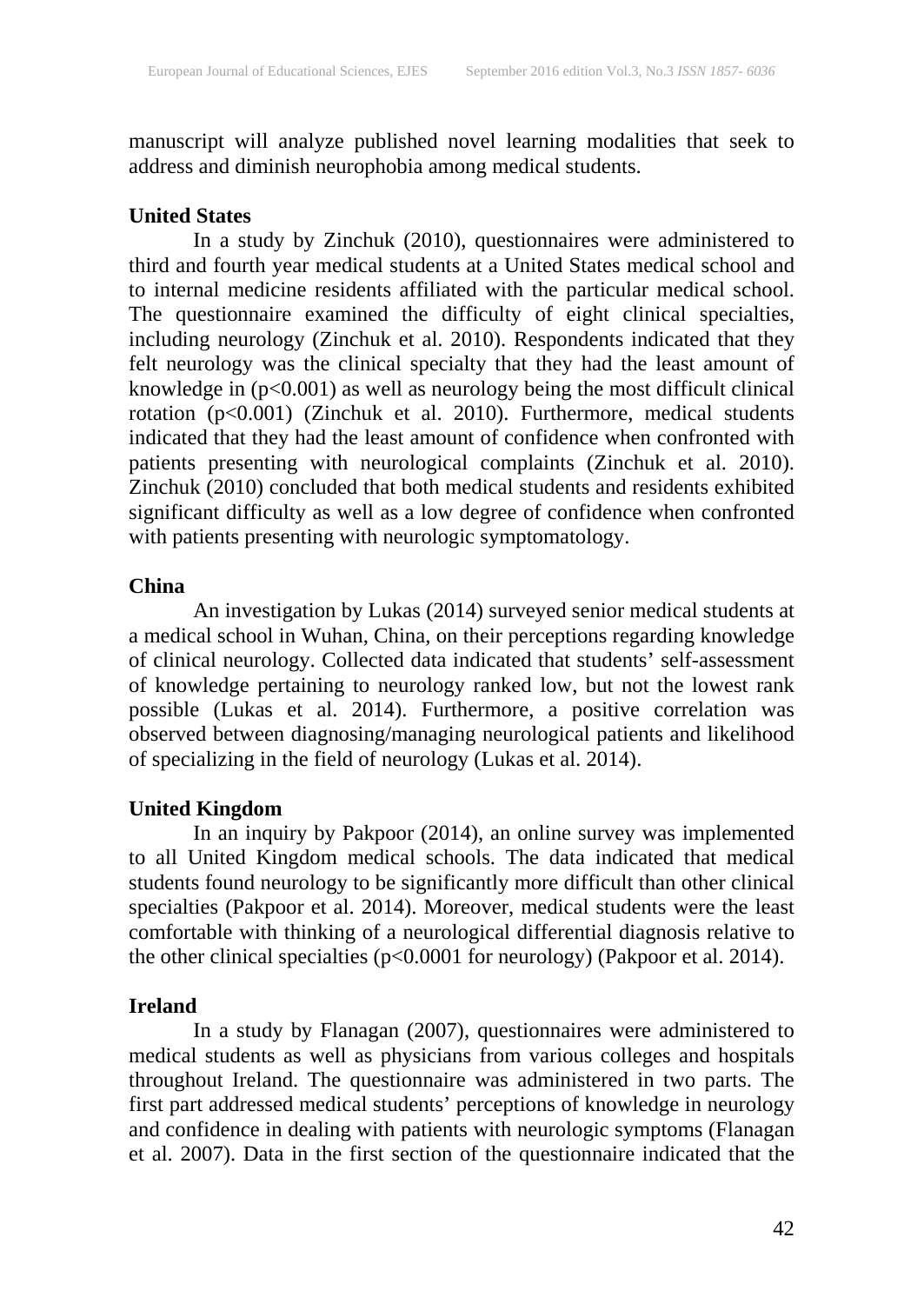respondents felt that their knowledge in neurology was limited (p<0.005) after nephrology, geriatrics, and rheumatology (Flanagan et al. 2007). Furthermore, participants found neurology to be the most difficult clinical specialty over all other disciplines (p<0.001) (Flanagan et al. 2007). The second part of the questionnaire requested respondents to indicate the reason why neurology was perceived as a difficult clinical specialty (Flanagan et al. 2007). Data in the second section of the questionnaire indicated that the number one reason respondents felt neurology to be a difficult specialty was due to poor teachings of neurology (Flanagan et al. 2007).

### **Sri Lanka**

An investigational study by Matthias (2013) evaluated medical students' perceptions of neurology, via questionnaires, from the University of Sri Jayewardenepura, in Sri Lanka. Medical students indicated that neurology was the least interesting clinical specialty (18.5%), the most difficult specialty for the majority of medical students (50.0%), and the specialty in which they had the least amount of confidence in dealing with patients presenting with neurologic symptomatology (i.e., headache, numbness of extremities, dizziness) (Matthias et al. 2013). Furthermore, the major reason as to 'why neurology was the most difficult clinical specialty' was determined to be the necessary understanding of neuroanatomy and the complex neurologic examination (Matthias et al. 2013).

### **The Caribbean**

A cross-sectional study by Youssef (2009) surveyed senior medical students of the University of the West Indie, St. Augustine, Trinidad & Tobago, in the Caribbean. Medical students were asked four questions: (i) "What is your current level of interest in the following medical specialties?"; (ii) "What is your current level of knowledge in the medical specialties?"; (iii) "Do you think the subject is easy or difficult?"; (iv) "Why do you think neurology is difficult?" (Youssef 2009). Data collected showed that medical students found neurology to be the most difficult clinical specialty as well as the specialty that students had the least amount of knowledge in  $(p<0.001)$ (Youssef 2009). The major contributor to difficulty with neurology was determined to be the requirement to understand neuroscience, which was closely followed by the complex neurologic examination (Youssef 2009).

### **Recent Educational Solutions Addressing Neurophobia**

Given the well-documented phenomenon of neurophobia worldwide, medical educators have begun to bring forth potential solutions to the crisis at hand (Zinchuk et al. 2010, Lukas et al. 2014, Pakpoor et al. 2014, Flanagan et al. 2007, Matthias et al. 2013, Youssef 2009). In response to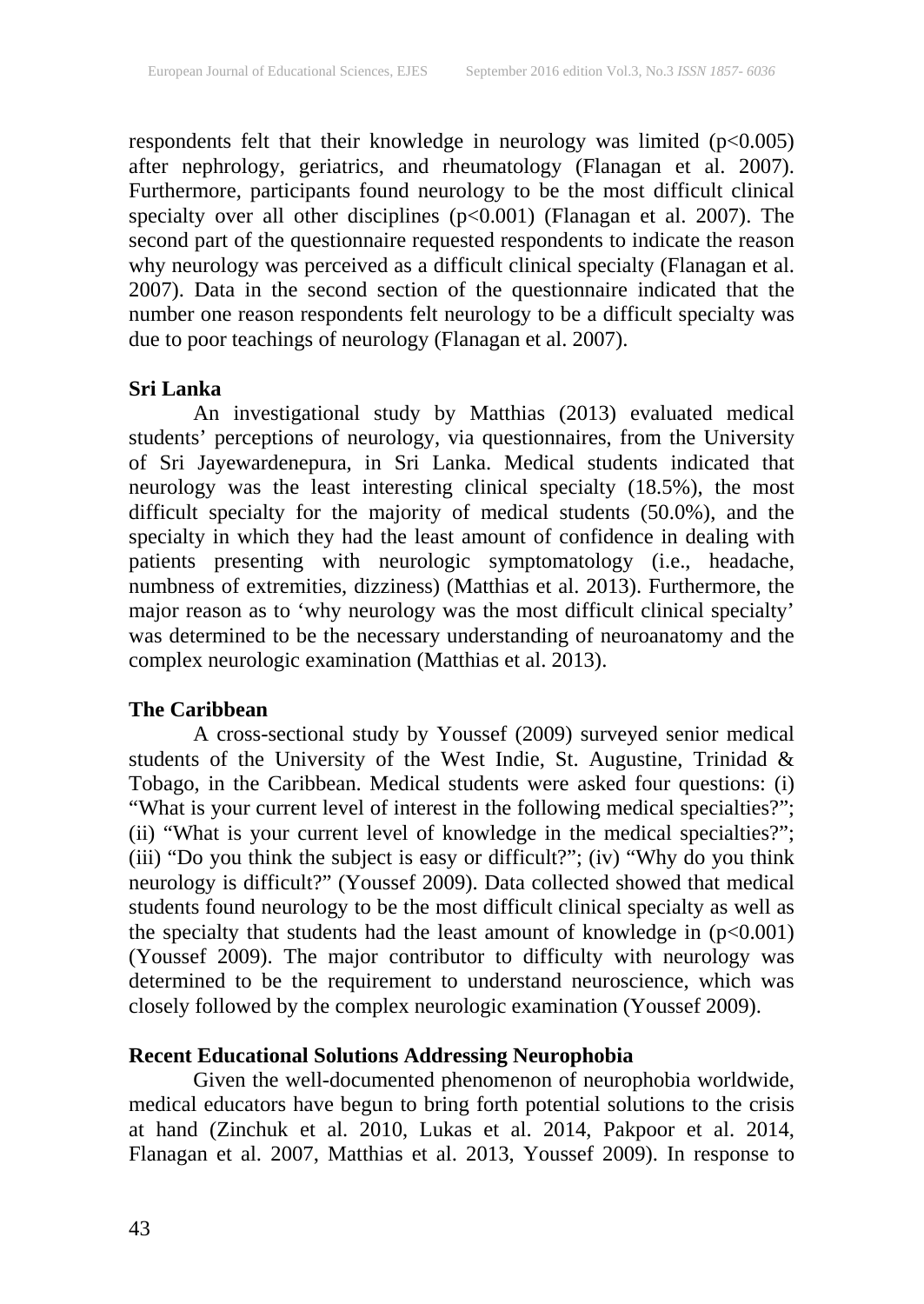neurophobia among medical students, educators have initiated innovative simulation-based programs, applied neuroanatomy electives, team-based learning in neuroscience blocks, and case-based teaching within the neuroscience block of the medical curriculum (Roze et al. 2016, Dao et al. 2015, Anwar et al. 2015, Hudson 2006).

A proposed learning modality by Roze (2016) to improve the understanding of neurological semiology was to initiate simulation training. A simulation-training program known as 'The Move' was implemented for third year medical students of Pierre and Marie Curie University in Paris, France, throughout the students' rotation in neurology (Roze et al. 2016). Using only mime gestures, medical students were taught to role-play patients presenting with neurologic syndromes such as parkinsonian, vestibular, pyramidal, and cerebellar (Roze et al. 2016). Furthermore, tonic-clonic seizures, axonopathies, and chorea were also taught and mimed by students (Roze et al. 2016). Questionnaires were administered to the students and teachers investigating the impact of the program (Roze et al. 2016). Students indicated that The Move program increased their motivation to understand neurologic semiology (78%) as well as improved both their long-term memorization of the neurologic syndromes (86%) and understanding of neurology (77%) (Roze et al. 2016). Moreover, 77% of students thought the skills learned in The Move would be useful for their clinical practice in the future (Roze et al. 2016). Importantly, 87% of students and 95% of teachers thought that it would be beneficial to include The Move program in their medical curriculum (Roze et al. 2016).

Granted that a cause of neurophobia is a poor understanding of neuroanatomy, Dao (2015) examined the efficacy in implementing an applied neuroanatomy elective dependent upon students utilizing interactive and artistic activities. Offered to first-year medical students, the elective in neuroanatomy consisted of four sessions encompassing four neurosensory modalities including taste/olfaction, auditory, vision, and proprioception/balance (Dao et al. 2015). Each module was 2-hours in length consisting of a 15 minute lecture component and 105 minute laboratory component (Dao et al. 2015). The lecture component was comprised of a review of the neurosensory pathways, clinical vignettes pertaining to neurology, and an introduction to the laboratory component (Dao et al. 2015). The laboratory component consisted of specific activities targeted to enforce the neurosensory pathways taught in the previous lecture component: (i) taste/olfaction module integrated foods that highlighted each of the five taste sensations; (ii) auditory module integrated beat-matching music, DJing, and creating new sounds with use of synthesizers; (iii) visual module integrated photography as well as experiencing touch alone with use of blindfolding; (iv) proprioception/balance module integrated balance with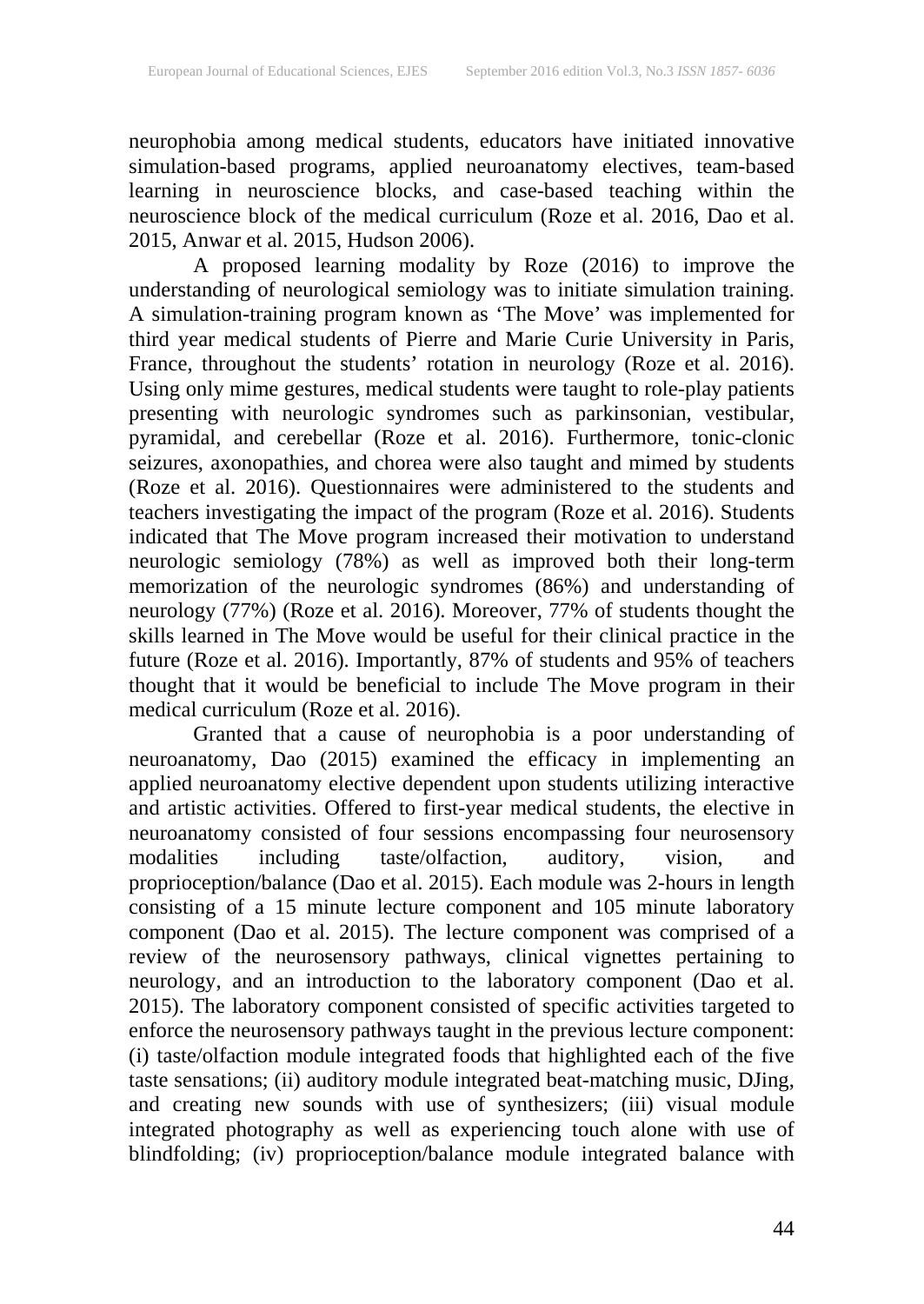unicycling, balance boarding, slack lining, and yoga (Dao et al. 2015). Data collected pre- and post-course indicated that the medical students were significantly more familiar as well as comfortable with the taste/olfaction, auditory, vision, and proprioception/balance pathways that were taught to them  $(Dao et al. 2015)$ .

Recently, team-based learning has increasingly been regarded by undergraduate medical schools as an effective teaching modality to assist students in understanding lecture material (Anwar et al. 2015). In a study by Anwar (2015), team-based learning was implemented throughout a thirdyear neuroscience block. Medical educators evaluated the effect of teambased learning on student learning and correlated it with the medical student's academic performance in the summary exam (Anwar et al. 2015). Data showed that students who attended the team-based learning modules performed better on the summary exam than those who did not attend teambased learning modules (Anwar et al. 2015).

A case based teaching modality was developed and implemented at Adelaide University in the Department of Physiology to integrate neuroscience with clinical neurology in the undergraduate medical curriculum (Hudson 2006). Each medical student attended a total of four 2 hour case based teaching exercises: (i) sensory function module teaching the interpretation of findings in the patient history; (ii) motor function module teaching the interpretation of motor and sensory physical examination findings; (iii) a combined module on cranial nerve function and radiological imaging teaching the interpretation of cranial findings and utilizing radiological imaging to confirm a diagnosis, respectively; (iv) higher function module teaching how to present patients with neurologic symptomatology (Hudson 2006). Data from the case based learning initiative was gathered via questionnaires pertaining to the efficacy of the learning modality (Hudson 2006). Overall, students reported that case based learning was effective in facilitating an integration of clinical neurology with the neurosciences (Hudson 2006). Some students admitted to neurophobia, which was alleviated by the initiative to a degree; however, these students requested additional case based learning modules to further reduce their neurophobia (Hudson 2006).

### **Conclusion**

A chronic disease of medical students, neurophobia has been reported to affect students around the world. Novel initiatives are essential not only to cure those currently affected but also to prevent the next generation of physicians from developing a fear for neurology and the neurosciences.